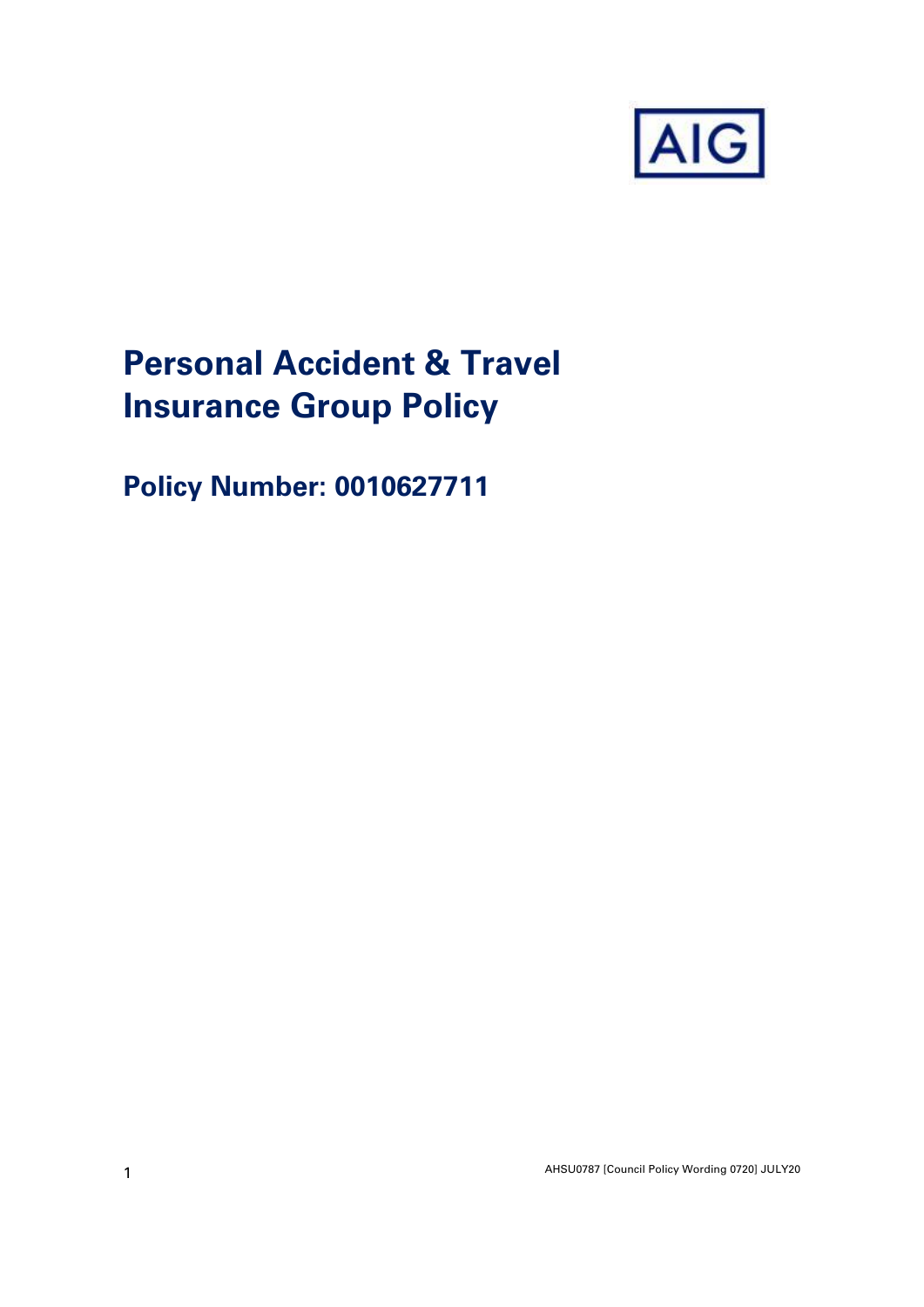

#### **American International Group UK Limited SPECIALTY MARKETS**

#### **Group Policy Schedule (Renewal) Group Policy Wording Applicable – AHSU0787 (Council Policy Wording 0720) JULY 20**

| <b>American International Group UK Limited</b><br><b>Policy Number: 0010627711</b> |                                                                                                                                                         |                                                                                                               |  |
|------------------------------------------------------------------------------------|---------------------------------------------------------------------------------------------------------------------------------------------------------|---------------------------------------------------------------------------------------------------------------|--|
| <b>Group policyholder</b>                                                          | Derbyshire County Council<br>А.<br><b>Participating establishments</b><br>В.                                                                            |                                                                                                               |  |
| Address:                                                                           | County Hall, Matlock, Derbyshire, DE4 3AH                                                                                                               |                                                                                                               |  |
| Period of insurance:                                                               |                                                                                                                                                         |                                                                                                               |  |
| start date of cover: 01 May 2021<br>To:<br><b>Renewal Date:</b>                    | 30 April 2022<br>01 May 2022                                                                                                                            | And for any<br>subsequent<br>period for which<br>a premium is<br>paid and<br>accepted.                        |  |
|                                                                                    | any one accident limit<br>£10,000,000<br>scheduled aircraft accumulation limit<br>£5,000,000<br>non-scheduled aircraft accumulation limit<br>£5,000,000 |                                                                                                               |  |
| <b>Silver Plan</b>                                                                 |                                                                                                                                                         | <b>Operative</b>                                                                                              |  |
| <b>Gold Plan</b>                                                                   | Inoperative                                                                                                                                             |                                                                                                               |  |
|                                                                                    | <b>Table of Benefits B (On-Site Cover)</b><br><b>Operative</b>                                                                                          |                                                                                                               |  |
|                                                                                    |                                                                                                                                                         | <b>Table of Benefits A</b>                                                                                    |  |
| <b>Insured persons</b>                                                             |                                                                                                                                                         |                                                                                                               |  |
| <b>Category A</b>                                                                  | Any pupil enrolled at a participating establishment.                                                                                                    |                                                                                                               |  |
| <b>Category B</b>                                                                  | Any employee of a participating establishment.                                                                                                          |                                                                                                               |  |
| <b>Category C</b>                                                                  | a participating establishment.                                                                                                                          | Any adult who is acting in a supervisory capacity as a volunteer, assistant or helper and is authorised by    |  |
| <b>Category D</b>                                                                  | undertake a trip.                                                                                                                                       | Any child other than as described in Category A that is authorised by a <b>participating establishment</b> to |  |

#### **Operative time**

Whilst an **insured person** is undertaking an organised **trip** (including exchange visits and work experience placements) with the authorisation of the **participating establishment** and involving travel outside the boundaries of the **participating establishment's** premises.

Cover commences from the time of departure from the **insured person's** place of residence or the boundaries of the **participating establishment's** premises, whichever is left last, until arrival back at the **insured person's** place of residence or the **participating establishment's** premises, whichever is reached first upon completion of the **trip**.

A **trip** will not include travel outside of the boundaries of the **participating establishment's** premises from one site to another where the **participating establishment** has a split site or campus.

A **trip** will include travel undertaken solely by **employees** whilst on the business of the **group policyholder** but will not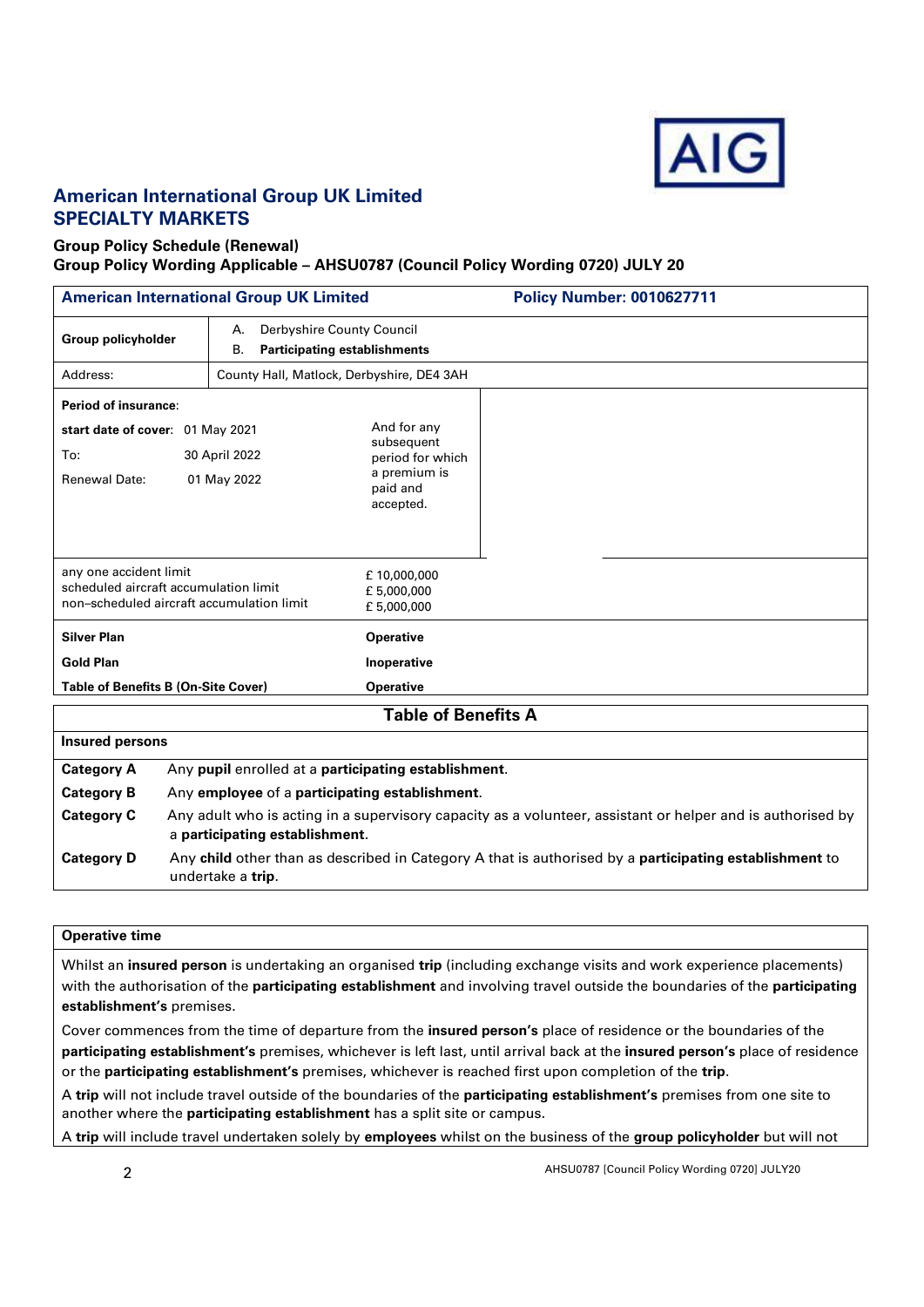include travel by other authorised adults unless it is for the purpose of assessing or managing future **trips** to be undertaken by **pupils**.

Cover for cancellation under Section B4 commences when the **trip** is booked during the **period of insurance**. Cover under all other sections of the policy commences when the **insured person** departs for a **trip** during the **period of insurance**.

#### **Table of Benefits A (continued)**

| Section        | Item    | <b>Description</b>                                                                                                                                                                                                                                                  | <b>Sum insured</b><br><b>Silver Plan</b> | <b>Sum insured</b><br><b>Gold Plan</b> |
|----------------|---------|---------------------------------------------------------------------------------------------------------------------------------------------------------------------------------------------------------------------------------------------------------------------|------------------------------------------|----------------------------------------|
| A              | 1<br>2  | Death*<br>Loss of sight in one eye or loss of limb (one)                                                                                                                                                                                                            | £30,000<br>£30,000                       | £60,000<br>£60,000                     |
|                | За      | Loss of sight in both eyes or loss of limbs (two or more), or loss of sight in<br>one eye and loss of limb (one)                                                                                                                                                    | £30,000                                  | £60,000                                |
|                | 3b      | Loss of speech                                                                                                                                                                                                                                                      | £30,000                                  | £60,000                                |
|                | 3c(i)   | Loss of hearing in both ears                                                                                                                                                                                                                                        | £30,000                                  | £60,000                                |
|                | 3c(ii)  | Loss of hearing in one ear                                                                                                                                                                                                                                          | 25% of 3c(i)                             | $25%$ of $3c(i)$                       |
|                | 4       | <b>Permanent partial disability</b>                                                                                                                                                                                                                                 | Up to £30,000                            | Up to £60,000                          |
|                | 5       | Temporary total disability (Categories B & C only **)                                                                                                                                                                                                               | £50.00 per week                          |                                        |
|                |         | Deferment period nil<br><b>Benefit Period 52 weeks</b>                                                                                                                                                                                                              |                                          |                                        |
|                | 6       | Hospitalisation payable for up to 182 days                                                                                                                                                                                                                          | $£35.00$ per day                         |                                        |
|                | 7       | <b>Dental treatment</b>                                                                                                                                                                                                                                             | Up to £1,500                             |                                        |
|                | 8       | Accident medical expenses incurred in connection with a valid claim under items 1-4 of the policy not exceeding<br>15% of the compensation paid under items 1 - 4 or 30% under item 5, whichever is the greater, but subject to a<br>maximum of £15,000 per person. |                                          |                                        |
|                |         | *Death benefit is reduced to £10,000 in respect of any pupil or accompanying person under the age of 18 years.<br>** Refer to Insured Persons defined category in the Table of Benefits A                                                                           |                                          |                                        |
| <b>Section</b> | Item    | <b>Description</b>                                                                                                                                                                                                                                                  | <b>Sum Insured</b>                       | <b>Excess</b>                          |
| В              | 1.1     | Medical, Hospitalisation and Emergency Travel Expenses                                                                                                                                                                                                              | Unlimited                                | Nil                                    |
|                | 1.2     | <b>Repatriation Expenses</b>                                                                                                                                                                                                                                        | Unlimited                                | Nil                                    |
|                | 1.3     | <b>On-going Medical Treatment</b>                                                                                                                                                                                                                                   | Up to £10,000                            | Nil                                    |
|                | 1.4     | Emergency Travel Expenses in the United Kingdom                                                                                                                                                                                                                     | Up to £10,000                            | Nil                                    |
|                | 2       | Assistance                                                                                                                                                                                                                                                          | Unlimited                                | Nil                                    |
|                | 3<br>4a | Search and Rescue<br>Cancellation, Curtailment, Disruption & Replacement                                                                                                                                                                                            | Up to £25,000<br>Up to £5,000            | Nil<br>Nil                             |
|                | 4b      | <b>Travel Delay</b>                                                                                                                                                                                                                                                 | £25 per hour up to £150                  | 4 hours                                |
|                | 4c      | <b>Missed Departure</b>                                                                                                                                                                                                                                             | Up to £2,500                             | Nil                                    |
|                | 5       | <b>Personal Property</b>                                                                                                                                                                                                                                            | Up to £2,500                             | Nil                                    |
|                | 6       | Money                                                                                                                                                                                                                                                               | Up to £1,000                             | Nil                                    |
|                | 7       | <b>Winter Sports</b>                                                                                                                                                                                                                                                |                                          | Nil                                    |
|                |         | Ski Hire                                                                                                                                                                                                                                                            | Up to £250                               | Nil                                    |
|                |         | Ski Pass<br><b>Piste Closure</b>                                                                                                                                                                                                                                    | Up to £250<br>Up to £250                 | Nil<br>Nil                             |
|                | 8       | Legal Expenses                                                                                                                                                                                                                                                      | Up to £50,000                            | Nil                                    |
|                | q       | Personal Liability (Limit of Liability)                                                                                                                                                                                                                             | £2,000,000                               | Nil                                    |
|                | 10      | Hi-jack, Kidnap or Hostage                                                                                                                                                                                                                                          | £300 per day up to £15,000               | Nil                                    |
|                |         | Kidnap for Ransom Consultants Costs                                                                                                                                                                                                                                 | £50,000                                  | Nil                                    |
|                | 11      | <b>Political Evacuation</b>                                                                                                                                                                                                                                         | Up to £50,000                            | Nil                                    |
|                |         |                                                                                                                                                                                                                                                                     |                                          |                                        |
| C              |         | <b>Crisis Management</b>                                                                                                                                                                                                                                            | £50,000                                  |                                        |
| D              |         | <b>Virtual Medical Care</b>                                                                                                                                                                                                                                         | Unlimited                                |                                        |

AHSU0787 [Council Policy Wording 0720] JULY20 3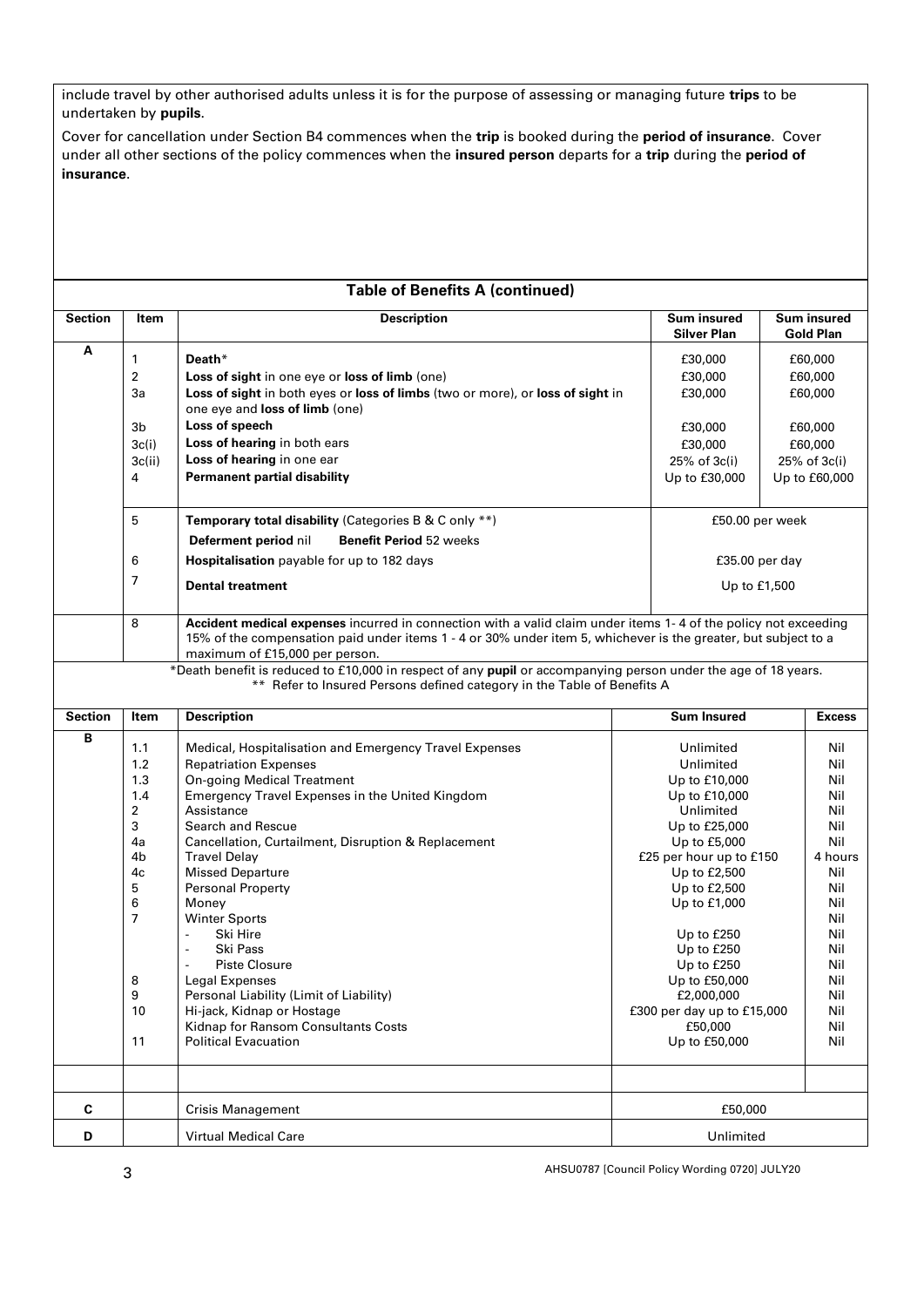|                       | <b>Table of Benefits B</b>                                                                                                                                                                                                                                                                                                                                                                                                 |
|-----------------------|----------------------------------------------------------------------------------------------------------------------------------------------------------------------------------------------------------------------------------------------------------------------------------------------------------------------------------------------------------------------------------------------------------------------------|
|                       | (Operative for a participating establishment that has paid the required premium)                                                                                                                                                                                                                                                                                                                                           |
| Insured persons       |                                                                                                                                                                                                                                                                                                                                                                                                                            |
| <b>Category A</b>     | Any pupil enrolled at the participating establishment.                                                                                                                                                                                                                                                                                                                                                                     |
| <b>Category B</b>     | Any adult who is acting in a supervisory capacity as a volunteer, assistant or helper and is authorised by<br>the participating establishment.                                                                                                                                                                                                                                                                             |
| <b>Operative time</b> |                                                                                                                                                                                                                                                                                                                                                                                                                            |
| <b>Category A</b>     | Whilst the <b>insured person</b> is within the boundaries of the <b>participating establishment's</b> premises with the<br>permission of the <b>participating establishment</b> and involved in activities that are in relation to their<br>studies, occupation or assisting in such activities and including travel directly to and from the <b>insured</b><br>person's home address and the participating establishment. |
|                       | Travel outside of the boundaries of the <b>participating establishment's</b> premises from one site to another<br>where the <b>participating establishment</b> has a split site or campus is included.                                                                                                                                                                                                                     |
| <b>Category B</b>     | Whilst supervising pupils when they are walking, or travelling by other means, in an organised group<br>directly to and from their home address, or point of assembly, and the <b>participating establishment</b> .                                                                                                                                                                                                        |

| Item<br>--------<br><b>Jacquintio</b><br>пог | .<br>$P^{\prime}$<br>ਾ੧r Plan<br>~…<br>تمسات<br>____ | .<br><br>.<br>ו הו הי<br>-plar |
|----------------------------------------------|------------------------------------------------------|--------------------------------|
|----------------------------------------------|------------------------------------------------------|--------------------------------|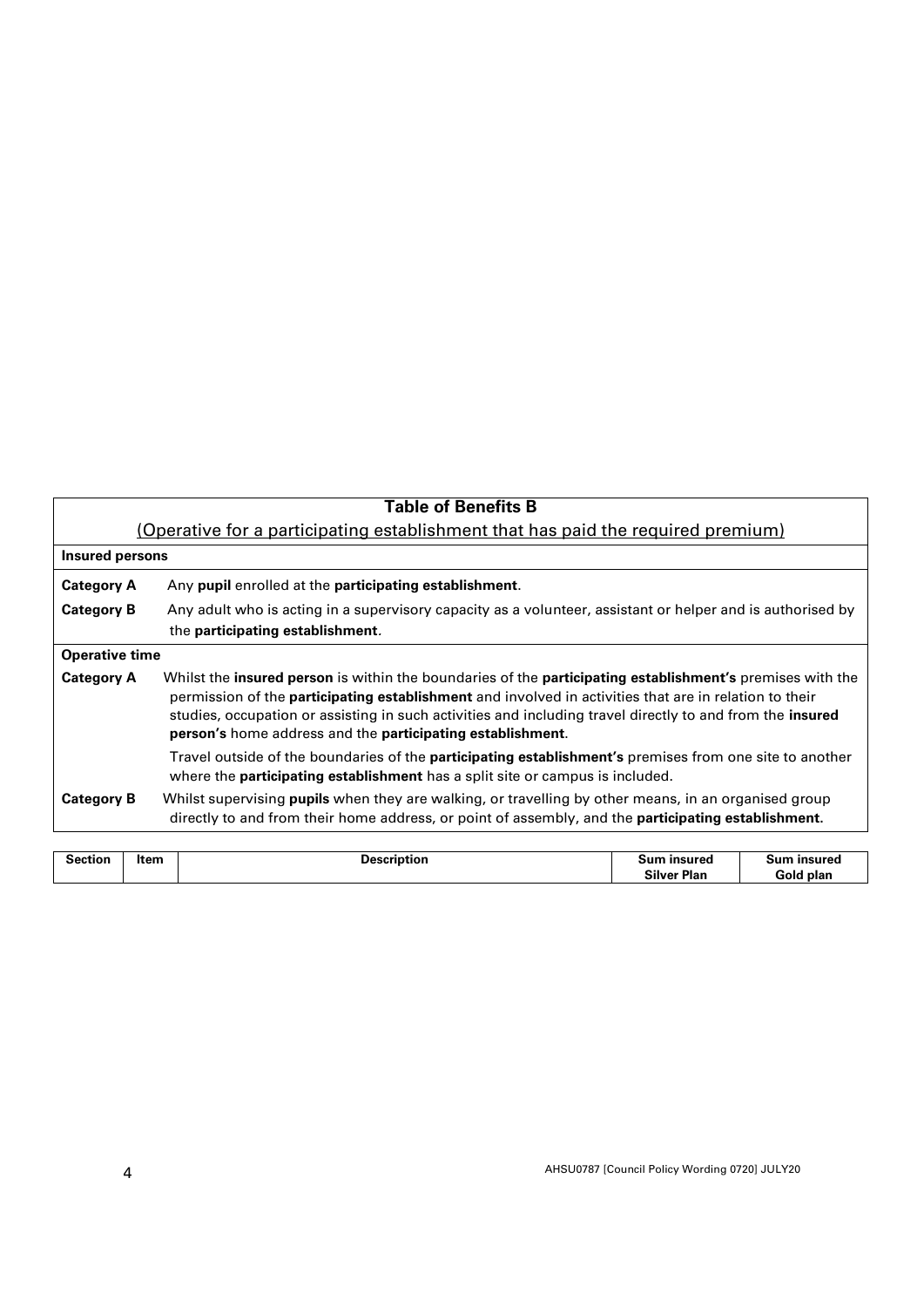| A |                                                                                                | Death*                                                                                                          | £30,000          | £60,000          |
|---|------------------------------------------------------------------------------------------------|-----------------------------------------------------------------------------------------------------------------|------------------|------------------|
|   | 2                                                                                              | Loss of sight in one eye or loss of limb (one)                                                                  | £30,000          | £60,000          |
|   | 3a                                                                                             | Loss of sight in both eyes or loss of limbs (two or more), or loss of                                           | £30,000          | £60,000          |
|   |                                                                                                | sight in one eye and loss of limb (one)                                                                         |                  | £60,000          |
|   | 3b                                                                                             | Loss of speech                                                                                                  | £30,000          |                  |
|   | 3c(i)                                                                                          | Loss of hearing in both ears                                                                                    | £30,000          | £60,000          |
|   | 3c(ii)                                                                                         | Loss of hearing in one ear                                                                                      | $25%$ of $3c(i)$ | $25%$ of $3c(i)$ |
|   | 4                                                                                              | <b>Permanent partial disability</b>                                                                             | Up to £30,000    | Up to £60,000    |
|   |                                                                                                |                                                                                                                 |                  |                  |
|   | 5                                                                                              | <b>Temporary total disability (Categories B only **)</b>                                                        |                  | £50.00 per week  |
|   |                                                                                                | Deferment period nil<br><b>Benefit Period 52 weeks</b>                                                          |                  |                  |
|   | 6                                                                                              | Hospitalisation payable for up to 182 days                                                                      | $£35.00$ per day |                  |
|   | 7                                                                                              | <b>Dental treatment</b>                                                                                         | Up to £1,500     |                  |
|   |                                                                                                |                                                                                                                 |                  |                  |
|   | 8                                                                                              | Accident medical expenses incurred in connection with a valid claim under items 1-4 of the policy not exceeding |                  |                  |
|   | 15% of the compensation paid under items 1 - 4 but subject to a maximum of £15,000 per person. |                                                                                                                 |                  |                  |
|   |                                                                                                | *Death benefit reduced to £10,000 in respect of any pupil or accompanying person under the age of 18 years.     |                  |                  |
|   |                                                                                                | ** Refer to Insured Persons defined category in the Table of Benefits B                                         |                  |                  |
|   |                                                                                                |                                                                                                                 |                  |                  |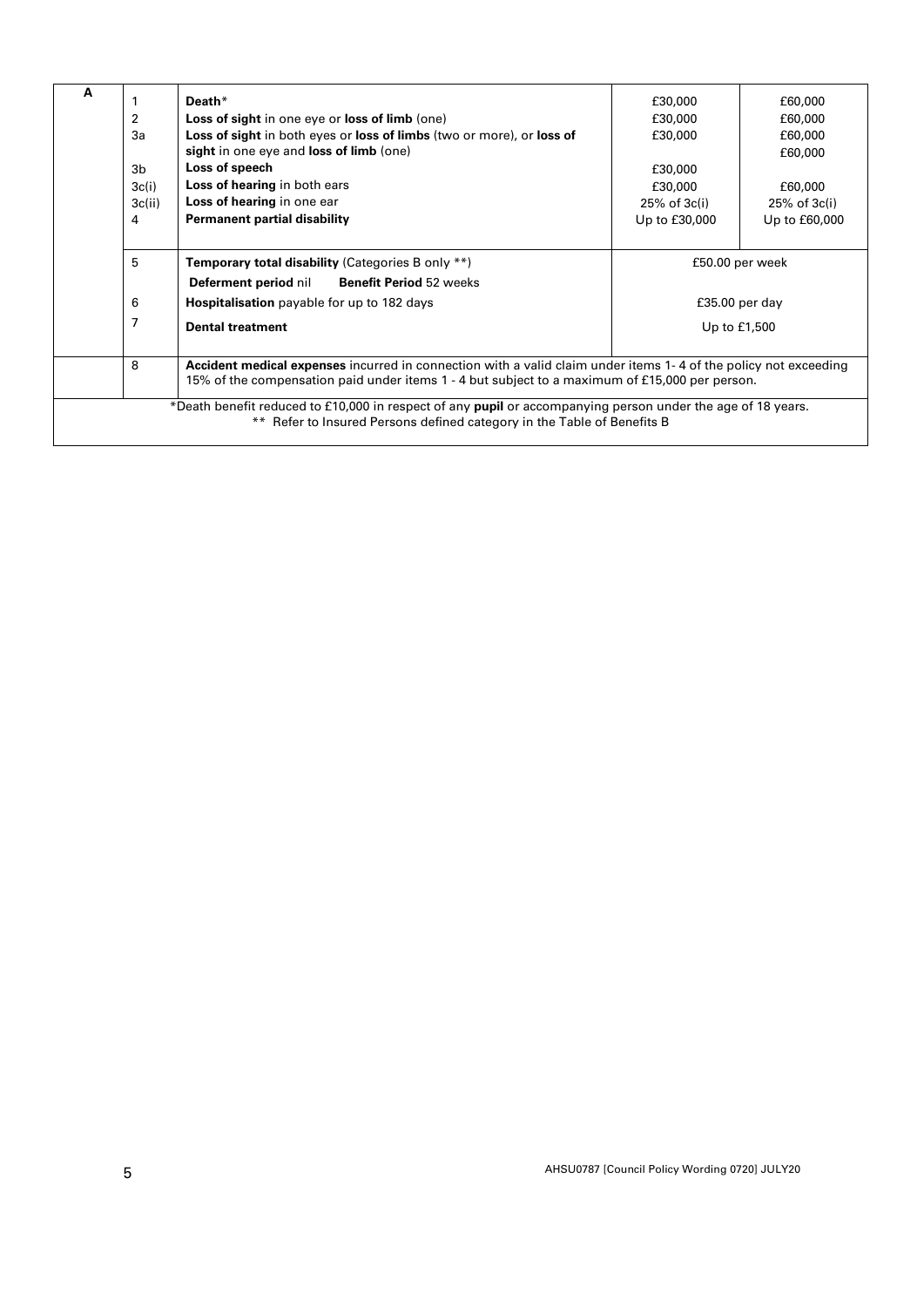#### **A&HGPA15**

#### **Long Term Agreement**

In consideration of the reduced premium at which this insurance is written, the Council named as the **group policyholder** on the **schedule** signed an undertaking to offer at each renewal, until the expiry date shown thereon, the insurance under this group policy on the terms and conditions in force at the expiry of each **period of insurance** and to pay the premiums annually in advance it being understood that:

- (a) **AIG** is under no obligation to accept an offer made in accordance with the said undertaking,
- (b) the **sums insured** or limits of liability may be reduced at any time.

The above mentioned undertaking applies to any policy (or policies) which may be issued by **AIG** in substitution for this policy.

| Effective Date:   | 01 May 2019       |
|-------------------|-------------------|
| Effective Period: | $3 + 1 + 1$ Years |
| Percentage:       | 5%                |

#### **A&HGPA2**

#### **Special**

It is hereby noted and agreed where an adult is in possession of a child's money, the Personal Money limit shall be increased to £2,500.

#### **A&HGPA2**

#### **Special**

It is hereby noted and agreed that cover is provided for those pupils of a participating establishment for Onsite and Offsite cover as advised to American International Group UK Ltd.

This Insurance is underwritten by American International Group UK Limited. American International Group UK Limited is authorised by the Prudential Regulation Authority and regulated by the Financial Conduct Authority and the Prudential Regulation Authority (FRN 781109). This can be checked by visiting the FS Register [\(https://register.fca.org.uk/\)](https://register.fca.org.uk/). American International Group UK Limited is a member of the Association of British Insurers. Registered in England: Company number 10737370. Registered address: The AIG Building, 58 Fenchurch Street, London EC3M 4AB, United Kingdom.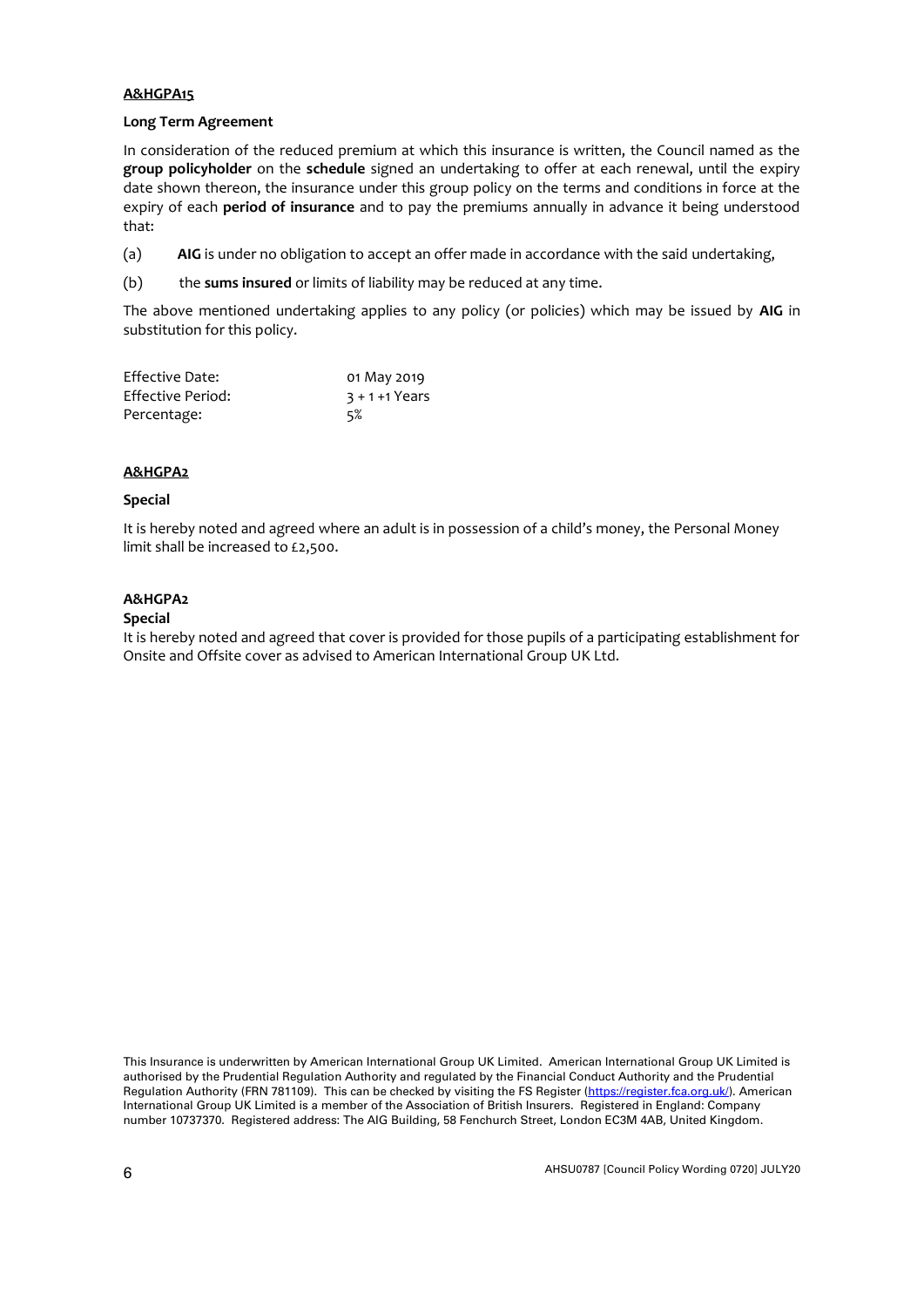

# **Personal Accident and Travel Insurance Group Policy**

This group policy is evidence of the contract between the **group policyholder** and **us**, American International Group UK Limited.

**We** agree to give the insurance cover set out in this group policy document. **We** will provide cover only to those people who are shown as being **insured persons** and who have been included in the **insurance arrangement** and as long as the required premium has been paid and **we** have accepted it.

This group policy, the **schedule** and any attached memoranda or endorsements, show details of the cover and the terms and conditions which apply. The **group policyholder** should read these documents to make sure that they understand the cover provided and the limitations which apply.

It is the **group policyholder's** responsibility to ensure that the **policyholders** are given full details of this group insurance and that the **policyholders** agree to observe, fulfil and comply with the terms and conditions which apply.

If there are any elements of the cover that require clarification or do not meet the needs of the **group policyholder**, the **group policyholder** should in the first instance raise these with their insurance intermediary.

#### **American International Group UK Limited**

This Insurance is underwritten by American International Group UK Limited. American International Group UK Limited is authorised by the Prudential Regulation Authority and regulated by the Financial Conduct Authority and the Prudential Regulation Authority (FRN 781109). This can be checked by visiting the FS Register [\(https://register.fca.org.uk/\)](https://register.fca.org.uk/).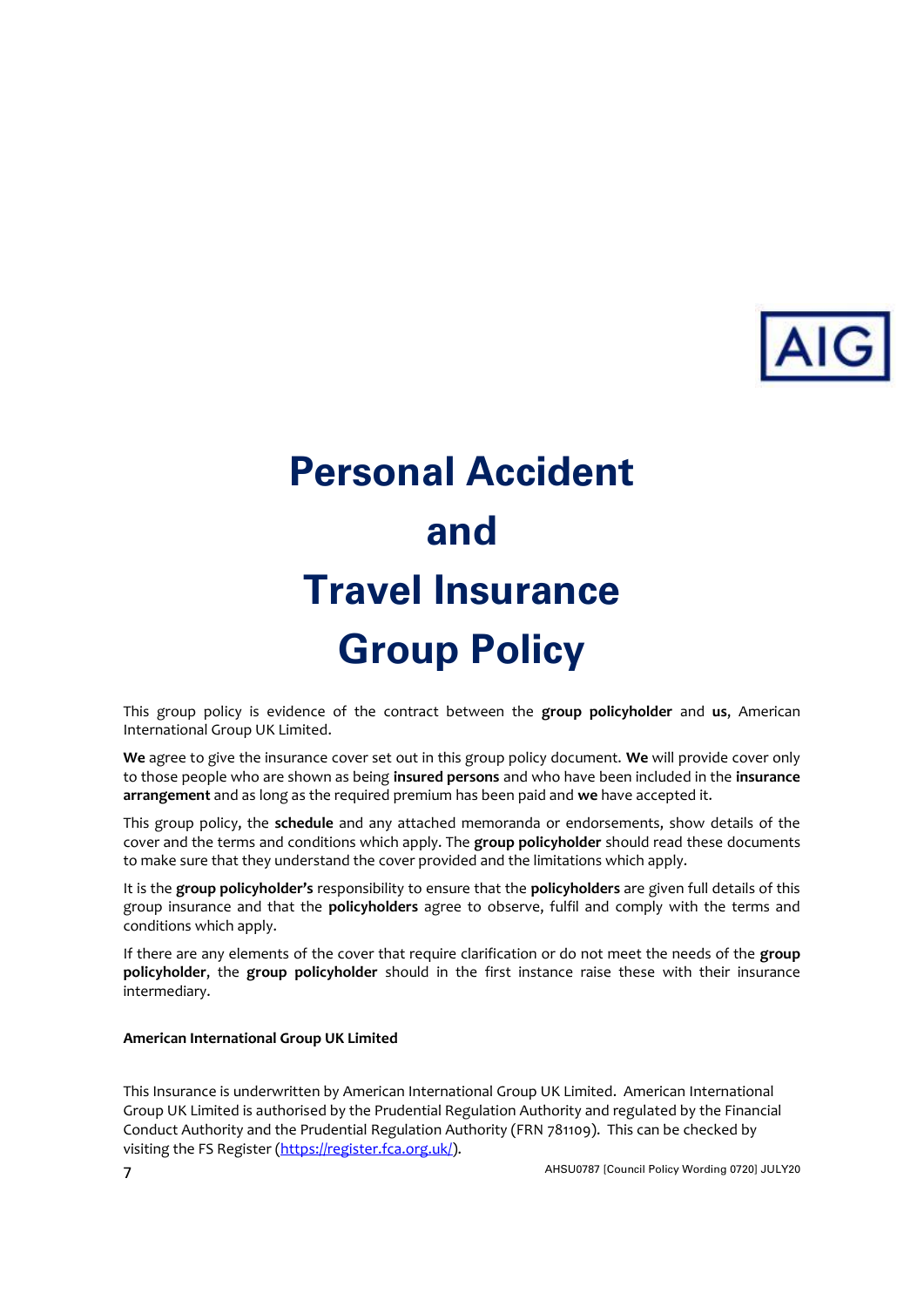American International Group UK Limited is a member of the Association of British Insurers. Registered in England: Company number 10737370. Registered address: The AIG Building, 58 Fenchurch Street, London EC3M 4AB, United Kingdom.

### **Contents Page**

| Section B4 - Cancellation, Curtailment, Travel Disruption, Replacement, Travel Delay & Missed |
|-----------------------------------------------------------------------------------------------|
|                                                                                               |
|                                                                                               |
|                                                                                               |
|                                                                                               |
|                                                                                               |
|                                                                                               |
| Section B10 - Hijack, Kidnap, Hostage or Kidnap for Ransom Consultants Costs 31               |
|                                                                                               |
|                                                                                               |
|                                                                                               |
|                                                                                               |
|                                                                                               |
|                                                                                               |
|                                                                                               |
|                                                                                               |
|                                                                                               |
|                                                                                               |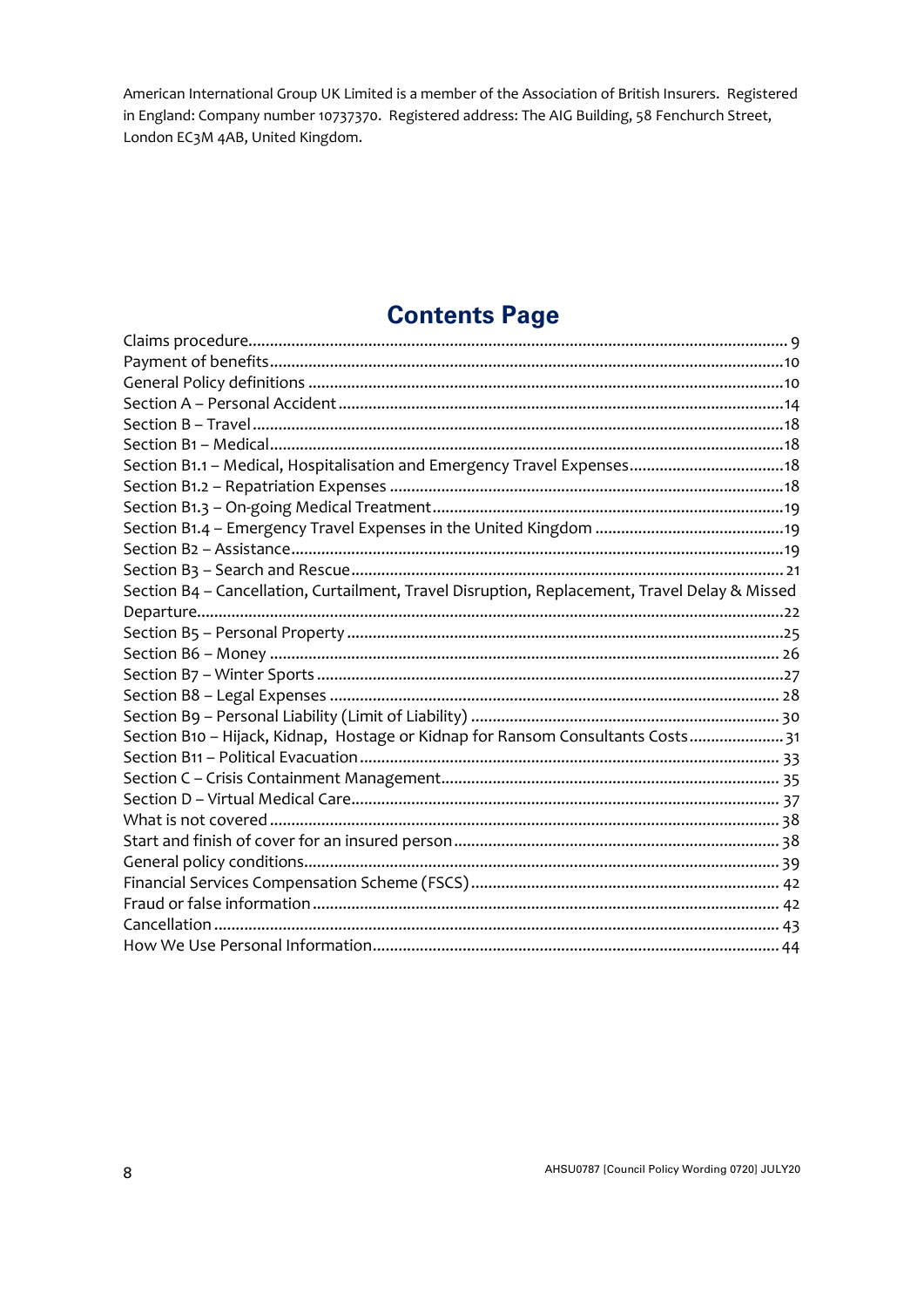# <span id="page-8-0"></span>**Claims procedure**

**We** should be notified as soon as reasonably practicable. The claim may be rejected if it is made so long after the event that **we** are unable to investigate the claim fully or may result in the **policyholder** not receiving the full amount claimed for if the amount claimed is increased as a result of the delay. Claims are to be notified to:

For a claim under Section B5 - Personal Property or Section B6 – Money, please contact:

#### **Concierge Claims Service**

 $Call:$  +44 (0) 207 359 3433 Email: [lifelinebaggageclaims@aig.com](mailto:lifelinebaggageclaims@aig.com)

Lines are open Monday to Friday 9am to 5pm, excluding public holidays.

For all other claims contact: Claims Manager, Personal Accident Customer Service Centre, American International Group UK Limited, The AIG Building, 2-8 Altyre Road, Croydon CR9 2LG. Tele: +44 (**0**) **345 602 9429** Email: [claimsuk@aig.com](mailto:claimsuk@aig.com) Lines are open Monday to Friday 9am to 5pm, excluding public holidays.

**We** will ask the **policyholder** to complete a claim form and to provide at their own expense all reasonable and necessary evidence required by **us** to support a claim. If the information supplied is insufficient, **we** will identify the further information which is required. This evidence may include written confirmation from a **group policyholder** that the **insured person** was insured at the time of the event giving rise to the claim and, if applicable, that they have paid the premium for the period of their inclusion under this group policy. If **we**  do not receive the information **we** need, **we** may reject the claim.

**We** may also contact third parties which have or which were to provide services to the **insured person** (for example an airline, travel company or hotel) to verify the information provided to support a claim.

**We** may ask the **insured person** to have one or more medical examinations. If **we** do, **we** will pay the cost of the examination(s) and for any medical reports and records and the **insured person's** reasonable travelling expenses to attend (and their **parent** if the **insured person** is a **child** under 18 years of age), if these expenses are agreed by **us** in advance. If the **insured person** fails to attend without reasonable cause, **we** may reject the claim.

The **policyholder** must give **us** permission to obtain any medical reports or records needed from any **medical practitioner** who has treated the **insured person** otherwise **we** may not pay any claim.

**We** will only pay for the **bodily injury** the **insured person** has suffered if it is directly as the result of an **accident**. Any existing physical impairment or medical condition the **insured person** has before the **accident**  will be taken into consideration in calculating the amount payable on the basis of the difference between the **insured person's** physical impairment or medical condition before and after the **accident**.

**We** will ask the **insured person's medical practitioner** (if suitably qualified) or the **medical consultant** who treated the **insured person** to make these assessments (or an independent **medical consultant** or other suitably qualified person if they are unable or unwilling to do so). This assessment will be converted into a percentage and applied to the policy benefit payable.

If an **insured person** dies, **we** have the right to ask for a post-mortem examination at **our** expense. If this is refused, **we** may not pay the claim**.**

If the **insured person** (or the person claiming on the **insured person's** behalf if the **insured person** dies) does not comply with any reasonable request by **us** under this claims procedure **we** may not pay the claim.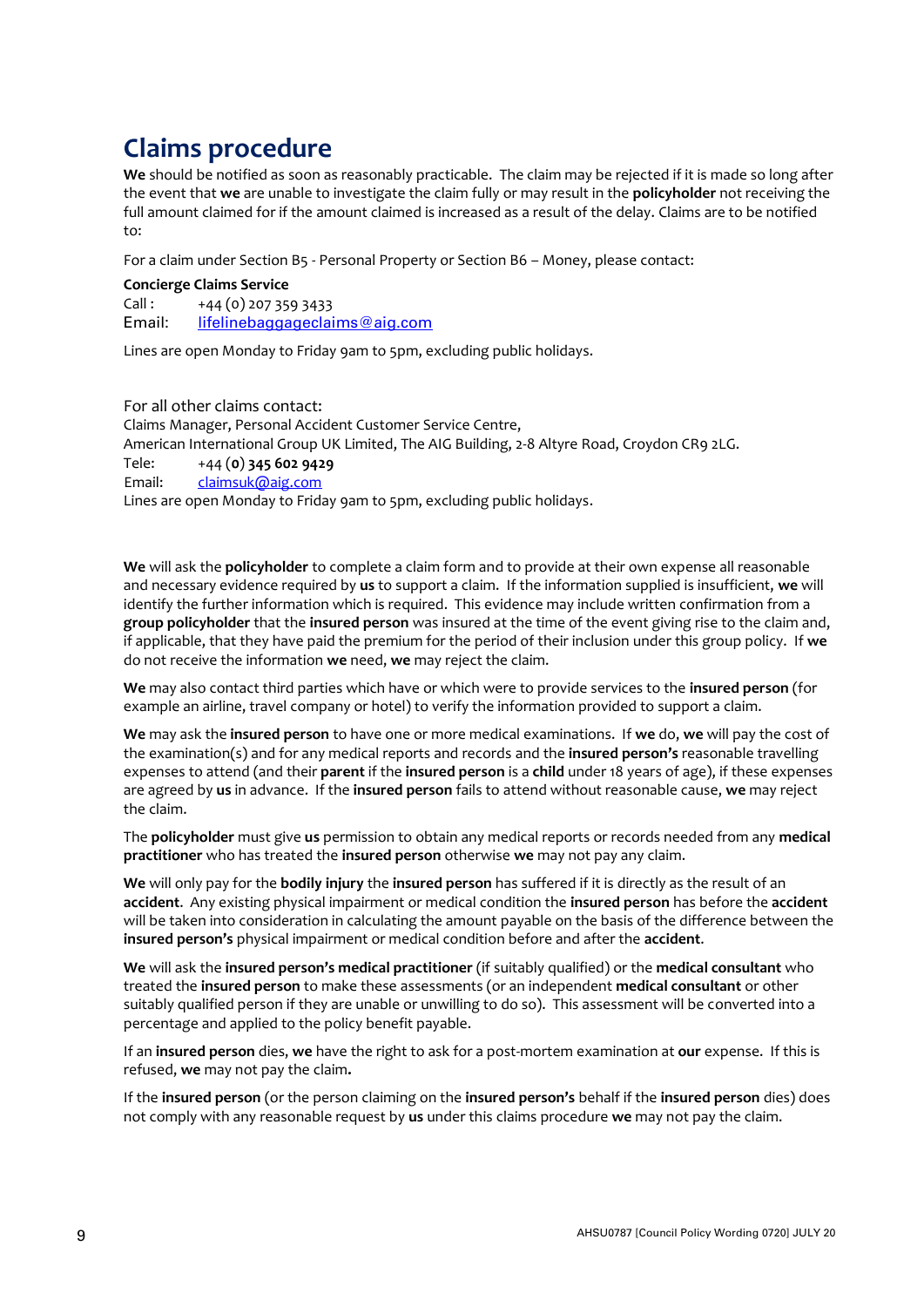# <span id="page-9-0"></span>**Payment of benefits**

**We** will deal with covered **death** claims as follows:

- a. If an **insured person** is 18 years of age or over **we** will pay the **sum insured** to the executor or legal representative of the deceased **insured person's** estate**.**
- b. If an **insured person** is under18 years of age **we** will pay the **sum insured** to a **parent** of the deceased **insured person**.

**We** will deal with all covered claims, other than **death** claims, as follows:

- a. If an **insured person** is 18 years of age or over **we** will pay the **sum insured** to the **insured person**.
- b. If an **insured person** is under 18 years of age **we** will pay the **sum insured** to a **parent** of the **insured person** for the benefit of the **insured person**.

The receipt of the payment will be a full discharge of all liability by **us** in respect of the claim.

### <span id="page-9-1"></span>**General Policy definitions**

**We** use words and expressions in this group policy which have a specific meaning and sometimes those meanings are unique to this group policy. They have this specific meaning wherever they appear in the policy document and the **schedule** and are shown in **bold** type. Plural forms of the words defined have the same meaning as the singular form. General definitions are described in this section of the policy. Other definitions are contained in the section to which they apply.

#### **Accident**

A sudden, unexpected and specific event, external to the body, which occurs at an identifiable time and place.

#### **Bodily injury**

Identifiable physical injury to an **insured person's** body which is caused directly and solely by an **accident**, is not intentionally self-inflicted and does not result from sickness or disease.

#### **Channel Islands**

Jersey, Guernsey, Alderney and Sark, Herm, Jethou, Brecqhou and Lihou.

#### **Child**

A person who is under 18 years of age, or 23 years of age if in full-time education.

#### **Dental practitioner**

A suitably qualified dental practitioner registered by the General Dental Council in the **United Kingdom** or foreign equivalent, other than:

- a. an **insured person**;
- b. a **relative** of an **insured person**; or
- c. an **employee**.

#### **Director**

A person holding the position of director with a **group policyholder** but excluding non-executive directors unless otherwise agreed in writing with **us**.

#### **Economic sanctions**

Any sanction, prohibition or restriction under United Nations resolutions or the trade or economic sanctions, laws or regulations of the European Union, **United Kingdom** or United States of America.

#### **Employee**

Any person under a contract of service or apprenticeship with a **group policyholder**.

#### **Employer**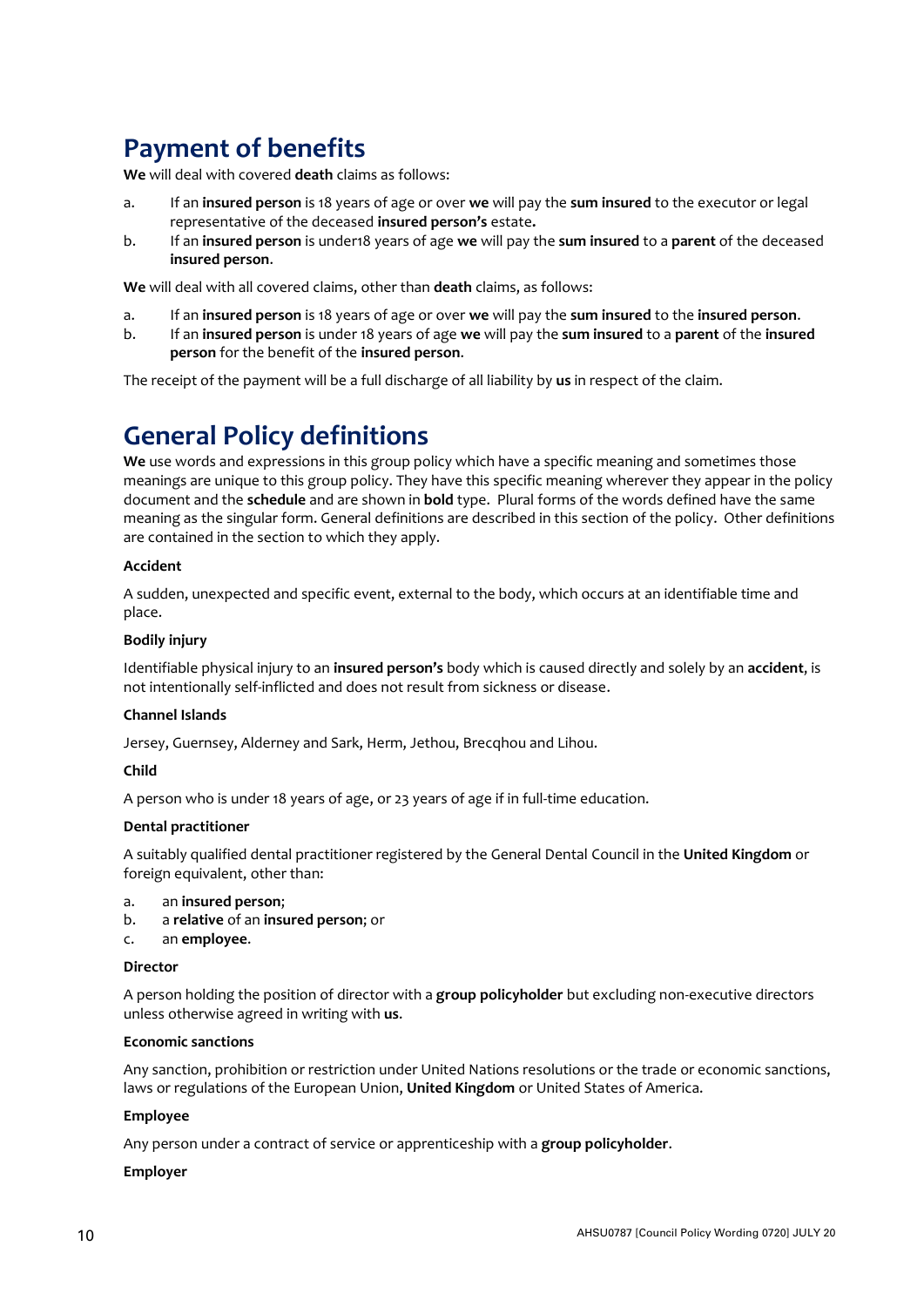The company, partnership or organisation where an **insured person** is employed under a contract of employment or apprenticeship in connection with the business of that employer.

#### **Excess**

The first amount, as specified on the **schedule,** of any claim which a **policyholder** must pay.

#### **Group policyholder**

The organisation(s) shown on the **schedule**.

#### **Hijack**

Unlawful seizure or taking control of an aircraft or conveyance in which an **insured person** is travelling as a passenger**.**

#### **Hospital**

An institution which has accommodation for **inpatients** and facilities for diagnosis, surgery and treatment. It does not include a long term nursing home, for example, palliative care, a rehabilitation centre, a retirement home, an extended-care facility or a convalescence home. **Hospitalisation**

Admission to a **hospital** as an **inpatient** as a result of **bodily injury** (within the **United Kingdom**) or **bodily injury** or illness (outside the **United Kingdom**) for a continuous period of 24 hours or more on the advice of and under the supervision of a **medical practitioner**.

#### **Inpatient**

An **insured person** who has gone through the full admission procedure and for whom a clinical case record has been opened and whose admission is necessary for the medical care and treatment of **bodily injury** (within the **United Kingdom**) or **bodily injury** or illness (outside the **United Kingdom**) and not merely for any form of nursing, convalescence, rehabilitation, rest or extended care.

#### **Insurance arrangement**

The process by which an **insured person** is added to this insurance operated by the **group policyholder**.

#### **Insured person** or **insured persons**

The person or persons shown on the schedule.

#### **Medical consultant**

A **medical practitioner** or other medical specialist who either holds a substantive NHS Consultant Post or holds a current Certificate of Completion of Specialist Training (CCST), or is on the Specialist Register held by the General Medical Council (GMC) and holds a specialist accreditation issued by the General Medical Council in accordance with EU Medical Directive, foreign equivalents or other similarly recognised bodies. In respect of dental treatment only, a dental practitioner who is registered with the British Dental Association (or foreign equivalent) and who either holds an NHS Consultant post (or foreign equivalent) or who specialises in a specific branch of dentistry.

#### **Medical practitioner**

A suitably qualified medical practitioner other than:

- a. an **insured person**,
- b. a **relative** of an **insured person***;* or

#### c. an **employee**

who is currently registered with the General Medical Council in the **United Kingdom** (or foreign equivalent) to practice medicine.

#### **Operative time**

When the cover provided by this policy operates as described on the **schedule**.

#### **Parent**

A person with parental responsibility including a legal guardian acting in that capacity.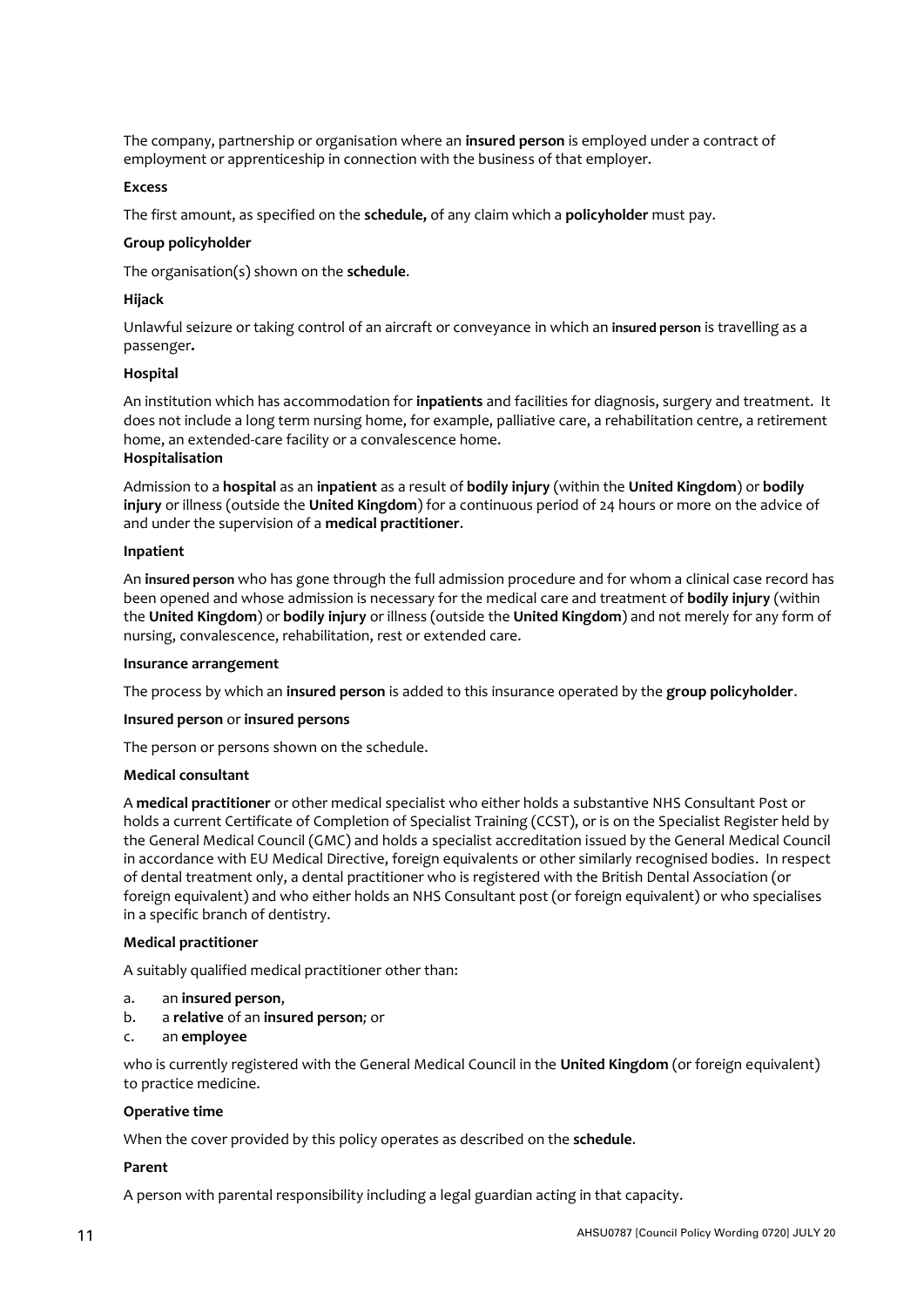#### **Participating establishment**

A school or other establishment within the jurisdiction of the Council shown as a **group policyholder** shown on the **schedule** and which has been declared by the Council to **us** as being insured by this policy.

#### **Partner**

A person who is the **insured person's** husband or wife, civil partner, fiancé or fiancée, boyfriend or girlfriend and who is living at the same address as the **insured person** for a period of six months or longer, unless agreed by **us** in writing.

#### **Period of insurance**

The period shown on the **schedule** commencing from the **start date of cover** shown until the 'To' date shown on the **schedule**, for the **group policyholder**.(Please see the section 'Start and finish of cover for an insured person' relating to the period of insurance for an **insured person**).

#### **Permanent country of residence**

A country in which an **insured person** has resided, or intends to reside, for a period of 12 months or longer for reasons of employment, self-employment or education.

#### **Policyholder**

A person described as an **insured person** or, in respect of **insured persons** under the age of 18 years, a **parent** of such **insured person**.

#### **Pupil**

A **child** who is enrolled at a **participating establishment**.

#### **Relative**

A parent, brother, sister, grandparent, stepparent, stepbrother, stepsister, aunt, or uncle of an **insured person** under this policy.

#### **Schedule**

The document showing details of the cover purchased and provided under this policy, incorporating the Tables of Benefits, and which should be read together with this policy document.

#### **Scheduled aircraft**

An aircraft which flies from an internationally recognised airport on a published schedule and which has more than 18 seats.

#### **Start date of cover**

The date on which cover commences for the **group policyholder** as shown on the **schedule**.

#### **Sum insured**

The maximum amount **we** will pay for each item shown in the Table of Benefits of the **schedule**.

#### **Trip**

Any trip described on the **schedule** undertaken by an **insured person** which commences during the **period of insurance** from the time an **insured person** leaves their home address or **participating establishment**'s address in **their permanent country of residence** until arrival back to the **insured person**'s home address or **participating establishment**'s address in their **permanent country of residence**.

Where a trip continues beyond the expiry of the **period of insurance**, such period is extended for up to a maximum of three months if agreed with **us** in advance.

#### **United Kingdom**

England, Scotland, Wales, Northern Ireland, the Isle of Man and the **Channel Islands**.

#### **War**

Military action, either between nations or resulting from civil war or revolution.

#### **We**, **us** or **our**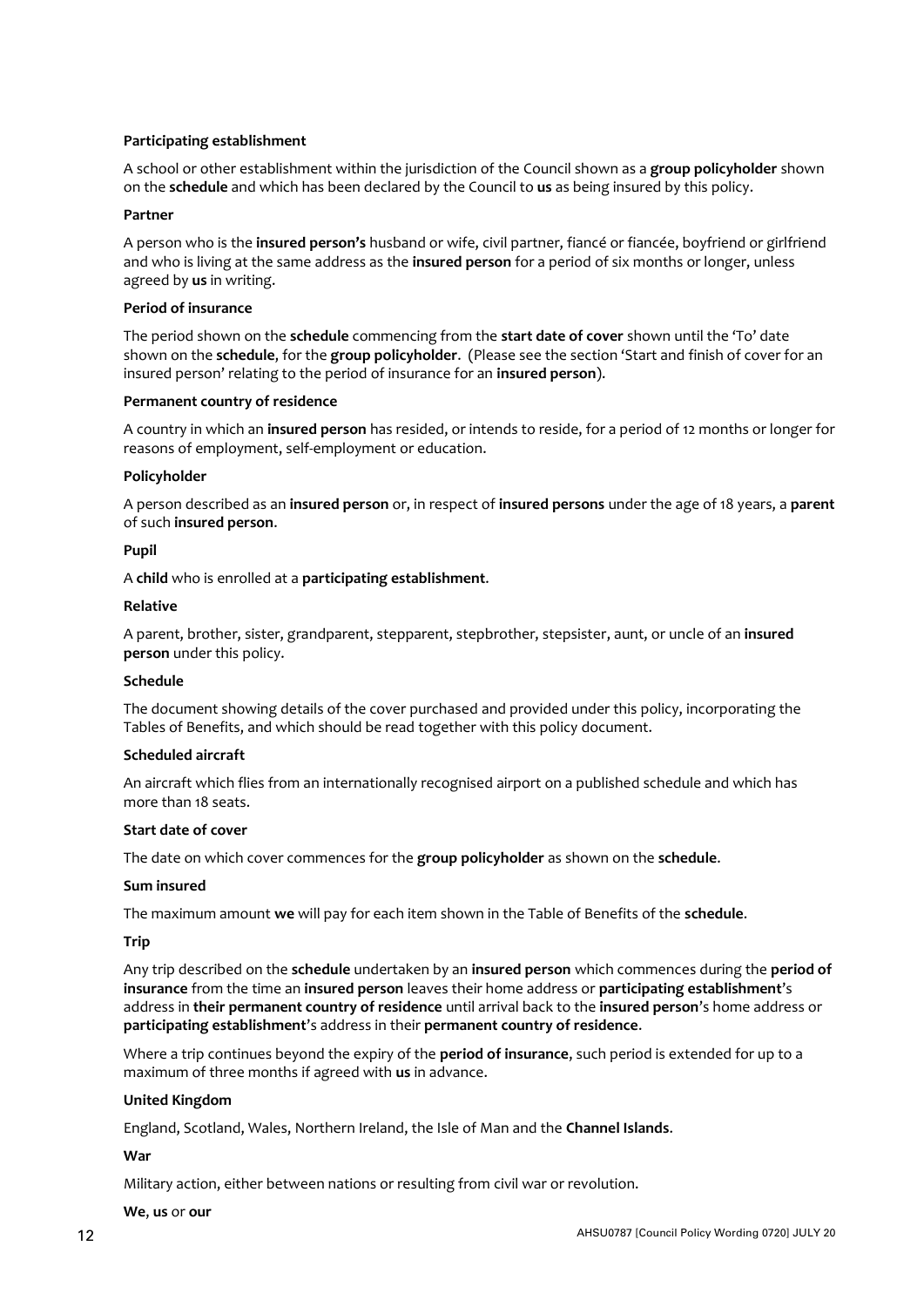American International Group UK Limited.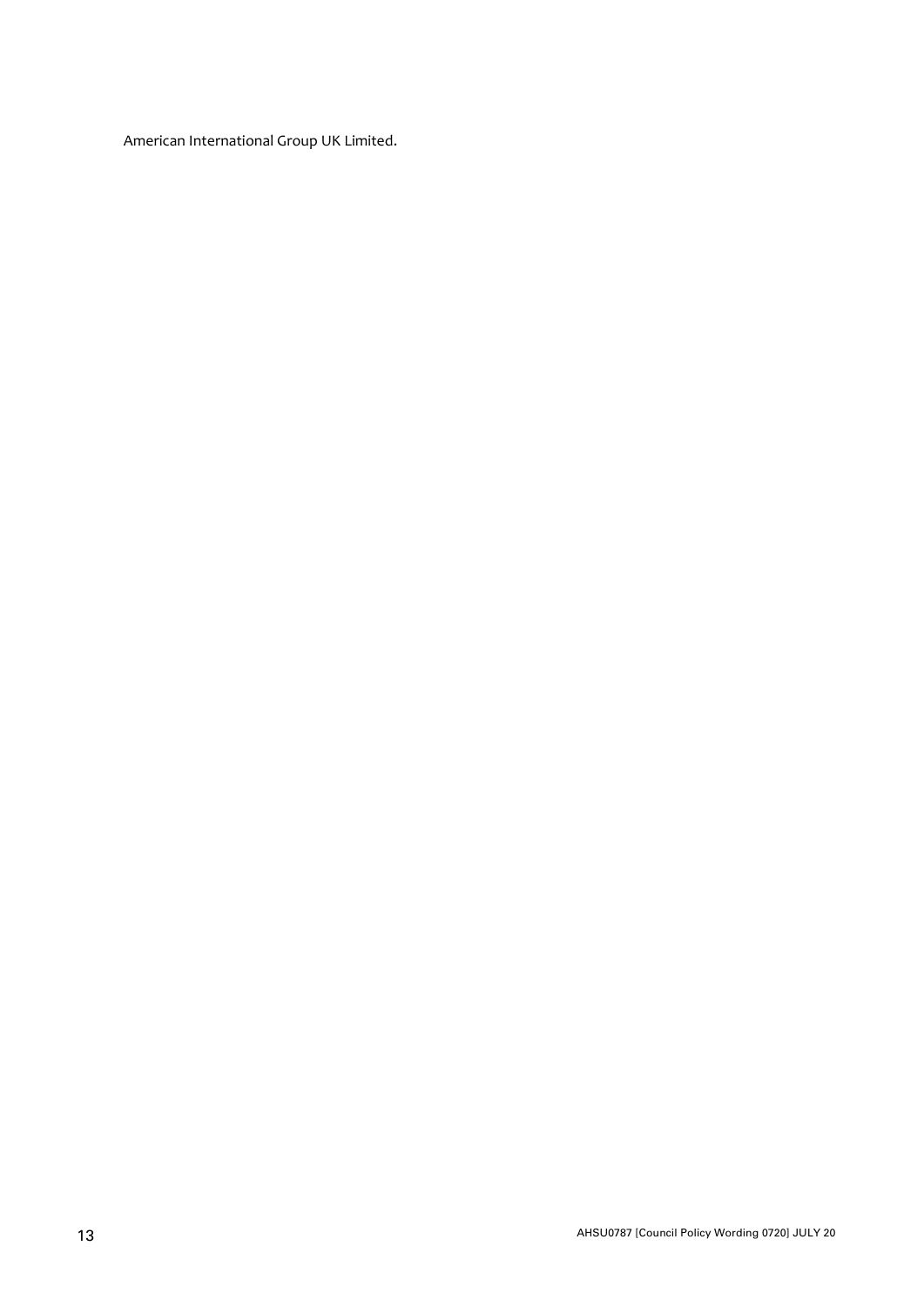# <span id="page-13-0"></span>**Section A – Personal Accident**

If an **insured person** sustains **bodily injury** during the **period of insurance** and the **operative time** as defined on the **schedule**, and which within two years (or 30 days in respect of **dental treatment**) solely and independently of any other cause results in their **death**, **disability** or **hospitalisation** or the incurring of **accident medical expenses** or **dental treatment** expenses, **we** will pay up to the **sum insured** shown in the Table of Benefits.

#### **Definitions applicable to Section A**

#### **Accident medical expenses**

The cost of medical, surgical or other remedial attention or treatment given or prescribed by a **medical practitioner** and all **hospital**, nursing home and ambulance charges connected with a valid claim under Section A items 1- 4 in the Table of Benefits.

#### **Any one accident limit**

The maximum amount **we** will pay in the aggregate under this and any other policy of Personal Accident Insurance issued by **us** in the name of the **group policyholder** in respect of all **insured persons** suffering **bodily injury** in the same **accident** or series of **accidents** contributed to, caused by, or consequent upon the same original cause, event, or circumstance.

#### **Benefit period**

The maximum period during which the specified **sum insured** under item 5 of Section A shown on the **schedule** is payable.

#### **Death**

A fatal **accident**.

#### **Deferment period**

The initial period of **temporary total disability**, calculated from the commencement date of **temporary total disability**, during which the **sum insured** under item 5 of Section A shown on the **schedule** is not payable.

#### **Dental treatment**

Treatment received in a dental surgery or in an Accident and Emergency department of a **hospital** following an external oral impact resulting in accidental damage to sound and natural teeth (including loss or damage to any prostheses while in the mouth) when such treatment is given by a **medical practitioner** or **dental practitioner**.

#### **Disability**

**Loss of hearing**, **loss of limb**, **loss of sight**, **loss of speech, permanent partial disability** and **temporary total disability**.

#### **Foodstuff**

Food or drink including any foreign body in such food and drink.

#### **Gradually operating cause**

A cause that is the result of a series of events, which occur or develop over time and, which, cannot be attributable to a single **accident**.

#### **Loss of hearing**

Permanent, total and irrecoverable loss of hearing resulting in the **insured person** being classified as **profoundly deaf**.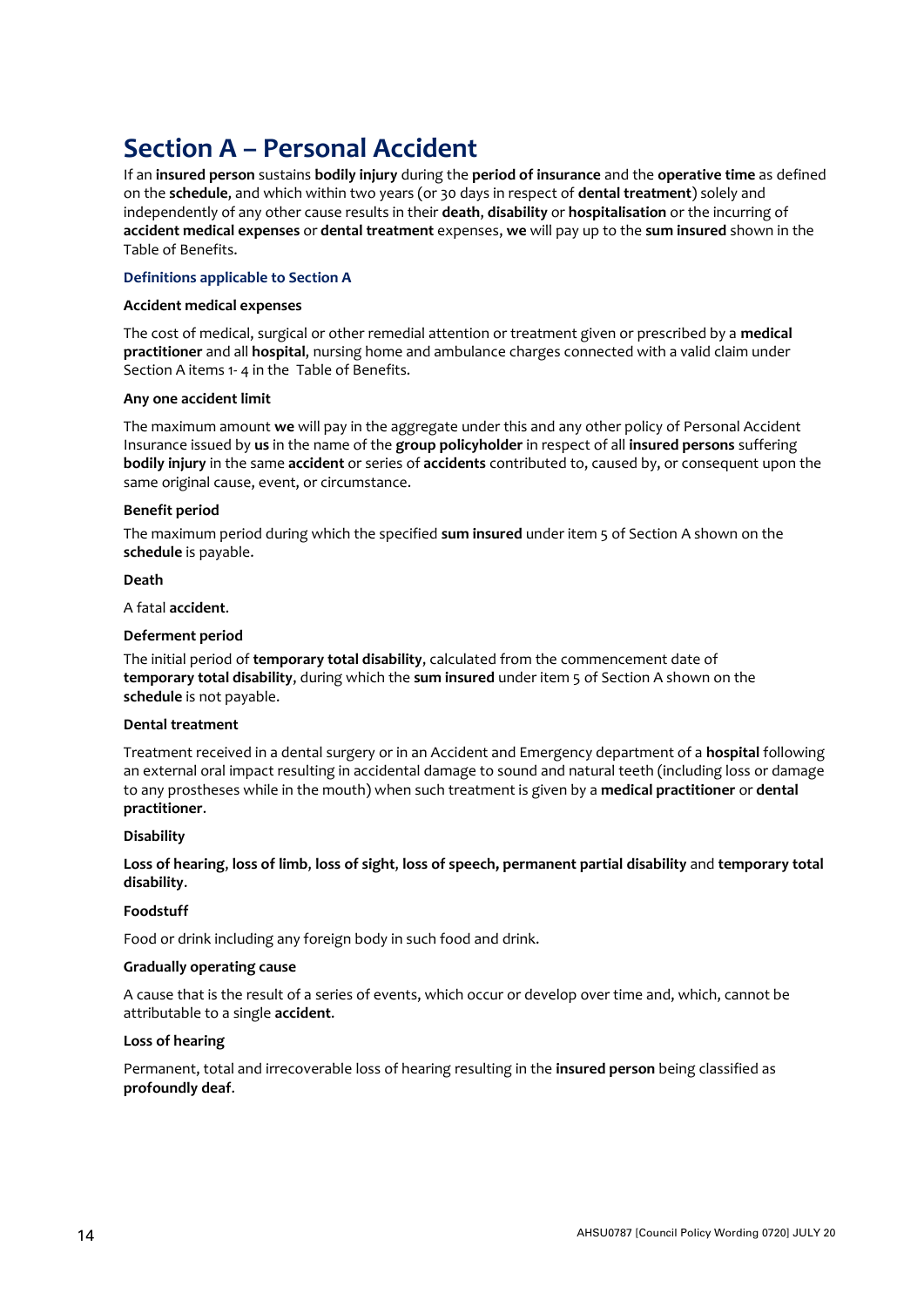#### **Loss of limb**

In the case of a leg or lower limb:

- a. loss by permanent physical severance at or above the ankle; or b. permanent, total and irrecoverable loss of use of a complete for
- permanent, total and irrecoverable loss of use of a complete foot or leg.

In the case of an arm or upper limb:

- a. loss by permanent physical severance of the four fingers at or above the metacarpophalangeal joints (where the fingers join the palm of the hand); or
- b. permanent, total and irrecoverable loss of use of a complete arm or hand.

#### **Loss of sight**

Permanent, total and irrecoverable loss of sight:

- a. in both eyes if the **insured person's** name is added to the Register of Blind Persons on the authority of a fully qualified ophthalmic specialist.
- b. in one eye if the degree of sight remaining after correction is 3/60 or less on the Snellen Scale (seeing at 3 feet what the **insured person** should see at 60 feet).

#### **Loss of speech**

Permanent, total and irrecoverable loss of the ability to speak.

#### **Non-scheduled aircraft accumulation limit**

The maximum amount **we** will pay in the aggregate under this and any other policy of Personal Accident Insurance issued by **us** in the names of all **group policyholders** in respect of all **insured persons** suffering **bodily injury** in the same aircraft accident (this not being a **scheduled aircraft** accident) or series of aircraft accidents contributed to, caused by, or consequent upon the same original cause, event or circumstance.

#### **Permanent partial disability**

A permanent disability benefit payable as a percentage of the **sum insured** under Section A item 4, shown in the Table of Benefits, depending on the degree of permanent disability. The benefits payable for specific disabilities are:

1. Permanent severance or permanent total loss of use of:

|    | a. one thumb                                                          | 30%    |
|----|-----------------------------------------------------------------------|--------|
|    | b. forefinger                                                         | 20%    |
|    | c. any finger other than forefinger                                   | $10\%$ |
|    | d. big toe                                                            | 15%    |
|    | e. any toe other than big toe                                         | 5%     |
|    | f. shoulder or elbow                                                  | 25%    |
|    | g. wrist, hip, knee or ankle                                          | 20%    |
|    | h. lower jaw by surgical operation                                    | 30%    |
| i. | the entire spine (vertebral column) with no injury to the spinal cord | 35%    |

2. Permanent disability which is not provided for under items 2, 3a, 3b, 3c(i) & (ii) and 4 of Section A on the **schedule** or any of the amounts above, up to a maximum of 100% of item 4 of Section A of the **schedule**.

Any **permanent partial disability** payable under item 2 above will be assessed by considering the severity of the disablement expressed as a percentage in conjunction with the stated percentages of the specific types of disablement mentioned above. The **insured person's** occupation will not be a relevant factor.

In the event that the **bodily injury** suffered cannot be assessed by reference to the stated percentages of the specific types of disablement mentioned in the table above, **we** will assess the injury as a percentage of the body as a whole. To do this an independent **medical consultant** will evaluate the impairment and disability by reference to the American Medical Association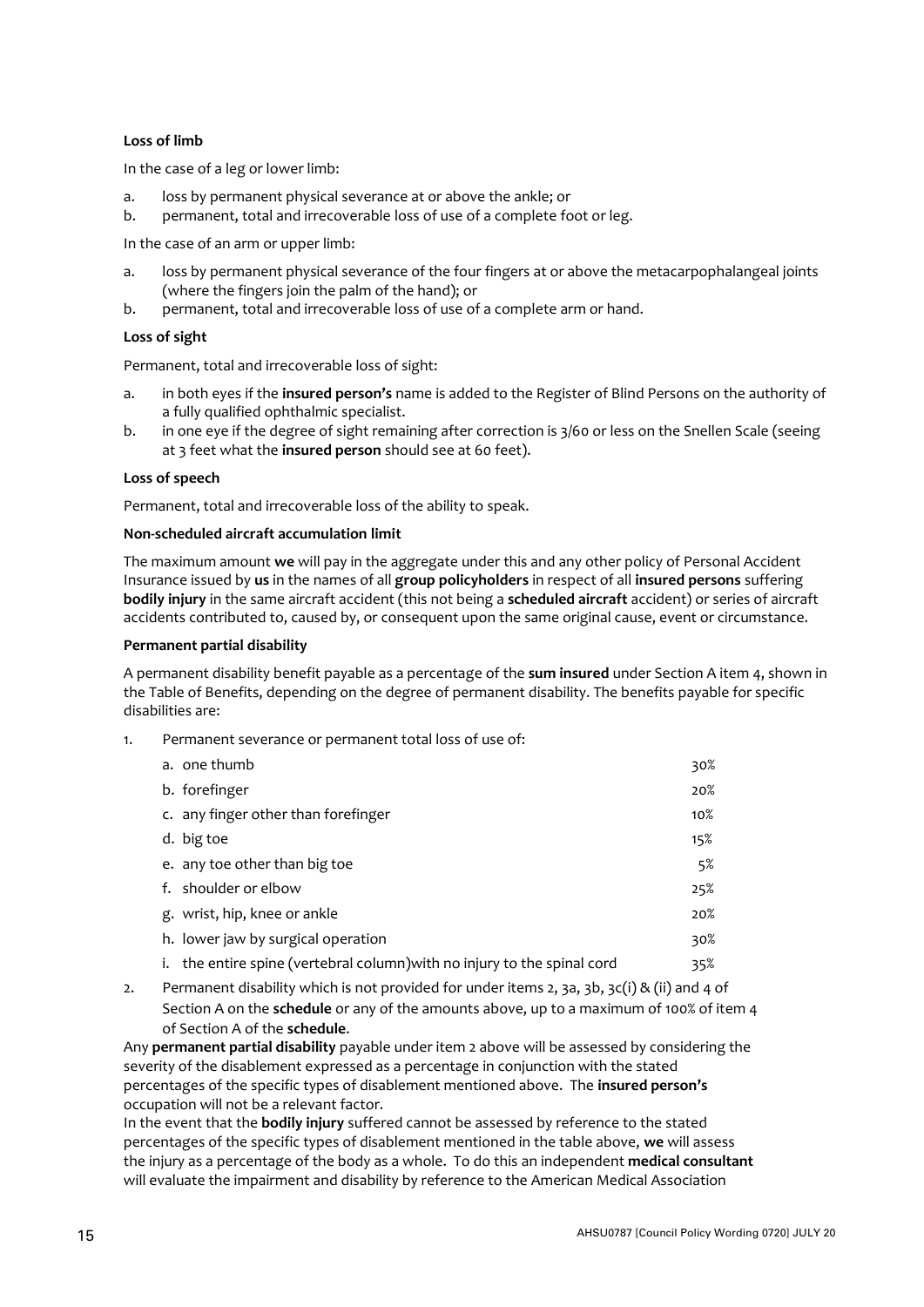Guide to the Evaluation of Permanent Impairment Sixth Edition (and any subsequent revisions thereof) or other similar guides.

When more than one form of disablement results from one **accident** the percentages from each are added together but **we** will not pay more than 100% of the **sum insured** under item 4 of Section A.

If a claim is payable for loss of, or loss of use of a whole part of the body a claim for any component of that whole part cannot also be made.

#### **Profoundly deaf**

The inability to hear sounds when tested by a qualified audiologist quieter than 90 decibels across frequencies between 500Hz and 3,000 Hz.

#### **Scheduled aircraft accumulation limit**

The maximum amount **we** will pay in the aggregate under this and any other policy of Personal Accident Insurance issued by **us** in the name of tall **group policyholders** in respect of all **insured person's** suffering **bodily injury** in the same **scheduled aircraft** accident or series of **scheduled aircraft** accidents contributed to, caused by, or consequent upon the same original cause, event or circumstance.

#### **Temporary total disability**

Disablement which prevents an **insured person** from carrying out all parts of their usual occupation for their **employer** or the **group policyholder**.

#### **Provisions applicable to Section A**

- 1. If a claim exceeds the **scheduled aircraft accumulation limit**, the **non-scheduled aircraft accumulation limit** or the **any one accident limit** shown in the s**chedule**, **we** will pay an amount which is proportionately reduced until the total does not exceed the limit shown on the **schedule**.
- 2. The amount payable will be reduced to 10% of the **sum insured** shown on the **schedule** or £50,000, whichever is less, in respect of items 1-3 of Section A and no amount will be payable in respect of item 4 of Section A, for an **insured person** over 75 years of age at the time of **bodily injury** resulting in a claim.
- 3. The **sum insured** under Section A item 1 will be limited to £10,000 for an **insured person** who is under 18 years of age.
- 4. If an **insured person** is not covered under Section A item 1 **we** will not pay for Section A items 2 4 until at least 13 weeks after the date of the **accident** and **we** will only then pay if the **insured person** has not in the meantime died as a result of the **accident**.
- 5. If an **insured person** is covered under Section A item 1 but the benefit payable is less than for items 2 4, **we** will not pay more than the amount of the **death** benefit if **bodily injury** does not immediately result in **death** until at least 13 weeks after the date of the **accident**.
- 6. If an **insured person** is covered under item 5, single days of **temporary total disability** will be calculated as one-seventh of the weekly rate or the proportion of the week for which the **insured person** is employed.
- 7. **We** will not pay more than 15% of any amount paid under items 1- 4 of Section A or 30% under item 5 of Section A, whichever is the greater, up to a maximum of £15,000 per **insured person** for **accident medical expenses**.
- 8. **We** will not pay any amount under item 5 for an **insured person** under 18 years of age or over 65 years of age at the time of **temporary total disability**; or who is not in gainful employment at the time of a **bodily injury** giving rise to a claim.
- 9. The **sum insured** for **hospitalisation**, Section A item 6, is payable up to a maximum of 182 days. **We** will only pay one amount under Section A or Section B1.1.
- 10. Once **we** have paid any benefit under items 1-4 cover under this section ceases.

#### **Extensions applicable to Section A**

1. If an **insured person** disappears and after a suitable period of time it is reasonable to believe that **death**  resulted from **bodily injury, we** will pay the **sum insured** as shown in the Table of Benefits providing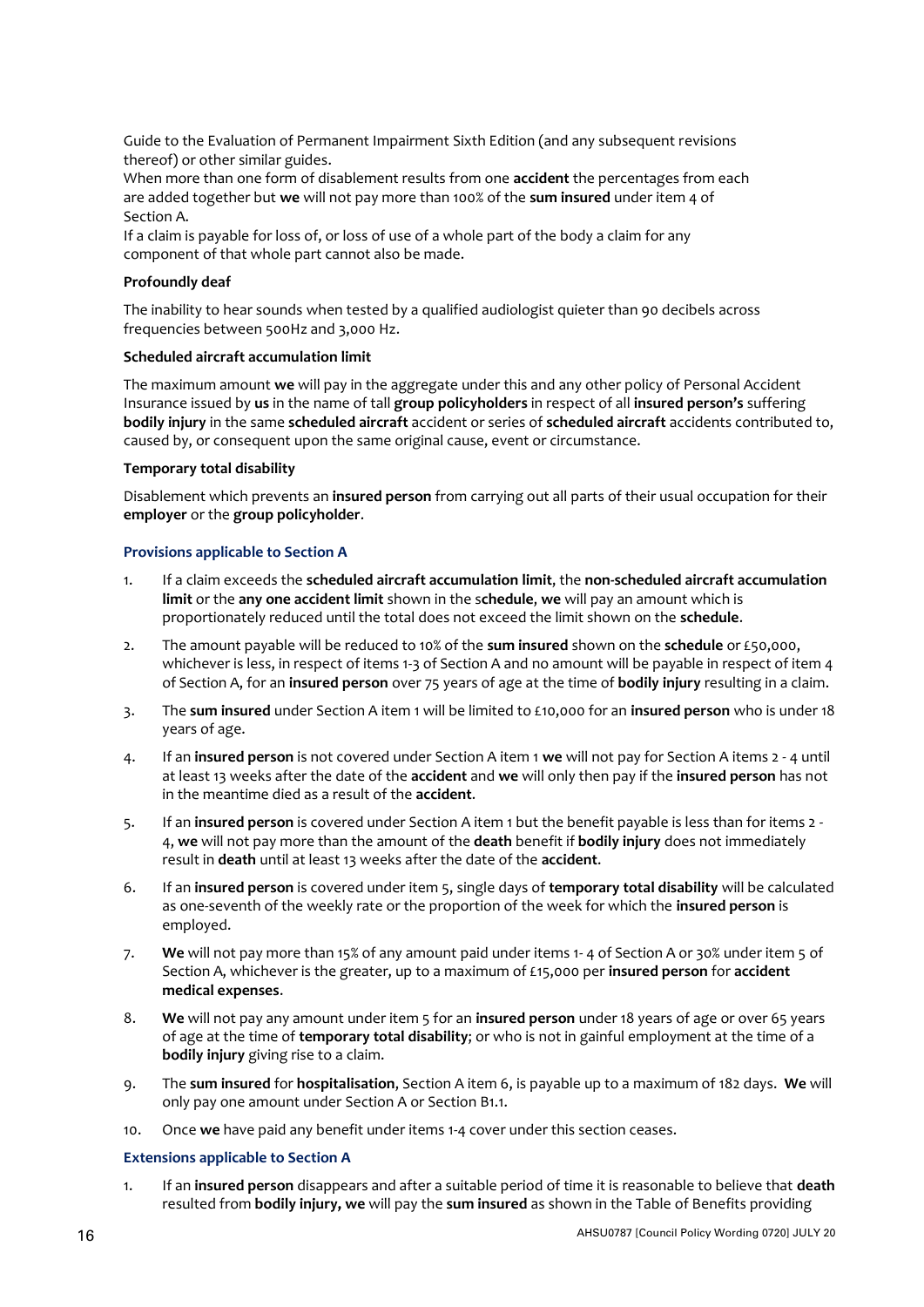that the **insured person's** legal representative or executor signs an agreement that if it later transpires that the **insured person** has not died, any amount paid will be refunded to **us**.

- 2. **We** agree that **death** or **disability** resulting from exposure to severe weather conditions will be considered to have been caused by **bodily injury***.*
- 3. In the event of a claim being paid for item 1 of Section A, **death***,* **we** agree to pay reasonable funeral expenses incurred up to a maximum of £5,000 for any one **insured person***.*

#### **What is not covered under Section A**

In addition to "What is not covered", shown on page 36, this group policy does not cover:

- 1. **Death**, **disability***,* **hospitalisation** or the incurring of **accident medical expenses** or **dental treatment** expenses caused by:
	- a. sickness or disease (not resulting from **bodily injury**);
	- b. a **gradually operating cause**, chronic fatigue syndrome, post-traumatic stress disorder, or other anxiety disorder, any mental disorder or any disease of the nervous system.
- 2. **Death** caused by suicide.
- 3. **Dental treatment** which:
	- a. is as a result of any **foodstuff** while the **insured person** was consuming it; or
	- b. the need for treatment is not apparent within one week of the **accident** which caused the dental injury; or
	- c. is the result of ordinary deterioration, deliberate damage or wear and tear.
- 4. **Dental treatment** where the replacement or repair of bridgework, artificial teeth, crown or dentures is not of a similar type or quality to that lost or damaged by the **accident**.
- 5. **Dental treatment** using precious metals other than where the replacement or repair of bridgework, artificial teeth, crown or dentures is not of a similar type or quality to that lost or damaged by the **accident**.
- 6. **Dental treatment** expenses which are:
	- a. not claimed for within 30 days of the **accident** which caused the dental injury; or
	- b. incurred more than 12 months after the date of the **accident** which caused the dental injury.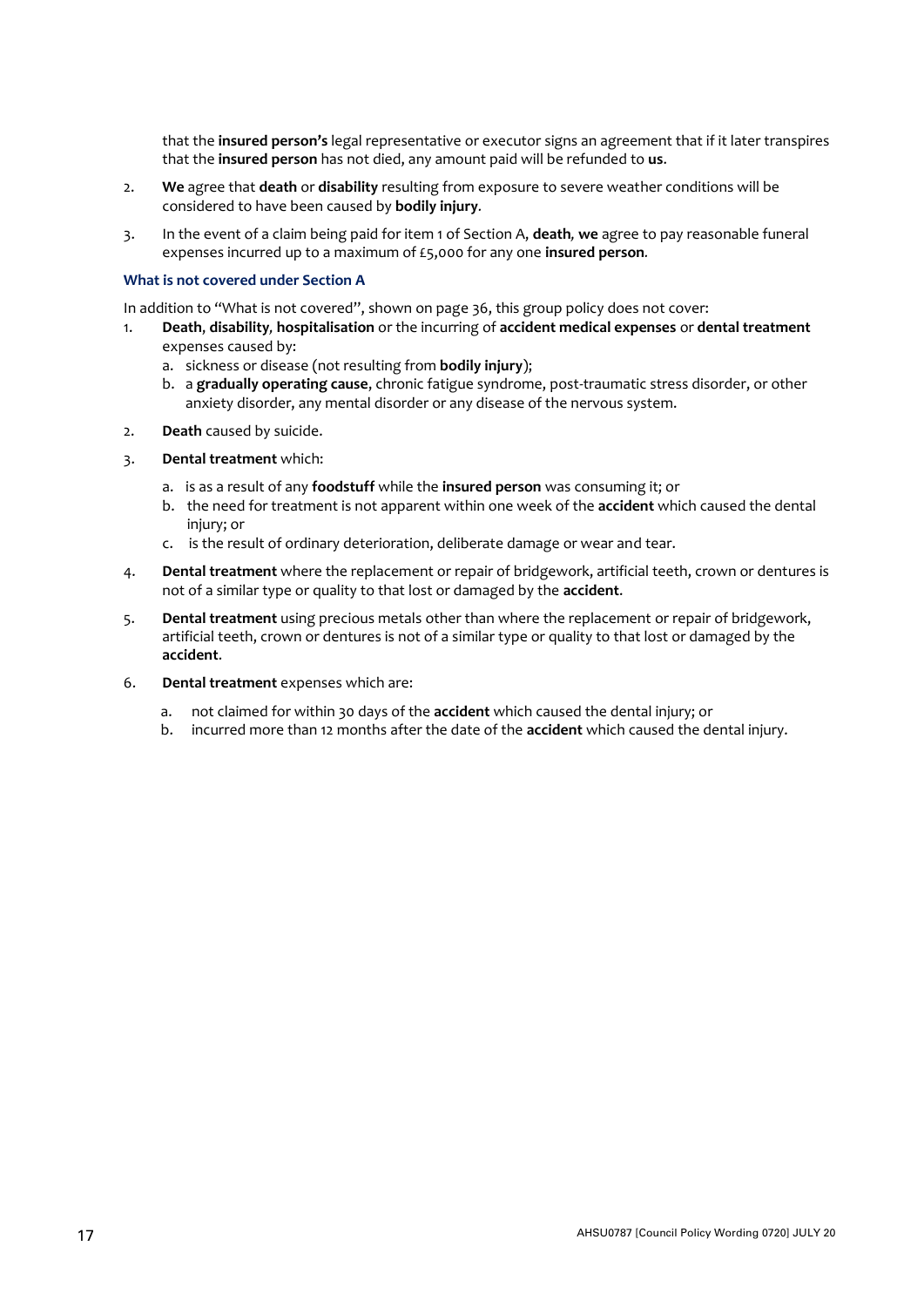# <span id="page-17-1"></span><span id="page-17-0"></span>**Section B – Travel Section B1 – Medical**

**Definitions applicable to Section B1**

#### **Emergency travel expenses**

The additional transport and accommodation expenses (less any possible recovery or saving) incurred by an **insured person** and up to two persons who need to travel to, remain with or escort an **insured person**.

#### **Medical expenses**

The costs incurred outside the **United Kingdom** for medical, surgical or other remedial attention or treatment given or prescribed by a **medical practitioner** and all **hospital**, nursing home and ambulance charges. Dental expenses are covered if incurred in an emergency or if they are the result of an injury.

#### **Repatriation expenses**

- 1. The cost of transportation by any suitable means to an appropriate medical facility or to the **insured person's** home in the **United Kingdom** as recommended by **our** appointed medical advisor in conjunction with the local attending **medical practitioner**; or
- 2. In the event an **insured person** dies, the costs of transportation of the body or ashes and the **insured person's** personal belongings back to the **insured person's** home in the **United Kingdom**; or
- 3. Reasonable costs for funeral expenses outside the **United Kingdom**, up to a maximum of £5,000.

# <span id="page-17-2"></span>**Section B1.1 – Medical, Hospitalisation and Emergency Travel Expenses**

If an **insured person** is injured or becomes ill during the **operative time** and the **period of insurance** whilst on a **trip** outside the **United Kingdom**, **we** will reimburse the **group policyholder** or the **policyholder** for **medical expenses***,* **emergency travel expenses** and **hospitalisation** expenses reasonably and necessarily incurred as a direct result, for up to two years from the date of injury or illness, up to the **sum insured** shown in Section B of the Table of Benefits A.

#### **Condition applicable to Section B1.1**

The **group policyholder** or **policyholder** must contact the Emergency Assistance Helpline as soon as possible if injury or illness results in the need for **inpatient hospital** treatment.

Emergency Assistance Helpline: **+44 (0)1273 552922 (24 Hours a Day / 7 Days a Week)**

#### **Provision applicable to Section B1.1**

**We** will only pay one amount under Section A or Section B1.1 for **hospitalisation**.

### <span id="page-17-3"></span>**Section B1.2 – Repatriation Expenses**

If an **insured person** is injured or becomes ill during the **operative time** and the **period of insurance** whilst on a **trip**, **we** will reimburse the **group policyholder** or **policyholder** for **repatriation expenses** reasonably and necessarily incurred as a direct result, for up to two years from the date of injury or illness.

#### **Condition applicable to Section B1.2**

The **group policyholder** or **policyholder** must contact the Emergency Assistance Helpline as soon as possible if injury or illness results in the need for **inpatient hospital** treatment or the possible need for repatriation otherwise the costs may not be reimbursed.

Emergency Assistance Helpline: **+44 (0) 1273 552922 (24 Hours a Day / 7 Days a Week)**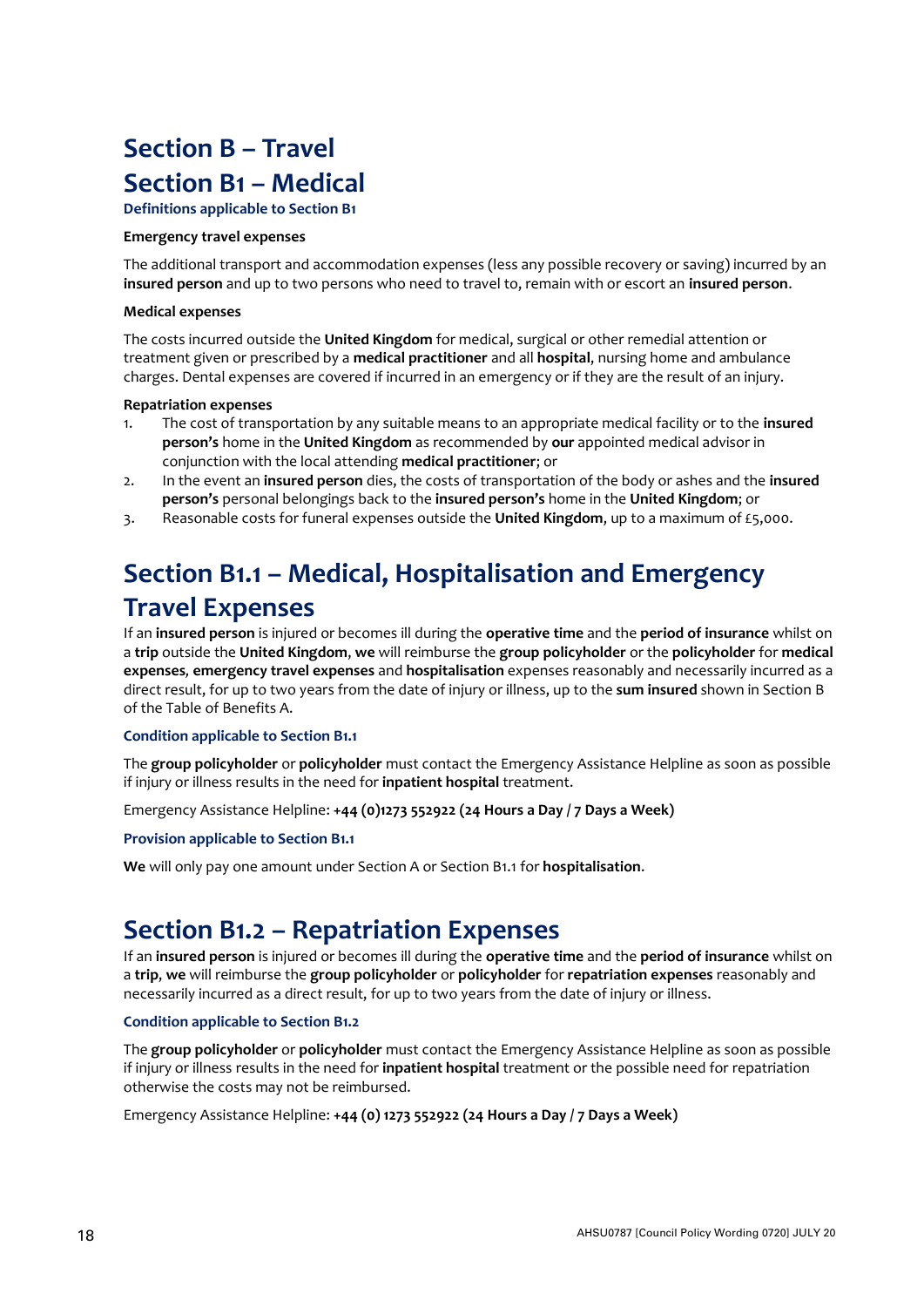# <span id="page-18-0"></span>**Section B1.3 – On-going Medical Treatment**

In the event of a valid claim under Section B1.2, **we** will pay the costs of **hospital inpatient** medical charges necessarily incurred within the three months immediately following the date of return of the **insured person**  to the **United Kingdom** up to the **sum insured** shown in Section B of the Table of Benefits A.

# <span id="page-18-1"></span>**Section B1.4 – Emergency Travel Expenses in the United Kingdom**

If an **insured person** is injured or becomes ill during the **operative time** and the **period of insurance** whilst on a **trip** within the **United Kingdom**, **we** will reimburse the **group policyholder** or the **policyholder** for **emergency travel expenses** reasonably and necessarily incurred as a direct result up to the **sum insured** shown in Section B of the Table of Benefits A.

#### **What is not covered under Section B1**

In addition to "What is not covered", shown on page 36, this group policy does not cover:

- 1. Where an **insured person** is travelling against the advice of a **medical practitioner**.
- 2. Where the purpose of the **trip** is to receive medical treatment or advice.
- 3. Any costs relating to pregnancy or childbirth, if the **insured person** is more than 26 weeks pregnant at the start of or during the **trip**.
- 4. As a result of drug or alcohol abuse by an **insured person**.
- 5. For **hospitalisation**, **we** will only pay one amount under Section A or Section B1.1.
- 6. The **excess**.

### <span id="page-18-2"></span>**Section B2 – Assistance**

**Our** network of Assistance Offices is available 24 hours a day, 365 days a year whenever an **insured person** travels on a **trip**, within the **operative time** and **period of insurance**. To access these services please contact: Emergency Assistance Helpline: **+44 (0) 1273 552922 (24 Hours a Day / 7 Days a Week)**

| <b>Using the Assistance</b><br>Service |    | When we are contacted for assistance, the following information<br>should be provided:                                                 |
|----------------------------------------|----|----------------------------------------------------------------------------------------------------------------------------------------|
|                                        |    | The <b>insured person's</b> name and the telephone number on which the<br><b>insured person</b> or <b>policyholder</b> can be reached. |
|                                        | 2. | The nature of the emergency.                                                                                                           |
|                                        | з. | The name of the group policyholder and the policy number if known.                                                                     |

#### The medical services provided are:

| 24 hour Service       | Emergency telephone lines manned 24 hours a day, 365 days a year by multi-<br>lingual assistance co-ordinators, experienced in the procedures of hospitals<br>and clinics worldwide.                                                                                                                                                                                         |
|-----------------------|------------------------------------------------------------------------------------------------------------------------------------------------------------------------------------------------------------------------------------------------------------------------------------------------------------------------------------------------------------------------------|
| <b>Medical Staff</b>  | A highly qualified team of medical consultants and nursing staff, on hand at<br>any time to ensure that the most appropriate medical treatment is provided.                                                                                                                                                                                                                  |
| <b>Direct Billing</b> | Where appropriate we will arrange direct billing with hospitals and clinics<br>worldwide, relieving the insured person, policyholder or group policyholder<br>of the need to use their own cash or credit card.                                                                                                                                                              |
| Air Ambulance         | Repatriation by air ambulance or scheduled airline depending on the<br>circumstances of the case and, if necessary, with a fully equipped medical<br>team in attendance. On return, suitable transportation will take an insured<br>person to hospital or home address whenever necessary.<br>This group policy also provides travel advice both before and during the trip: |
| <b>Travel Advice</b>  | Helpful and relevant information to the traveller providing valuable<br>assistance in preparation for the journey, including currency and banking                                                                                                                                                                                                                            |

regulations, visa details, health requirements and reciprocal agreements.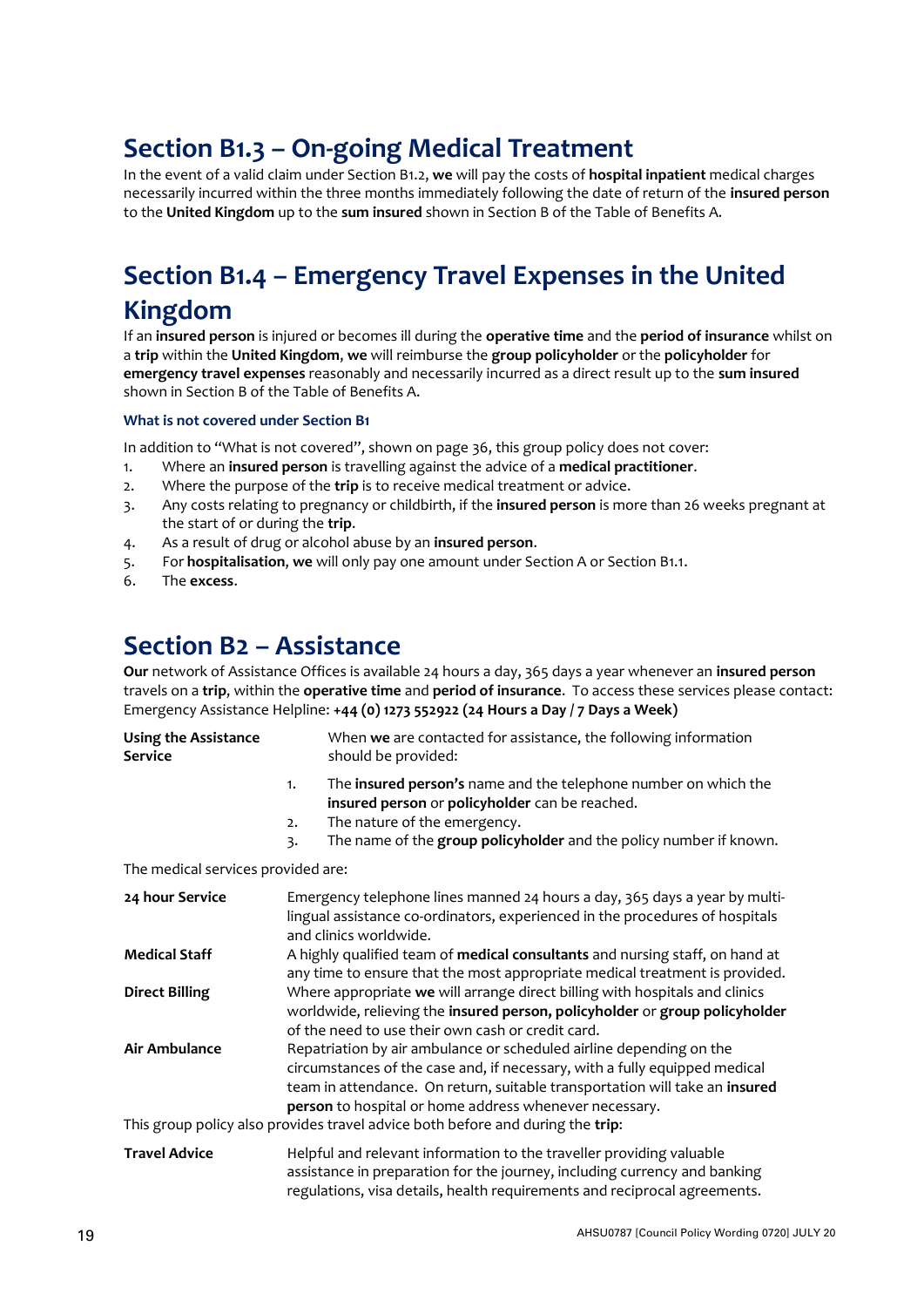| <b>SMS Text Alerts</b>                    | Regular text alerts sent directly to insured persons' or policyholders' mobile<br>phones enabling them to stay ahead of changing political situations or<br>severe weather conditions which might otherwise disrupt important travel.                                                                                                                                                                                                                                                                                                                                                                                                                                   |
|-------------------------------------------|-------------------------------------------------------------------------------------------------------------------------------------------------------------------------------------------------------------------------------------------------------------------------------------------------------------------------------------------------------------------------------------------------------------------------------------------------------------------------------------------------------------------------------------------------------------------------------------------------------------------------------------------------------------------------|
| <b>Medical Referral</b>                   | To a suitable hospital, clinic or dentist for treatment.                                                                                                                                                                                                                                                                                                                                                                                                                                                                                                                                                                                                                |
| <b>Legal Referral</b>                     | To an embassy, consulate or other source if legal consultation is needed,<br>including an English speaking lawyer.                                                                                                                                                                                                                                                                                                                                                                                                                                                                                                                                                      |
| <b>Emergency Medical</b>                  | To help locate and send drugs, blood or medical equipment if unavailable                                                                                                                                                                                                                                                                                                                                                                                                                                                                                                                                                                                                |
| <b>Supplies</b>                           | locally.                                                                                                                                                                                                                                                                                                                                                                                                                                                                                                                                                                                                                                                                |
| <b>Emergency Message</b><br>Relay         | To pass on messages to family and business associates in an emergency.                                                                                                                                                                                                                                                                                                                                                                                                                                                                                                                                                                                                  |
| <b>Emergency Travel</b><br><b>Service</b> | Provides a complete emergency travel service in liaison with an insured<br>person's medical practitioner, the treating hospital or relatives to make all<br>arrangements for people to visit an insured person who is hospitalised or ill<br>abroad, including any receipted travel, accommodation, guide, interpreter,<br>taxi, telephone and childcare expenses incurred on the recommendation of<br>our medical officers and within the constraints of this group policy. Anyone<br>who is required to travel abroad to visit an ill or hospitalised insured person<br>will be insured under Section B (Travel) subject to its terms, conditions and<br>limitations. |
| Lost Ticket &                             | To help with replacement of lost or stolen tickets, passport or travel                                                                                                                                                                                                                                                                                                                                                                                                                                                                                                                                                                                                  |
| <b>Baggage Location</b>                   | documents and help with locating lost baggage. If required we will help<br>locate and dispatch contact lenses and glasses.                                                                                                                                                                                                                                                                                                                                                                                                                                                                                                                                              |
| <b>Emergency Cash</b><br>Advance          | To help with replacement of cash which has been lost or stolen overseas.<br>Any cash amount which is replaced will be deducted from any subsequent<br>valid claim made under Section B6 (Money) or must otherwise be<br>reimbursed to us.                                                                                                                                                                                                                                                                                                                                                                                                                               |
| Port/Airport                              | To liaise with carrier and advise if an insured person has been delayed on the                                                                                                                                                                                                                                                                                                                                                                                                                                                                                                                                                                                          |
| Assistance                                | way to departure point and if necessary make onward travel arrangements.                                                                                                                                                                                                                                                                                                                                                                                                                                                                                                                                                                                                |
| <b>Web Information</b>                    | Valuable medical, travel advice and safety information including information                                                                                                                                                                                                                                                                                                                                                                                                                                                                                                                                                                                            |
| Service via:                              | and advice on changing security situations can be obtained about travel                                                                                                                                                                                                                                                                                                                                                                                                                                                                                                                                                                                                 |
| www.mylifeline.co.uk                      | destinations via Online Country Guides. Personal medical details can be<br>recorded before travelling for faster reference in a medical emergency and<br>important documents such as passport, travel tickets and driving licence can<br>be securely uploaded to the site to provide easy access in the event of loss.<br>Password access is via the group policyholder's policy number as shown on                                                                                                                                                                                                                                                                     |
|                                           | the schedule.                                                                                                                                                                                                                                                                                                                                                                                                                                                                                                                                                                                                                                                           |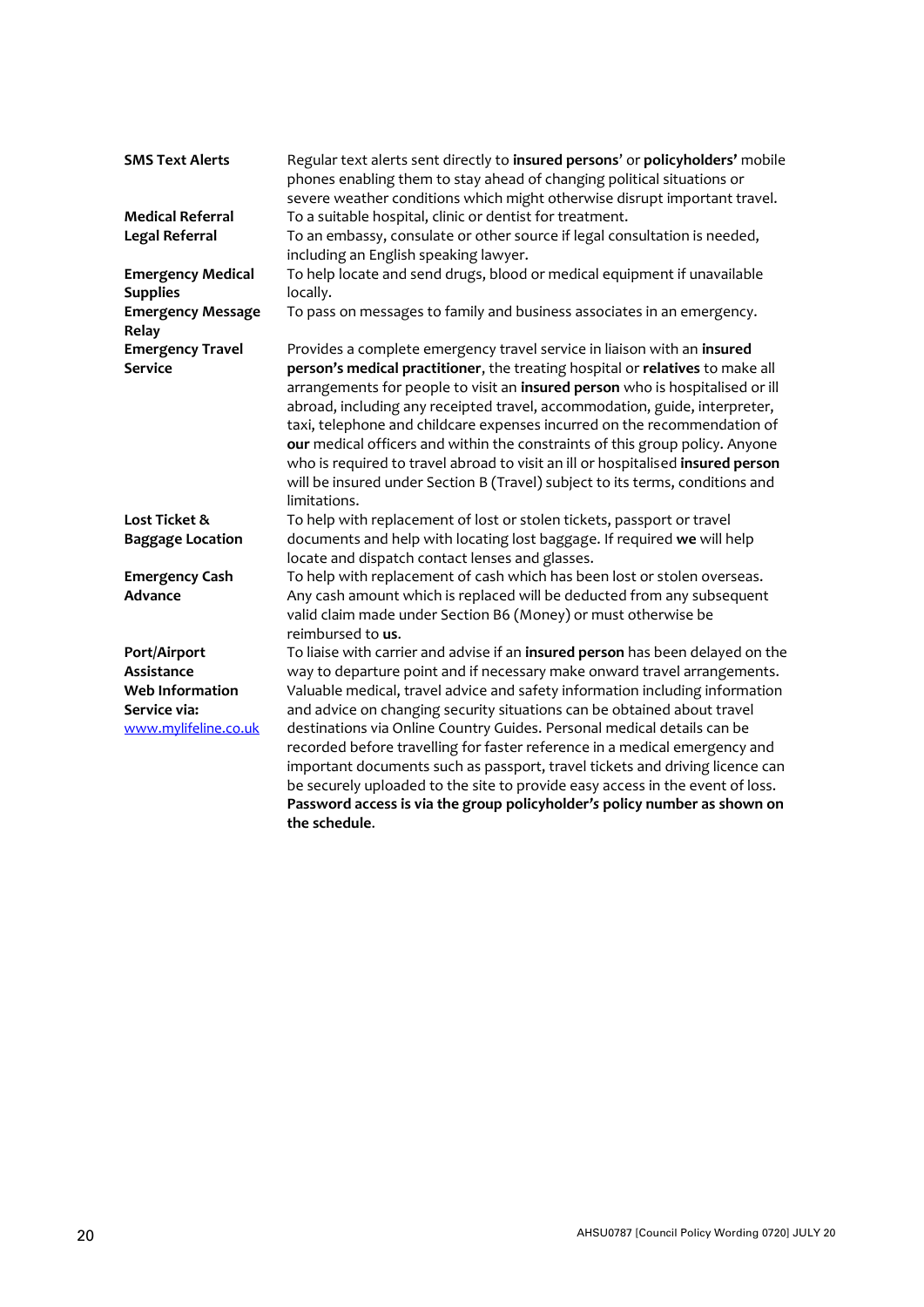# <span id="page-20-0"></span>**Section B3 – Search and Rescue**

If an **insured person**, whilst on a **trip** outside the **United Kingdom**, during the **operative time** and the **period of insurance**, is reported as missing and it is necessary for the rescue or police authorities to instigate a search and rescue operation, provided that:

- a. it is known or believed that they may have sustained injury or suffered illness, or
- b. safety conditions are such that it becomes necessary to do so in order to prevent injury or illness,

**we** will reimburse the **group policyholder** for necessary and reasonable costs incurred by the Emergency Assistance company and/or levied by recognised rescue or police authorities in searching for such **insured person** and for bringing them to a place of safety, up to the sum insured shown in Section B of the Table of Benefits A for each **insured person**, but not exceeding £100,000 overall for all **insured persons** arising out of any one event and not exceeding £250,000 in total during any one **period of insurance**.

#### **Conditions applicable to Section B3**

- 1. The **insured person** must comply at all times with local safety advice and adhere to recommendations prevalent at the time.
- 2. The **insured person** must not knowingly endanger either their own life or the life of any other **insured person** or engage in activities where their experience or skill levels fall below those reasonably required for participating in such activities.
- 3. The **group policyholder** or **insured person** must make arrangements for search and rescue only with the involvement and/or agreement of the Emergency Assistance company and the Emergency Assistance company must be notified as soon as possible.

Emergency Assistance Helpline: **+44 (0) 1273 552922 (24 Hours a Day / 7 Days a Week)**

- 4. Expenses are only payable for the **insured person's** proportion of the search and rescue operation.
- 5. Costs will only be covered up to the point where the **insured person** is recovered or where authorities advise that continuing the search is no longer viable.
- 6. A written statement from the appropriate rescue authorities involved in the search and/or rescue must be obtained and provided to **us** in the event of a claim.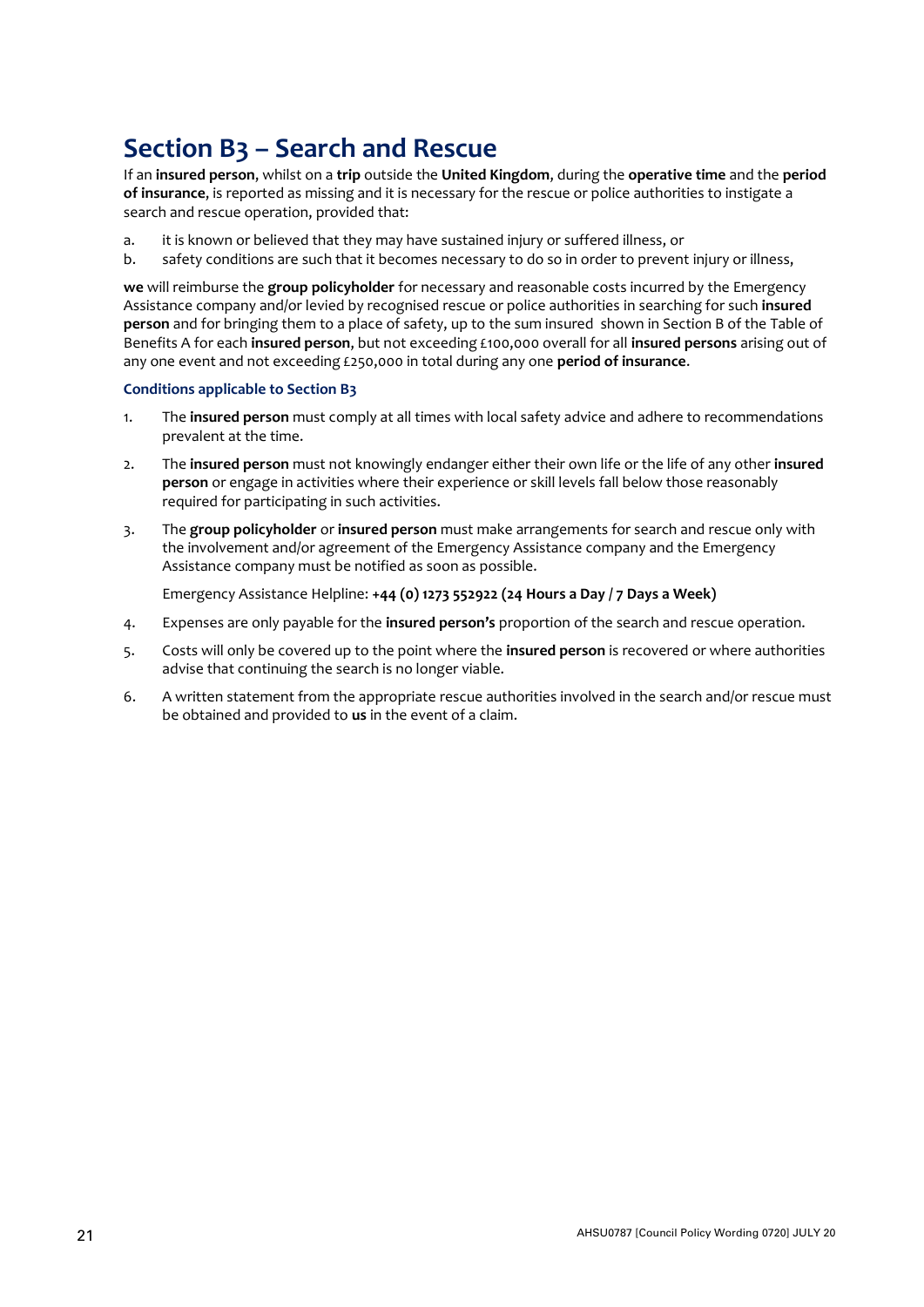# <span id="page-21-0"></span>**Section B4 – Cancellation, Curtailment, Travel Disruption, Replacement, Travel Delay & Missed Departure**

**Item 4a - Cancellation, Curtailment & Disruption**

**We** will either:

- 1. indemnify a **policyholder** on an individual basis for the irrecoverable or non-refundable costs that neither the **group policyholder** nor the **policyholder** is entitled to from third parties up to the **sum insured** in Section B of the Table of Benefits A if it is necessary and unavoidable for the **policyholder** to cancel, cut short or alter a **trip** occurring during the **operative time** and the **period of insurance** for one of the following reasons:
	- (a) the death, **bodily Injury** or illness of an **insured person** who is on a **trip** or is due to go on the **trip;**
	- (b) the death, **bodily Injury** or illness of a **relative** of the **policyholder**,

or

- 2. indemnify the **group policyholder** or a **policyholder** on a group basis for the irrecoverable or nonrefundable costs that neither the **group policyholder** nor the **policyholder** is entitled to from third parties up to the **sum insured** in Section B of the Table of Benefits A in respect of any one **insured person** if it is necessary and unavoidable to cancel, cut short or alter a **trip** occurring during the **operative time** and the **period of insurance** if more than 50% of **insured persons** who are due to travel have to cancel their **trip** for one of the following reasons:
	- (a) the death, **bodily Injury** or illness of an **insured person** who is on a **trip** or is due to go on the **trip;**
	- (b) the death, **bodily Injury** or illness of a **relative** of the **policyholder**.

In respect of **bodily injury** or illness, **we** will require a medical certificate issued by a **medical practitioner** to substantiate the claim.

Where the **trip** has to be cancelled prior to departure, **we** will pay for irrecoverable or non-refundable deposits and advance payments in respect of transport and accommodation costs up to the **sum insured** shown in Section B of the Table of Benefits A for any one **trip** but not exceeding £50,000 overall for all **insured persons**,

- a. arising out of any one **trip**, and/or
- b. whilst travelling to any one event which occurs during the **operative time;**

and in either case which cannot be recovered or refunded elsewhere other than due to the insolvency, default, inability or unwillingness to pay of the third party.

Where the **trip** has to be cut short following departure **we** will pay for irrecoverable or non-refundable expenses which:

- a. have been paid or will be payable, or
- b. become payable under contract;

and in either case which cannot be recovered or refunded elsewhere other than due to the insolvency, default, inability or unwillingness to pay of the third party.

When pre-booked travel arrangements in connection with a **trip** have to be altered following departure, **we**  will reimburse the **group policyholder** or the **policyholder** for the additional costs of travel and accommodation which are not recoverable or refundable elsewhere and are necessarily incurred to enable an **insured person** to continue the **trip** or return to the **United Kingdom**.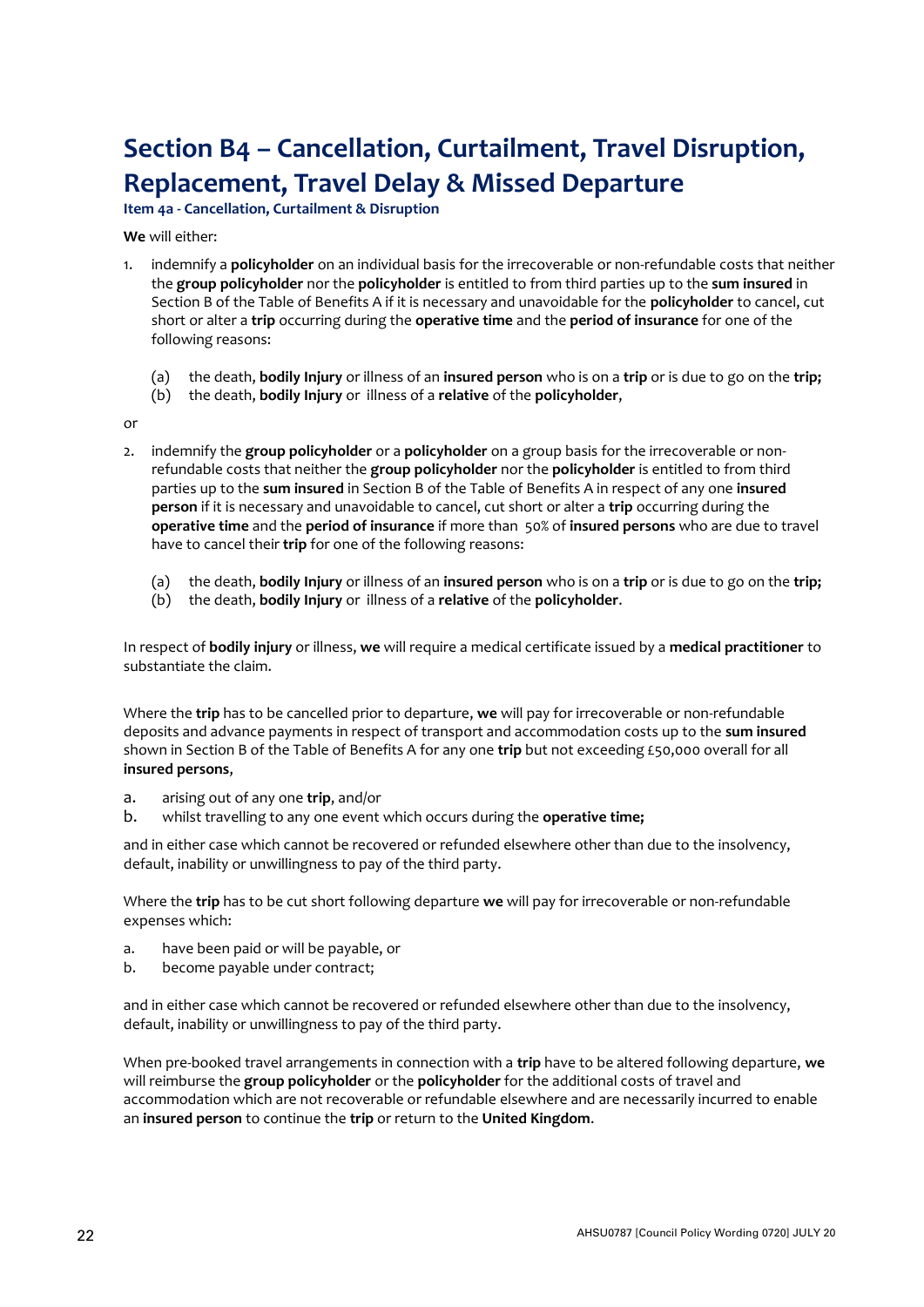#### **Additional Expenses and Replacement**

Where an **employee** (Category B as defined in the Table of Benefits A) has to accompany a **disruptive pupil**  or a **pupil** who has sustained **bodily injury** or **become ill** back to the **United Kingdom, we** will indemnify the **group policyholder** in respect of:

- a. **replacement expenses** up to the **sum insured** shown in Section B of the Table of Benefits A for any one **insured person** per **trip;**
- b. additional necessary and reasonable expenses incurred by the **employee** or **pupil** to return to the **United Kingdom** that the **group policyholder** or the **policyholder** is not entitled to from third parties up to the **sum insured** shown in Section B of the Table of Benefits A for any one **insured person**, per **trip.**

#### **Item 4b - Travel Delay**

If the departure of the ship, aircraft or train on which an **insured person** is booked to travel in order to get to their planned destination at the commencement or completion of a **trip** is delayed due to strike, industrial action, adverse weather conditions, **natural catastrophe** or mechanical breakdown, **we** will pay £25 per hour in excess of 4 hours delay up to the **sum insured** shown in Section B of the Table of Benefits A in respect of any one **insured person** for any one event.

#### **Item 4c - Missed Departure**

If an **insured person** misses the international departure of the ship, aircraft or other conveyance in which they are booked to travel as a result of the failure of public transport due directly to strike, industrial action, adverse weather conditions, **natural catastrophe** or mechanical breakdown, **we** will indemnify the **group policyholder** or **policyholder** in respect of reasonable additional travel and accommodation expenses up to the **sum insured** shown in Section B of the Table of Benefits A in respect of any one insured person for any one event but not exceeding £20,000 overall for all insured persons.

#### **Definitions applicable to Section B4**

#### **Disruptive pupil**

An **insured person** as defined in Category A in the Table of Benefits A (a **pupil**) who, in the opinion of the group leader acting for the **group policyholder,** is behaving in such a manner that they cannot reasonably be allowed to continue or complete the **trip**.

#### **Natural Catastrophe**

Volcanic eruption, flood, tsunami, earthquake, landslide, hurricane, tornado, typhoon and wildfire.

#### **Replacement expenses**

All reasonable costs incurred in transporting a replacement adult who is authorised by the **group policyholder** to complete the original **trip** provided that such costs will be limited to economy fare travel and other essential expenses in transportation of the replacement adult to the point at which the original **trip** was curtailed. The **trip** must be continued within three months of the original curtailment.

#### **What is not covered under Section B4**

In addition to "What is not covered", shown on page 36, this group policy does not provide cover if the **trip** is cancelled, cut short or altered as the result of, or related to:

- 1. an **insured person** or a **policyholder** on **their** behalf deciding not to travel or, if on a **trip***,* deciding not to continue;
- 2. pregnancy or childbirth, if the **insured person** is more than 26 weeks pregnant at the start of or during the **trip**;
- 3. redundancy or resignation of an **insured person** or the termination of an **insured person's** contract of employment within 31 days of a pre-booked **trip**;
- 4. redundancy, resignation or the termination of employment of an **insured person**, once a **trip** has started;
- 5. the **group policyholder***,* a **policyholder's** or an **insured person's** financial circumstances;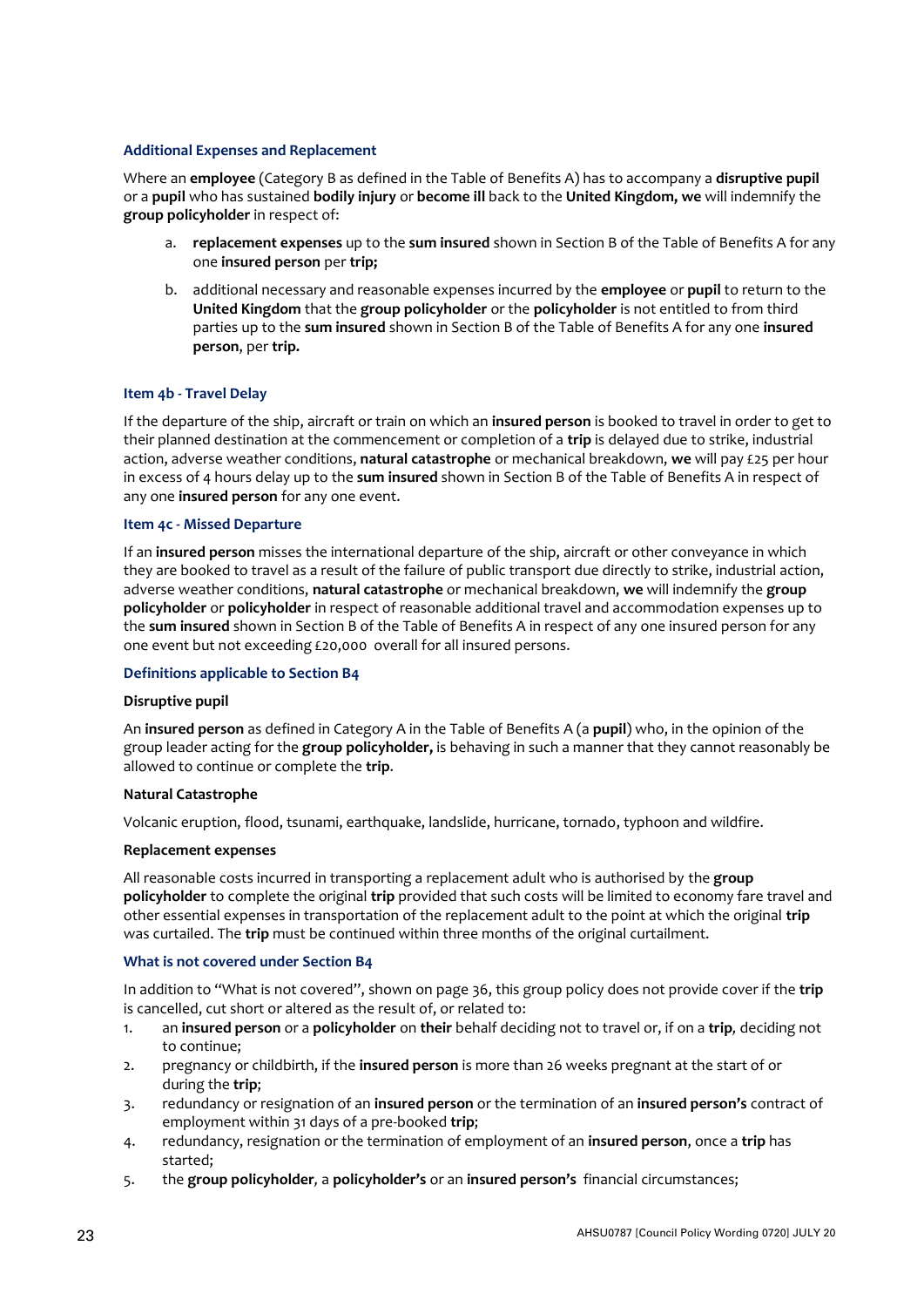- 6. the default of any provider (or their agent) of transport or accommodation, acting for the **group policyholder** or an **insured person** or a **policyholder** acting on their behalf;
- 7. regulations made by any Public Authority or Government;<br>8. strike. labour dispute. mechanical breakdown or failure of
- strike, labour dispute, mechanical breakdown or failure of the means of transport except where the departure of a ship, aircraft or train on which the **insured person** is booked to travel is delayed by at least 24 hours unless the delay is due to a strike or industrial action which existed or the possibility of which existed and for which advance warning had been given before the date on which the **trip** was booked;
- 9. an **insured person** travelling or intending to travel against the advice of a **medical practitioner** or for the purpose of obtaining treatment;
- 10. any claim for cancellation following delay of a ship, aircraft or train; if
	- a. an **insured person** fails to check-in according to the itinerary supplied unless the failure was itself due to strike or industrial action; or
	- b. a delay caused by a ship, aircraft or train being withdrawn from service temporarily or permanently of any ship, aircraft or train on the orders or recommendation of any Port Authority, Rail Authority or the Civil Aviation Authority or any similar body in any country;
- 11. a pandemic, epidemic or any event declared by the World Health Organization as a public health emergency of international concern issued by the World Health Organization;
- 12. the **excess**.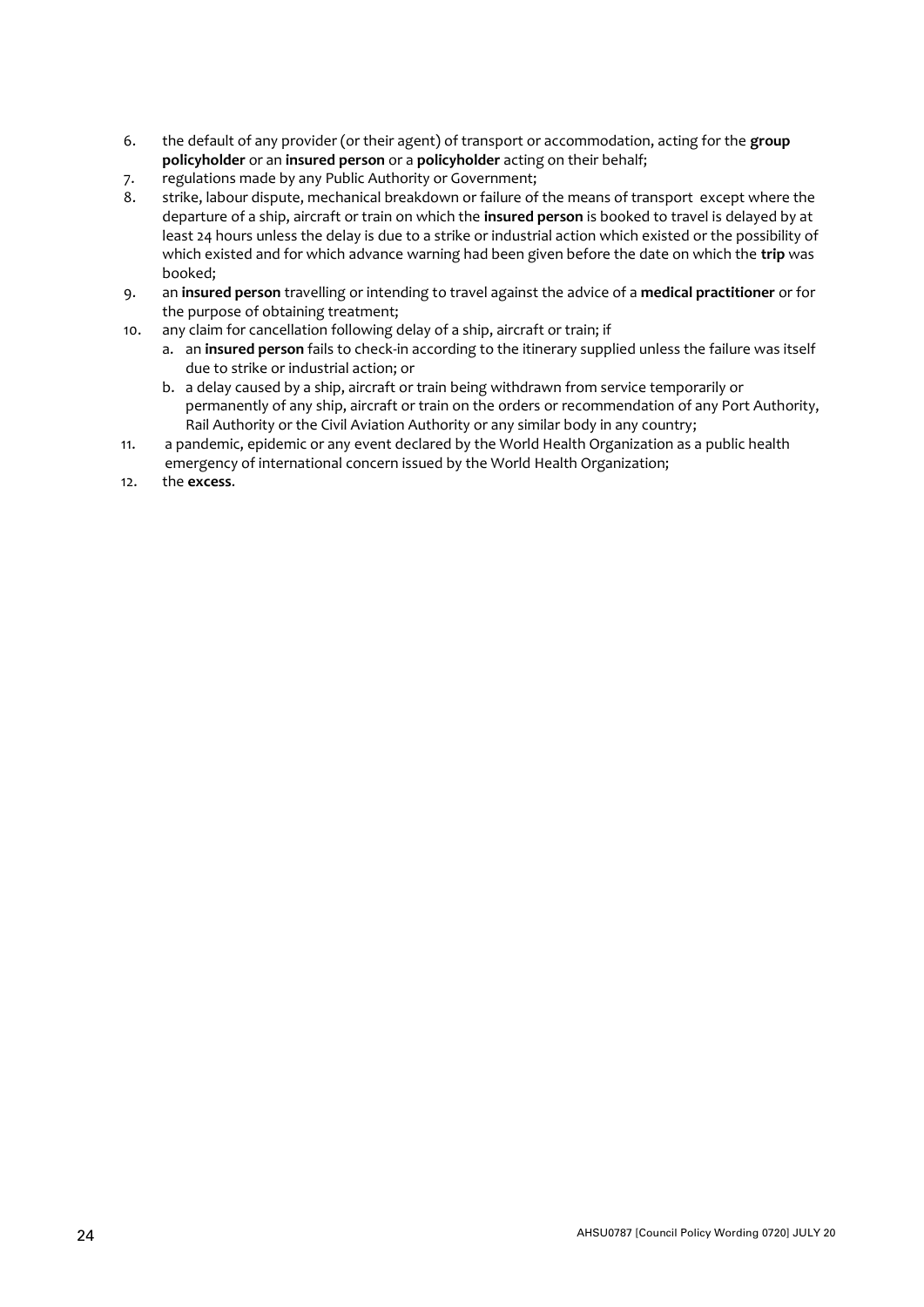# <span id="page-24-0"></span>**Section B5 – Personal Property**

If an **insured person** loses, has stolen or damages **personal property** whilst on a **trip** during the **operative time** and the **period of insurance**, **we** will reimburse the **policyholder** for the cost of replacement or repair up to the **sum insured** in Section B of the Table of Benefits A.

#### **Definition applicable to Section B5**

#### **Personal property**

Property owned by or in the custody or control of an **insured person**.

#### **Extensions applicable to Section B5**

- 1. If the **insured person's personal property** is temporarily lost for more than four hours during a **trip**, **we** will reimburse up to £750 towards the cost of buying essential and reasonable replacement items. If the **personal property** which has been temporarily lost becomes permanently lost and this results in a claim, **we** will deduct the amount already paid for temporary loss from the personal property claim payment.
- 2. If during a **trip** an **insured person** loses or damages their passport, visa, **money** *(*as defined in Section B6 – Money), travel tickets or other essential travel documents, **we** will pay the **policyholder** for the reasonable and necessary additional travel and accommodation costs of replacing them, up to £1,000.

#### **What is not covered under Section B5**

In addition to "What is not covered", shown on page 36, this group policy does not cover:

- 1. any item valued at more than £1,500 at the time it was lost, stolen or damaged. A deduction will be made for wear, tear and loss of value depending on the age of the property;
- 2. loss due to chipping, scratching or breakage of glass, china or other fragile articles, unless due to fire, theft or accident to the conveyance in which they were being transported;
- 3. loss or damage due to:
- a. moth, vermin, wear and tear, atmospheric or climatic conditions or gradual deterioration,
- b. mechanical or electrical failure or breakdown,
- c. any process of cleaning, dying, restoring, repairing or alteration;
- 4. loss of **money** (as defined in Section B6), bonds, negotiable instruments and securities of any kind;
- 5. loss or damage caused by delay, detention or confiscation by order of any Government or Public Authority;
- 6. loss of or damage to vehicles, their accessories or spare parts;
- 7. loss of or damage to **personal property** sent as freight or under an airway-bill or bill of lading.
- 8. the **excess**.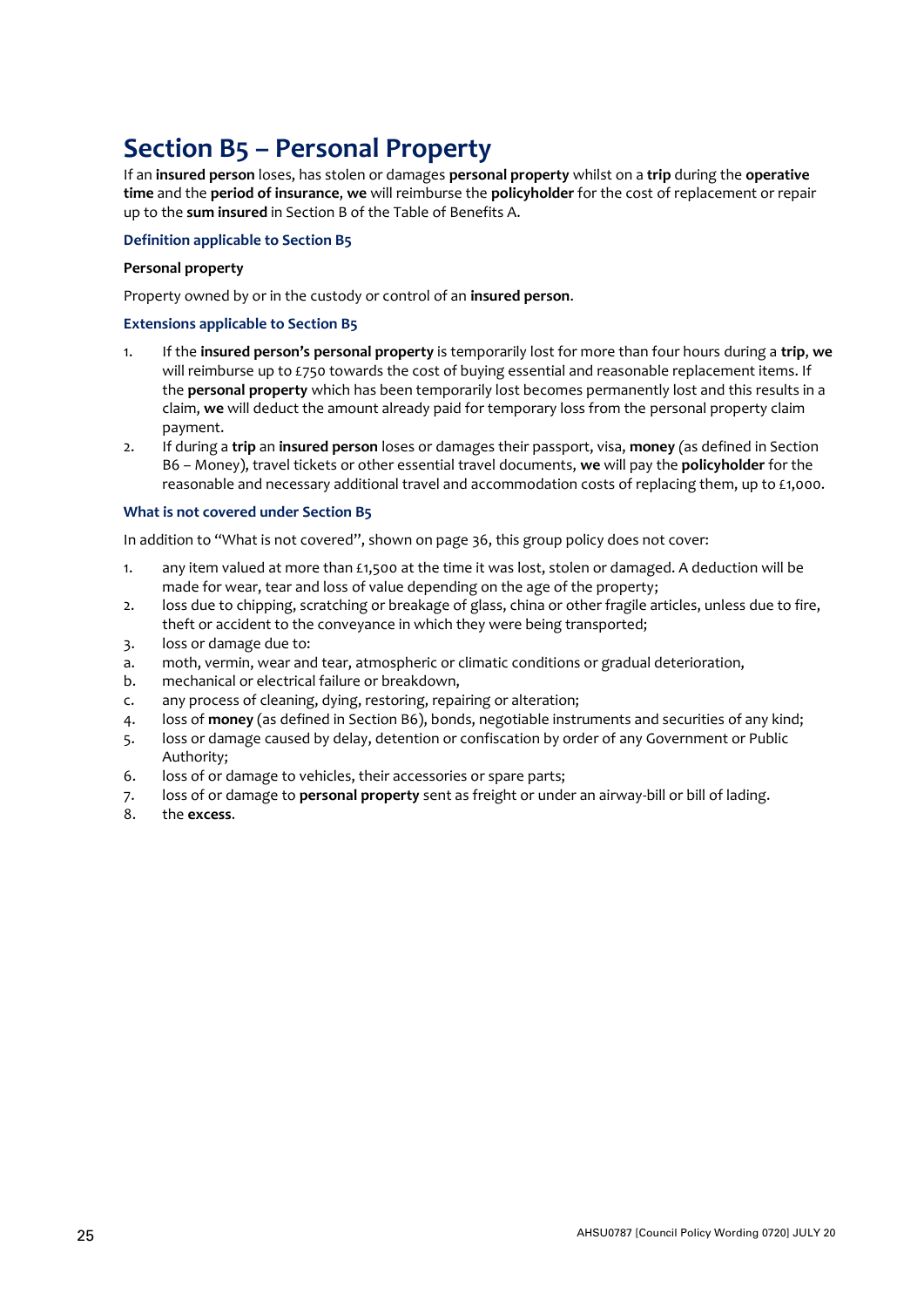### <span id="page-25-0"></span>**Section B6 – Money**

If an **insured person** loses or suffers theft of **money** or financial loss as the result of fraudulent use of credit, debit or charge cards whilst on a **trip** occurring during the **operative time** and the **period of insurance**, **we**  will reimburse the **policyholder** up to the **sum insured** in Section B of the Table of Benefits A.

#### **Definition applicable to Section B6**

#### **Money**

Coins, bank or currency notes, bankers drafts, bills of exchange, letters of credit, luncheon vouchers, credit, debit or charge cards, phone cards, postal or money orders, traveller's cheques, travel tickets, petrol or other coupons with a monetary value or credit vouchers which belong to or are in the custody and control of an **insured person** and are intended for travel, meals, accommodation and personal expenditure only.

#### **Extension applicable to Section B6**

Foreign currency and traveller's cheques purchased for a **trip** are covered from the time of collection or 120 hours prior to departure on the **trip** whichever occurs last and up to 120 hours after completion of a **trip** or until deposited or cashed, whichever happens first.

#### **What is not covered under Section B6**

In addition to "What is not covered", shown on page 36, this group policy does not cover:

- 1. any loss of cash in excess of £1,000 other than whilst held in the custody and control of any one party leader, being a responsible adult authorised by the **group policyholder**, when the limit is increased to £2,500;
- 2. loss or theft of a credit card, charge card or cash card unless the **insured person** has complied with all the terms and conditions under which the card was issued;
- 3. shortages of **money** due to confiscation or detention by Customs or other Officials, error, omission and depreciation in value.
- 4. the **excess**.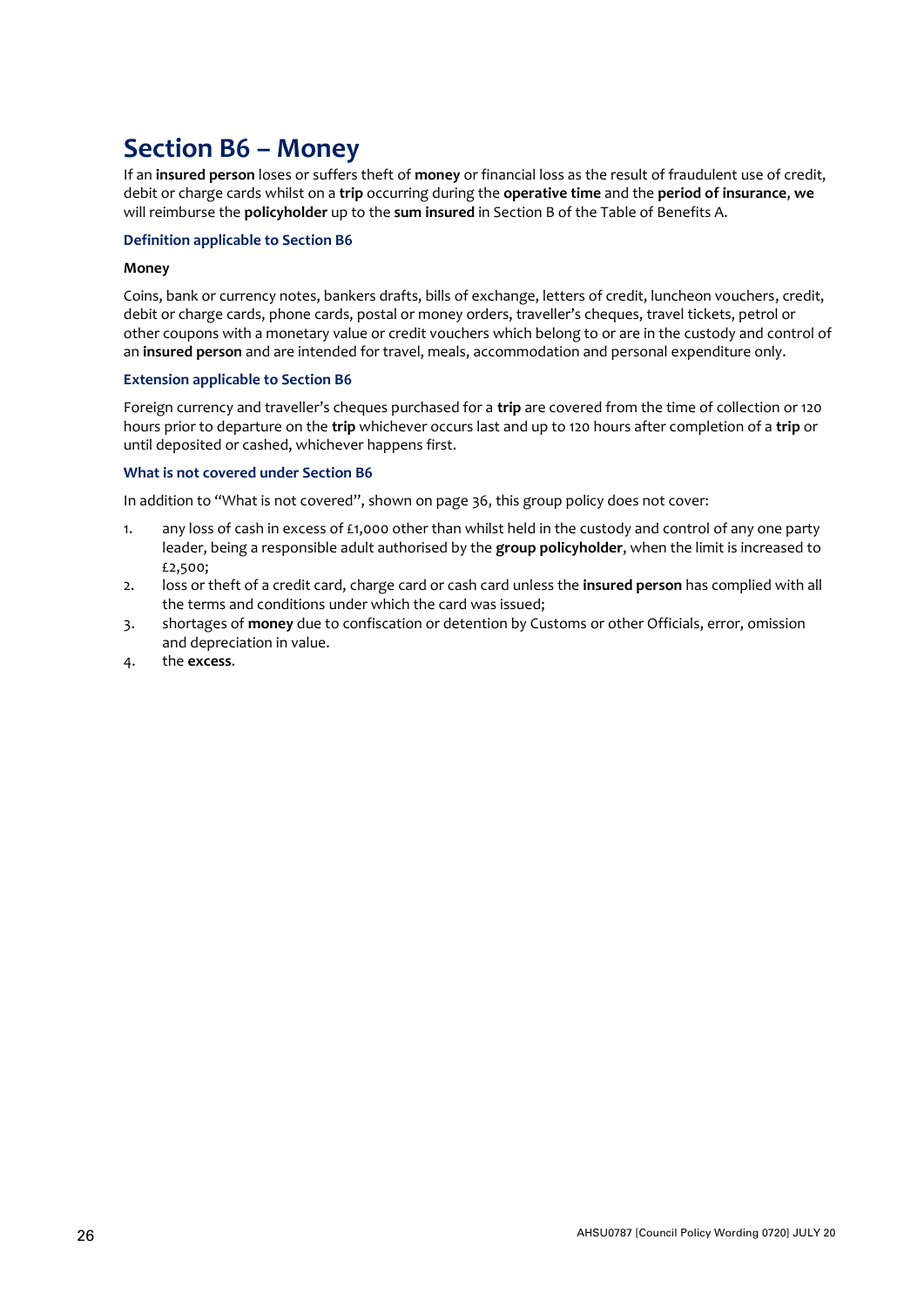# <span id="page-26-0"></span>**Section B7 – Winter Sports**

#### **Ski Hire**

If during a **trip** to undertake **winter sports** during the **operative time** and the **period of insurance**, skis owned or hired by an **insured person** are:

- 1. lost or broken as the result of an accident; or
- 2. lost or misplaced by an airline or other carrier on the outward **trip** from the **United Kingdom** and delayed for at least 12 hours after the arrival of the **insured person** at **their** destination

**we** will pay the **policyholder** up to £25 for each 24 hour period it is necessary for the **insured person** to hire replacement skis up to the **sum insured** shown in Section B of the Table of Benefits A.

#### **Ski Pass**

If during a **trip** to undertake **winter sports** an **insured person** is unable to use their ski pass as a result of an **accident** or illness or due to loss or theft of the ski pass, **we** will pay up to £75 for each full week or a proportionate amount for shorter or longer periods in respect of an unused ski pass and hire or tuition fees which they cannot otherwise recover up to the **sum insured** shown in Section B of the Table of Benefits A.

#### **Piste Closure**

If during a **trip** to undertake **winter sports** an **insured person** is unable to ski due to a lack of snow in the prebooked resort and no alternative skiing being available, **we** will pay up to £25 for each 24 hour period they are unable to ski up to the **sum insured** shown in Section B of the Table of Benefits A.

#### **Definition applicable to Section B7**

#### **Winter sports**

Skiing (including skiing outside the area of the normal compacted snow or ice slope i.e. off-piste but only whilst accompanied by a guide or ski instructor), tobogganing, snowboarding and ice skating (other than on an indoor rink), but excluding competitive winter sports (including, but not limited to ski or bob racing, mono skiing, ski jumping, ski boarding, ice hockey, or the use of bobsleighs or skeletons).

#### **What is not covered under Section B7**

In addition to "What is not covered", shown on page 36, under this group policy **we** will not be liable for:

- 1. loss due to delay, seizure, confiscation or detention by customs or any other authority;
- 2. loss not reported to the police and/or appropriate authorities within forty-eight hours of discovery and a report obtained.

#### **Condition applicable to Section B7**

The **insured person** will take all reasonable precautions for the safety of their ski pass.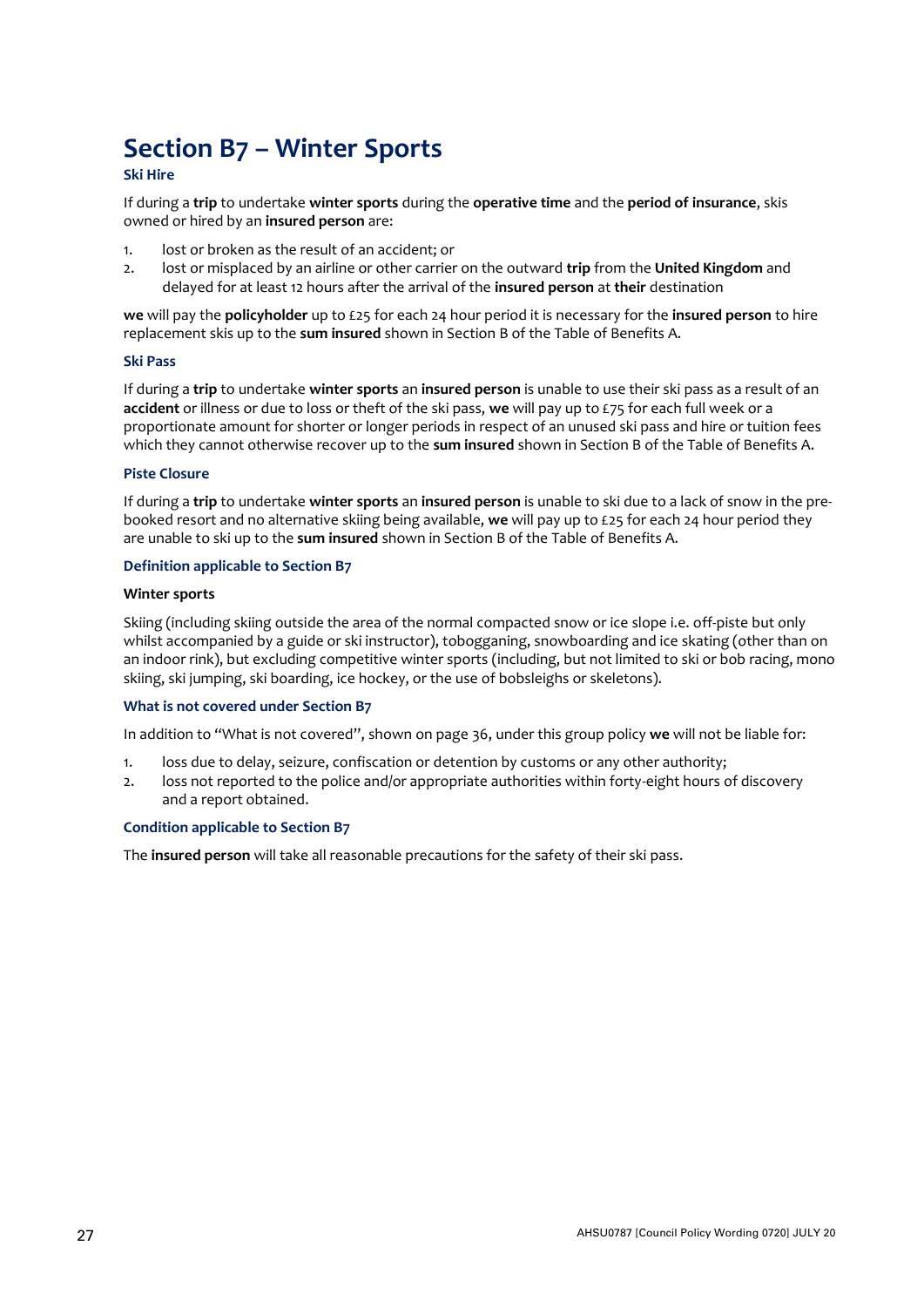# <span id="page-27-0"></span>**Section B8 – Legal Expenses**

**We** will reimburse the **group policyholder** or the **policyholder** for **legal expenses** which **we** consent to pay before they are incurred.

**We** will pay up to the **sum insured** specified in Section B of the Table of Benefits A in respect of the pursuit of a claim for damages or compensation against a third party who has caused **bodily injury** to, or **death** or illness of an **insured person** arising from an incident occurring whilst on a **trip**, during the **operative time** and **period of insurance**.

The **group policyholder** or the **policyholder** who is making the claim is free to choose a **legal representative**.

#### **Definitions applicable to Section B8**

#### **Legal expenses**

- a. The reasonable costs in obtaining the opinion of the **legal representative** upon the merits of pursuing a claim for damages or compensation prior to the commencement of any legal proceedings against the third party who has caused the **bodily injury**, **death** or illness of an **insured person**.
- b. Any costs, fees, expenses and other amounts reasonably incurred by the **legal representative** in connection with any claim or legal proceedings, including costs and expenses of expert witnesses as well as those incurred by **us** on behalf of an **insured person** in connection with any such claim or legal proceedings.
- c. Any costs payable by an **insured person** following an award of costs by any court or tribunal and any costs payable following an out-of-court settlement made in connection with any claim or legal proceedings.
- d. Any fees, expenses and other amounts reasonably incurred by the **legal representative** in appealing or resisting an appeal against the judgment of a court, tribunal or arbitrator.

#### **Legal representative**

A solicitor, firm of solicitors, or any appropriately qualified person, firm or company, appointed to act by or on behalf of the **insured person**.

#### **Conditions applicable to Section B8**

- 1. **Our** consent to pay legal expenses must first be obtained in writing from **us**. **Our** decision to grant consent to the commencement of legal proceedings will take into account the opinion of:
	- a. the **legal representative**, and
	- b. **our** own legal advisers which may include an opinion from counsel upon the merits of the claim.
- 2. Consent will be given if:
	- a. the collective legal opinion of the **legal representative** and **our** own legal advisors is that there is a reasonable prospect of success (more than 50%), and
	- b. the cost in pursuing a claim is likely to be less than the amount of damages or compensation that the **insured person** is likely to receive, and
	- c. it is reasonable for **legal expenses** to be paid by **us**.
- 3. If the opinion of the **legal representative** and **our** legal advisers differ, **we** may at **our** own cost obtain an opinion from a qualified barrister to be mutually selected, or if agreement upon selection cannot be reached, to be chosen by the President of the Law Society. This opinion will determine whether **we** give **our** consent to the commencement of legal proceedings.
- 4. If **we** do not give **our** consent, then **we** will only pay for the reasonable costs in obtaining the initial opinion of the **insured person's legal representative** upon the merits of pursuing a claim for damages or compensation.
- 5. All claims including any appeal against a judgment resulting from the same original cause, event or circumstances will be regarded as one claim.
- 6. If following any successful claim or legal proceedings an award of costs is made in favour of the **insured person** or those acting on behalf of the **insured person**, any **legal expenses** paid by **us** shall be reimbursed by the **insured person** or those acting on behalf of the **insured person** to **us** from the full amount of such costs award.
- 7. If the legal opinion (which determines whether **we** give our consent to the commencement of legal proceedings) is that there is a reasonable prospect of success but the cost of pursuing a claim is likely to be more than the amount of damages or compensation that the **insured person** is likely to receive, the maximum **we** will pay is the anticipated amount of damages or compensation or the **sum insured** stated in Section B of the Table of Benefits A, whichever is the lesser amount.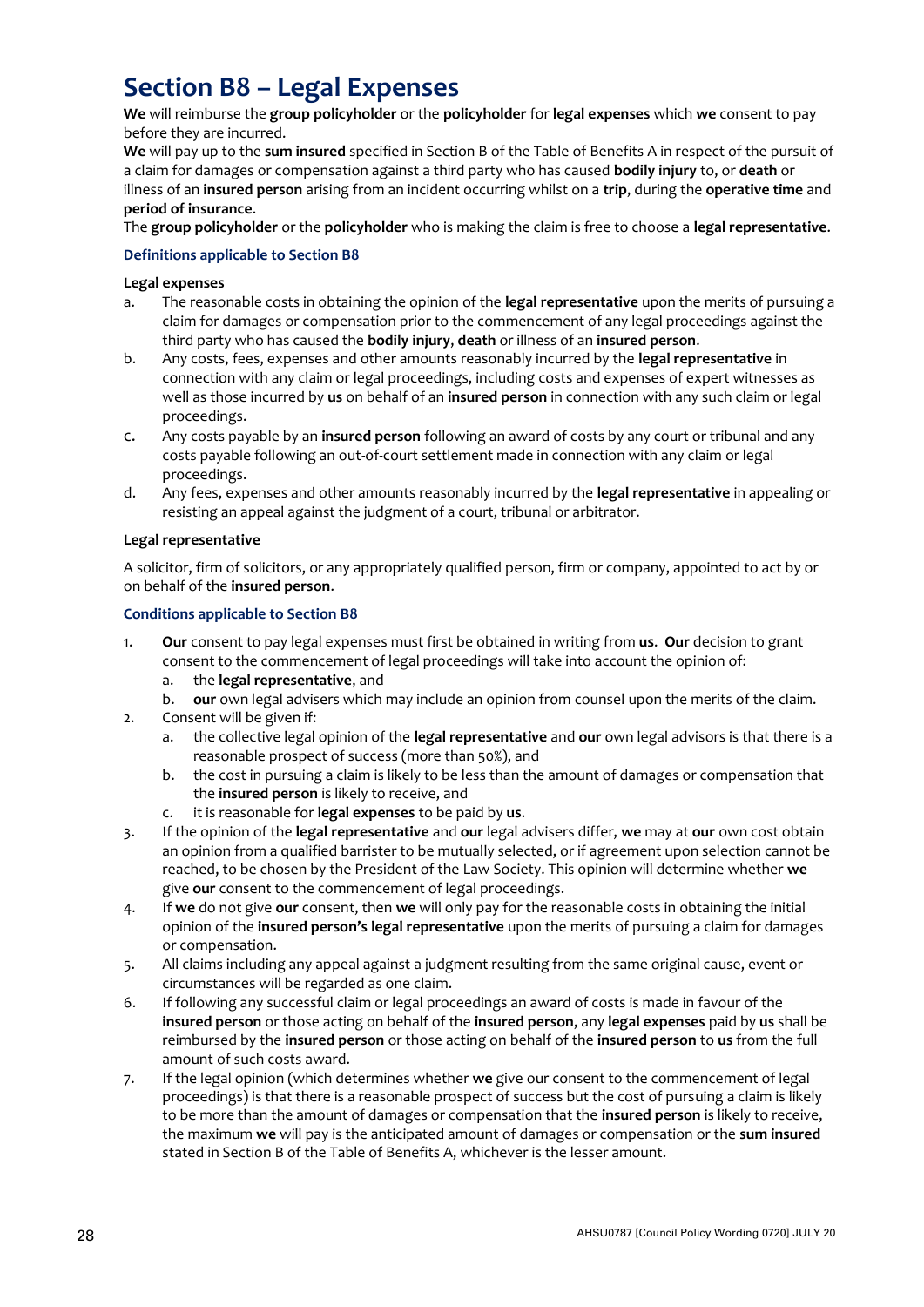#### **What we do not cover under Section B8**

In addition to "What is not covered", shown on page 36, this group policy does not cover:

- 1. **legal expenses** incurred in defending any civil claim or legal proceedings made or brought against the **insured person**;
- 2. fines or other penalties imposed by a court of criminal jurisdiction;
- 3. **legal expenses** incurred in connection with any criminal act deliberately or intentionally committed by the **insured person**;
- 4. **legal expenses** incurred in pursuing any claim against any travel agent, tour operator, insurer or their agents;
- 5. any claim or circumstance notified more than two years after the incident from which the cause of action arose;
- 6. **legal expenses** incurred by an **insured person** in making a claim against the **group policyholder**, **us** or any organisation or person involved in arranging this group policy.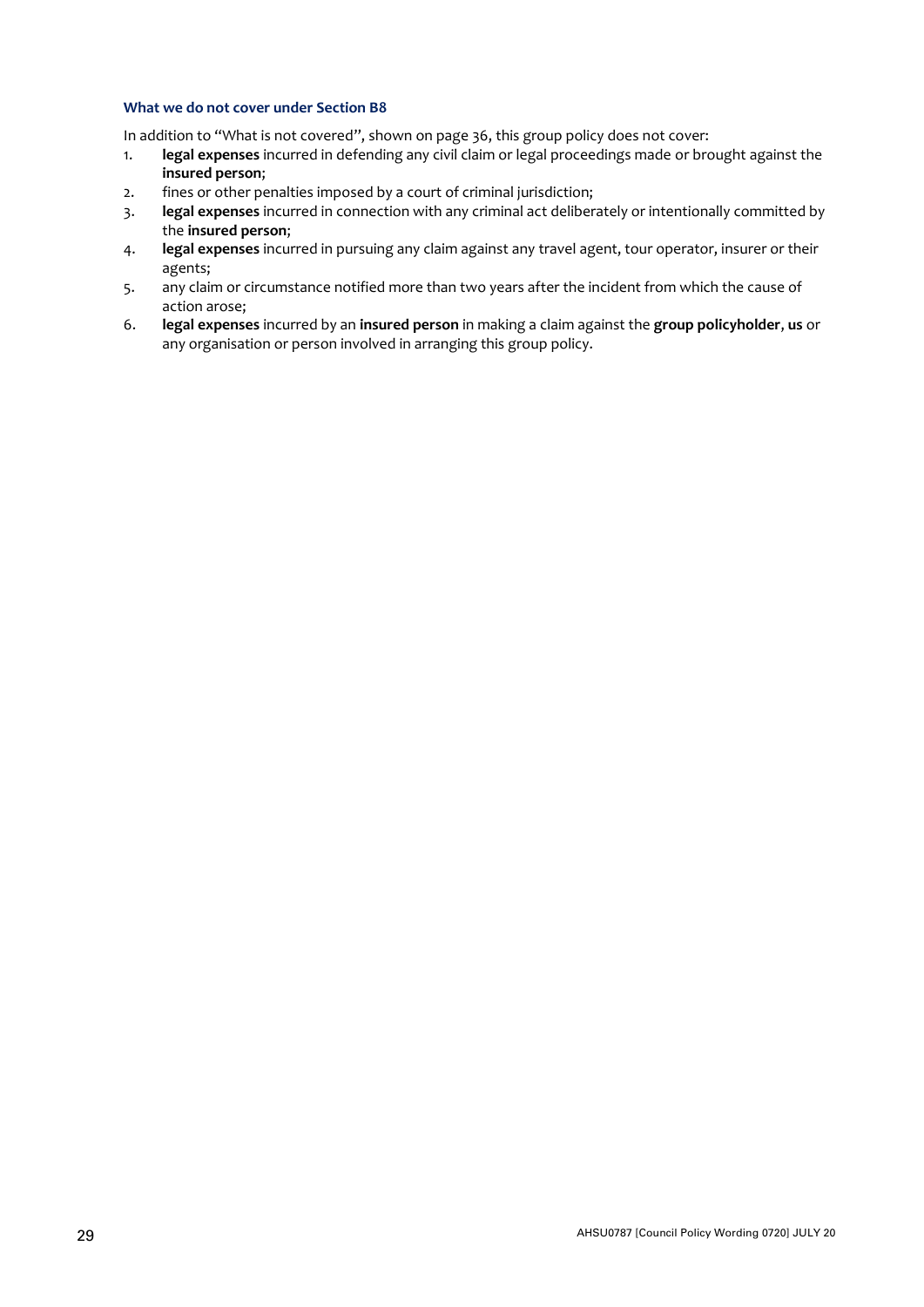# <span id="page-29-0"></span>**Section B9 – Personal Liability (Limit of Liability)**

**We** will reimburse the **group policyholder** or each **policyholder** up to the **sum insured** specified in Section B of the Table of Benefits A for any legal liability incurred whilst on a **trip**, during the **operative time** and **period of insurance** as the result of:

- a. **bodily injury**, sickness or disease of any person, or
- b. accidental loss of or damage to the property of any person.

In addition **we** will pay all costs and expenses incurred with **our** written consent in connection with the defence of any claims against an **insured person** that are covered under this section of the group policy.

#### **Conditions applicable to Section B9**

- 1. No admission of liability, offer, promise or payment must be made without **our** written consent.
- 2. **We** will, if **we** consider it necessary, take over and conduct the defence or settlement of any claim against the **insured person** and for that purpose **we** can use the **insured person's** name. **We** can conduct the defence however **we** see fit. In the course of conducting the defence **we** can pursue, at **our** own expense and for **our** own benefit, any claim against any other person(s).
- 3. The **insured person** must give **us** full assistance in defending or pursuing any claim and will provide **us** with any information and documents available.

#### **What we do not cover under Section B9**

In addition to "What is not covered", shown on page 36, this group policy does not cover:

- 1. **bodily injury** to, or sickness or disease of, any **employee** of a **group policyholder** when injury results from their employment by the **group policyholder**;
- 2. liability arising directly or indirectly, by or through or in connection with, any mechanically propelled vehicle, aircraft or watercraft;
- 3. liability arising directly or indirectly, by or through or in connection with:
	- a. the ownership, possession or occupation of land or buildings, immobile property or caravans other than occupying a temporary residence;
		- b. any wilful, malicious or criminal act;
		- c. the carrying on of any trade, business or profession;
		- d. racing.
- 4. accidental loss of or damage to property belonging to, held in trust by or in the custody or control of a **group policyholder** or an **insured person** or any of their **employees** including domestic staff or any member of the **insured person's** family or household;
- 5. liability attaching to a **group policyholder** or an **insured person** under an express term of any contract, unless liability would have attached to the **group policyholder** or **insured person** irrespective of the express term;
- 6. liability for which payment should be more specifically claimed under any other insurance policy in the name of a **group policyholder** or the **insured person**;
- 7. any claim where an **insured person** is insane or which results from an **insured person** being under the influence of or affected by drugs (other than drugs taken under the direction of a medical practitioner), alcohol, or solvents.
- 8. any claim resulting from sexually transmitted diseases.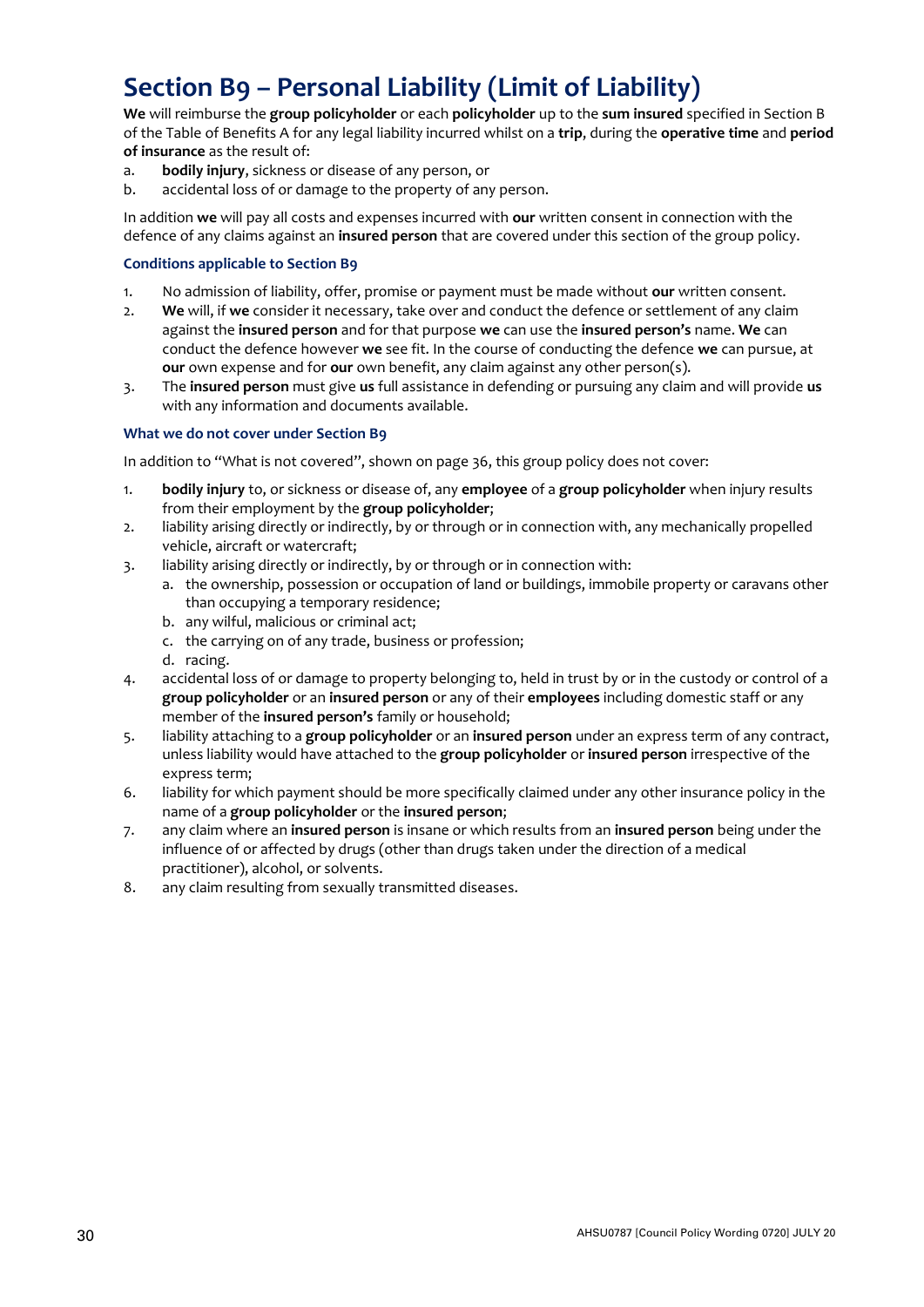# <span id="page-30-0"></span>**Section B10 – Hijack, Kidnap, Hostage or Kidnap for Ransom Consultants Costs**

**We** will pay the **policyholder** up to the **sum insured** in Table of Benefits A for each complete day that an **insured person** is forcibly or illegally detained as the result of a **hijack**, **kidnap** or being taken **hostage** which starts during the **operative time** and the **period of insurance** up to a maximum of £15,000. **We** will also pay up to the **sum insured** in Section B of the Table of Benefits A in respect of **kidnap for ransom consultant costs**.

#### **Definitions applicable to Section B10**

#### **Consultant costs**

Reasonable fees and expenses of **our** chosen Consultants incurred during response to a **kidnap for ransom**, including but not limited to costs of travel, accommodation, qualified interpretation, communication and payments to informants.

#### **Hijack**

The unlawful seizure of, or wrongful taking control of, an aircraft, ship or train in which an **insured person** is travelling.

#### **Hostage**

The detention of an **insured person** by a third party who threatens to kill, injure or continue to detain the **insured person** in order to compel a state, international organisation or person to do or abstain from doing any act.

#### **Kidnap**

The seizing, detaining or carrying away by force or fraud of one or more **insured persons** (except a **child** by their **parent***)* by a third party by force or fraud without the consent of an **insured person** and without lawful excuse.

#### **Kidnap for ransom**

Any event or connected series of events of seizing, detaining or carrying away by force or fraud of one or more **insured persons** (except a **child** by their **parent**) for the purpose of demanding cash, monetary instruments, bullion or the fair market value of any securities, property or services.

#### **Emergency Assistance Helpline: +44 (0) 1273 552922 (24 Hours a Day / 7 Days a Week)**

#### **What is not covered under Section B10 (Kidnap for Ransom Consultants Costs only)**

In addition to "What is not covered", shown on page 36, this group policy does not cover:

- 1. The fraudulent, dishonest or criminal acts of the **group policyholder** or **insured person** or any person authorised by them to have custody of ransom monies. This exclusion will not apply to the payment of ransom monies by the **group policyholder** or **insured person** in a situation where local authorities have declared such payment illegal.
- 2. A **group policyholder** or **insured person** who has had kidnap insurance cancelled or declined in the past.
- 3. Any claim for an **insured person** within the **United Kingdom** or their **permanent country of residence***.*
- 4. Any **kidnap for ransom** which occurs in Colombia, Iraq, Nigeria or the Philippines.

#### **Additional conditions applicable to section B10**

#### 1. **Sanctions**

**We** shall not be deemed to provide cover and **we** shall not be liable to pay any claim or provide any benefit hereunder to the extent that the provision of such cover, payment of such claim or provision of such benefit would expose **us**, **our** parent company or **our** ultimate controlling entity to any sanction, prohibition, restriction or any applicable anti-terrorism legislation or regulation under United Nations resolutions or the trade or economic sanctions, laws or regulations of the European Union, or the United States of America or the United Kingdom .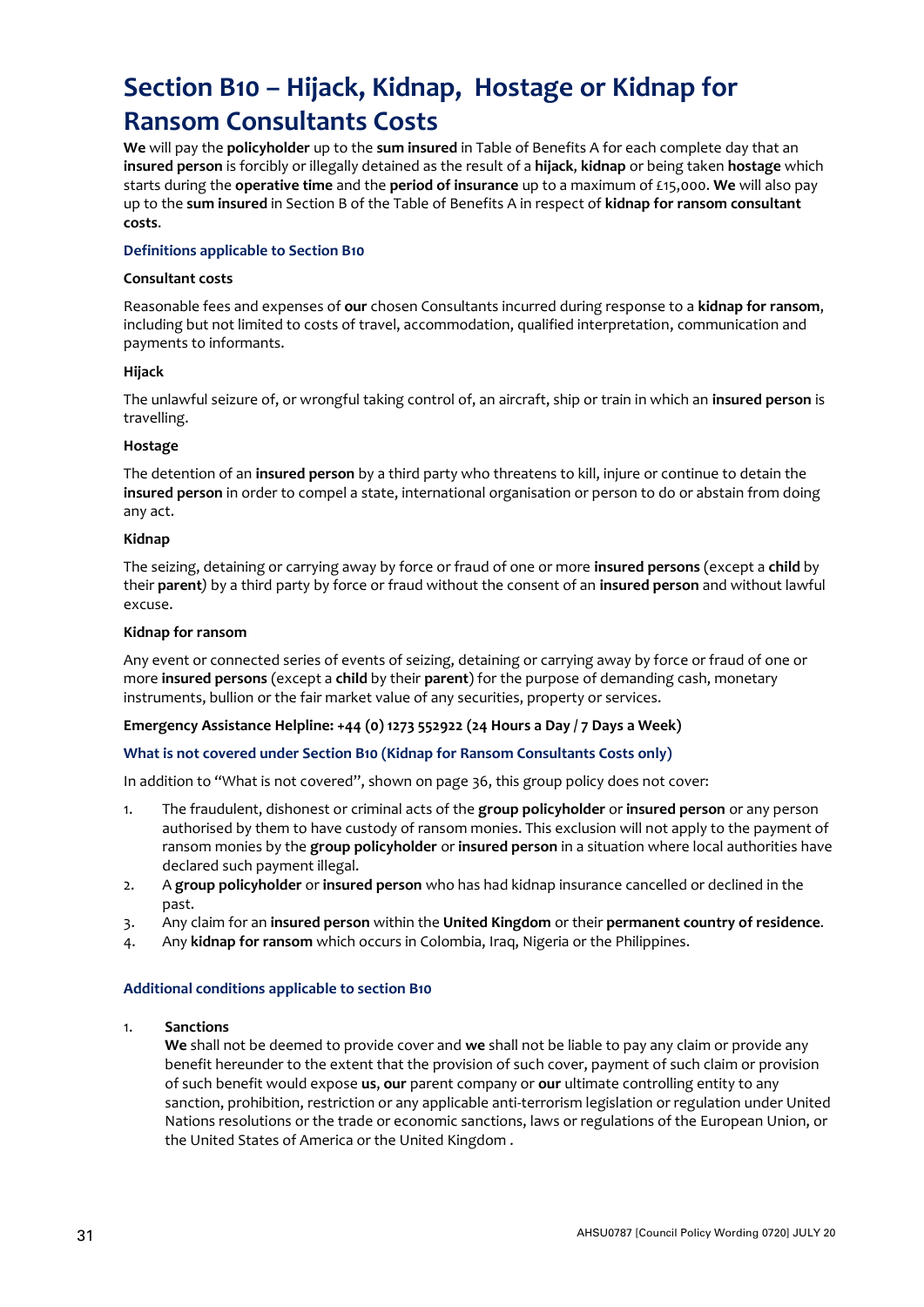- 2. Any benefit or claim under this section will not be covered to the extent that the provision of cover, payment of a claim or provision of a benefit would be contrary to the laws of any country where cover is provided.
- 3. If an incident occurs which may result in a covered event an **insured person** must contact the Emergency Assistance by calling **+44 (0)1273 552922**; which is available globally twenty-four hours a day, seven days a week

If the Emergency Assistance phone line has not been contacted as soon as possible, then no claim will be paid.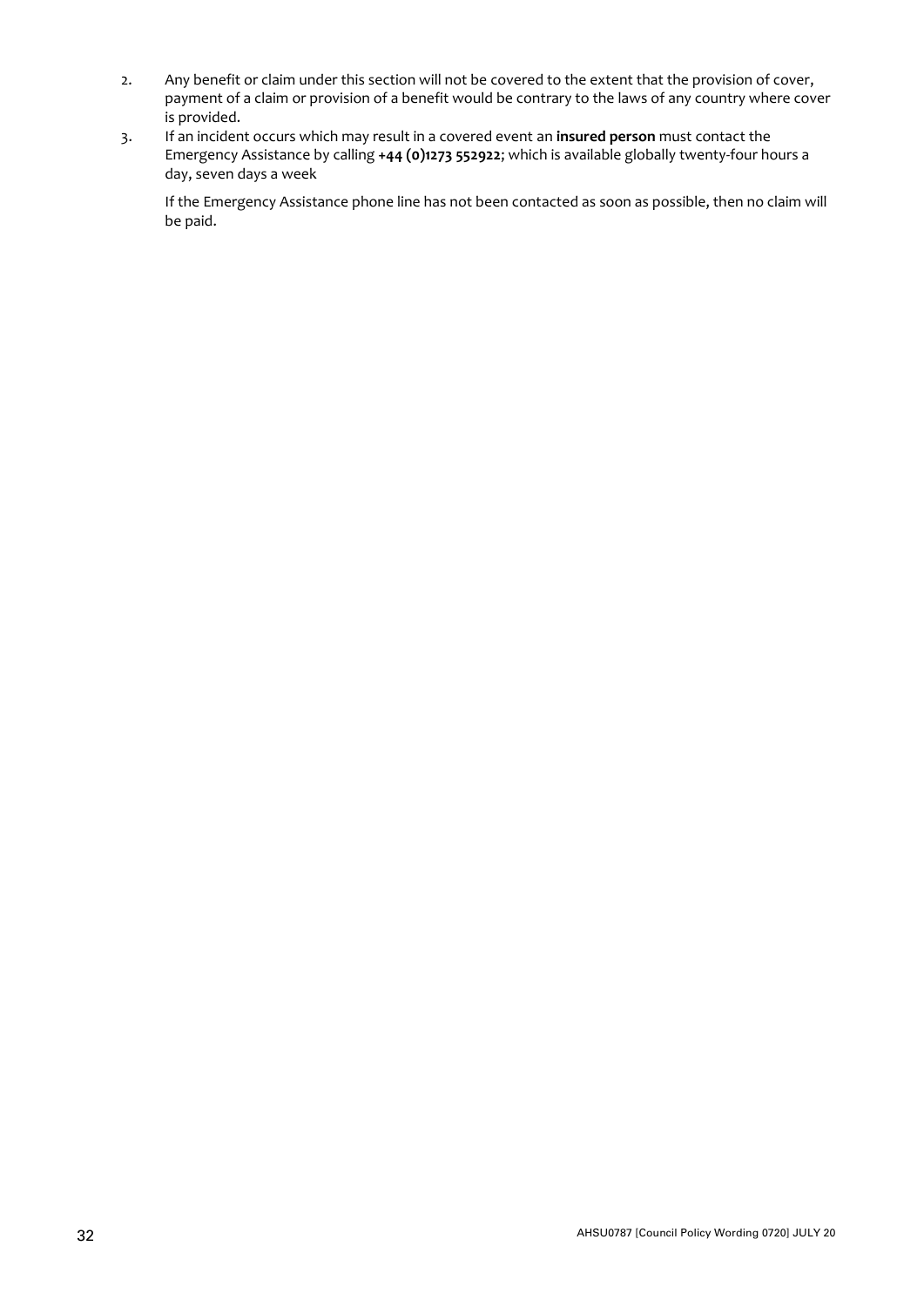## <span id="page-32-0"></span>**Section B11 – Political Evacuation**

**We** will reimburse the **group policyholder** for **evacuation and repatriation costs** and for **expenses** due to **political evacuation** or **political instability***.* The maximum **we** will pay under this section is £50,000 any one evacuation and in the annual aggregate for **evacuation and repatriation costs** and *£*100 per **insured person** per day for a maximum of thirty days in respect of **expenses**.

#### **Condition applicable to Section B11**

If an incident occurs which may result in an **insured event** the **group policyholder** must contact the CRISIS CENTRE HOTLINE by calling +44(0) 1273 552922; which is available globally twenty-four hours a day, seven days a week .

#### **Definitions applicable to Section B11**

#### **Advisory**

A formal recommendation of the **appropriate authorities** that an **insured person** specifically leave the **host country** or that a class of persons which include an **insured person** leave the **host country**.

#### **Appropriate authorities**

Any legally empowered regulatory, governmental or local authority of the **home country**.

#### **Evacuation and repatriation costs**

Costs incurred by the **group policyholder** or an **insured person** for the emergency evacuation of an **insured person** within thirty days prior to an **insured event** and ten days after an **insured event** to the nearest place of safety or for the repatriation of the **insured person** to **their** country of citizenship.

Evacuation costs will be paid once per **insured person** per **insured event**.

#### **Expenses**

The costs of accommodation, transportation, food and any other reasonable and necessary expenses for up to thirty days until such time as an **insured person** can be repatriated to **their home country**.

#### **Home country**

The country of citizenship of the **insured person**.

#### **Host country**

Any countries in which an **insured person** is employed.

#### **Insured event**

Any occurrence described under **political evacuation** or **political instability**.

#### **Political evacuation**

An **insured person** being expelled or declared persona non grata on the written authority of the recognised government of a **host country**, or the wholesale seizure, confiscation or expropriation of the property, plant or equipment of the **group policyholder**.

#### **Political instability**

Political or military events involving a **host country** such that the **appropriate authorities** issue an **advisory** ordering the departure of all **home country** governmental personnel in non-emergency positions and their dependents from the **host country** or such that the **group policyholder** or **insured person** receives direct instructions or recommendation to evacuate from the **appropriate authorities**. All such interrelated contingencies will be considered a single event hereunder and all losses arising there from will be considered a single loss. All acts or events having a common cause (including continuous or repeated exposure to conditions) or perpetrated or instigated by any person, group or collaborating groups will be treated as interrelated contingencies.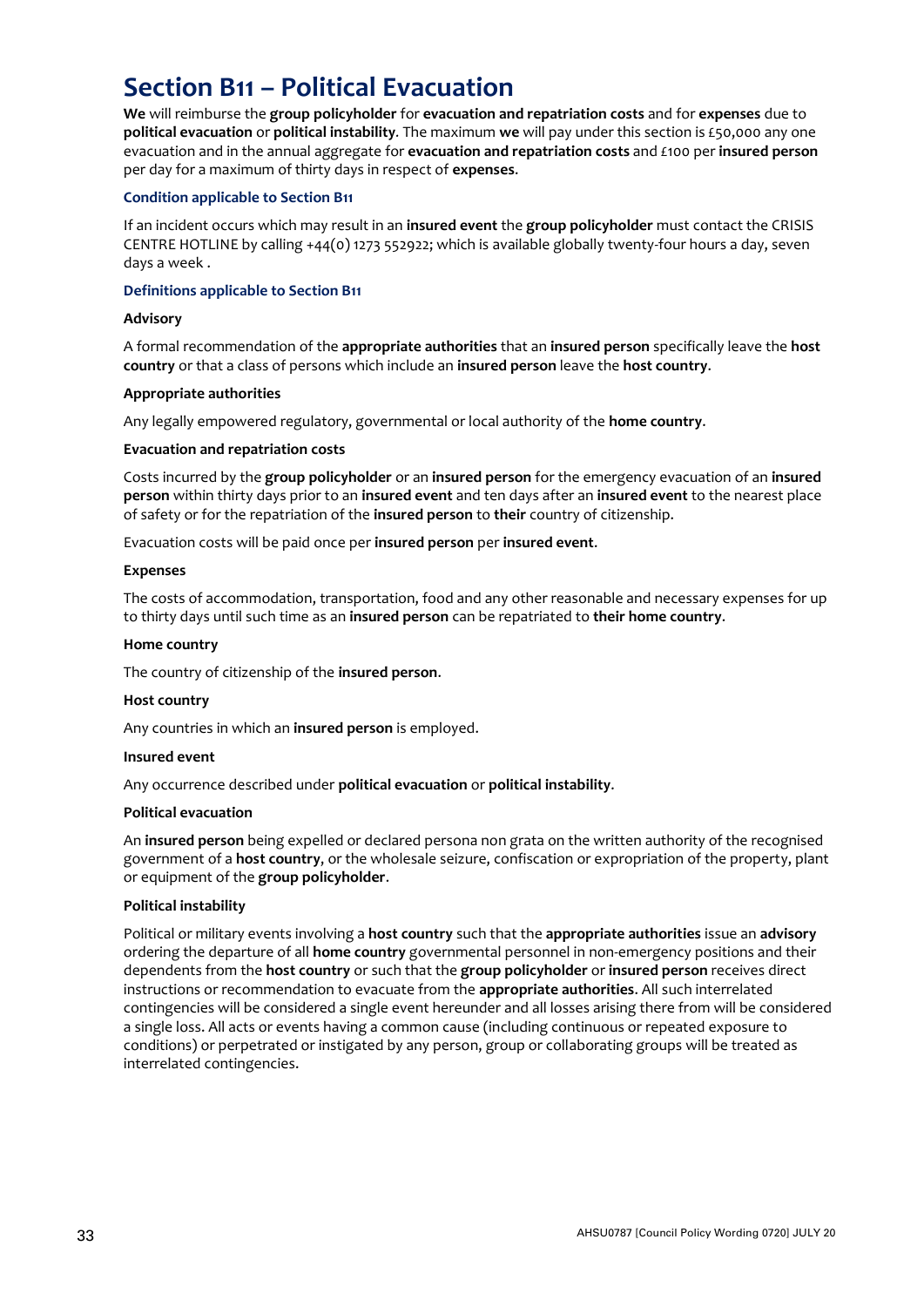#### **What is not covered under Section B11**

In addition to "What is not covered", shown on page 36, under this Section of the group policy **we** will not be liable for any claim:

- 1. Arising from or attributable to an alleged violation of the laws of the **host country** by the **group policyholder** or by an **insured person**.
- 2. Which results from failure of the **group policyholder** or an **insured person** to maintain and possess duly authorised and issued required documents and visas; unless **we** determine in its sole discretion that such allegations were intentionally false, fraudulent and malicious and made solely to achieve a political, propaganda and/or coercive effect upon or at the expense of the **group policyholder** or an **insured person**.
- 3. Arising from or attributable, in whole or in part, to a debt, insolvency, commercial failure, the repossession of any property by any titleholder or lienholder or any other financial cause.
- 4. Arising from or attributable, in whole or in part, to non-compliance by the **group policyholder** or an **insured person** with any obligation specified in a contract or license or failure by the **group policyholder** or an **insured person** to provide bond or other security because of any liability assumed by the **group policyholder** or an **insured person** under any contract, whether written or oral, unless **our** specific consent hereto is endorsed on this policy prior to an **insured event**.
- 5. Arising from or attributable, in whole or in part, to the implementation of currency exchange rates by a legally constituted authority.
- 6. If an **insured person** is a citizen of the **host country**.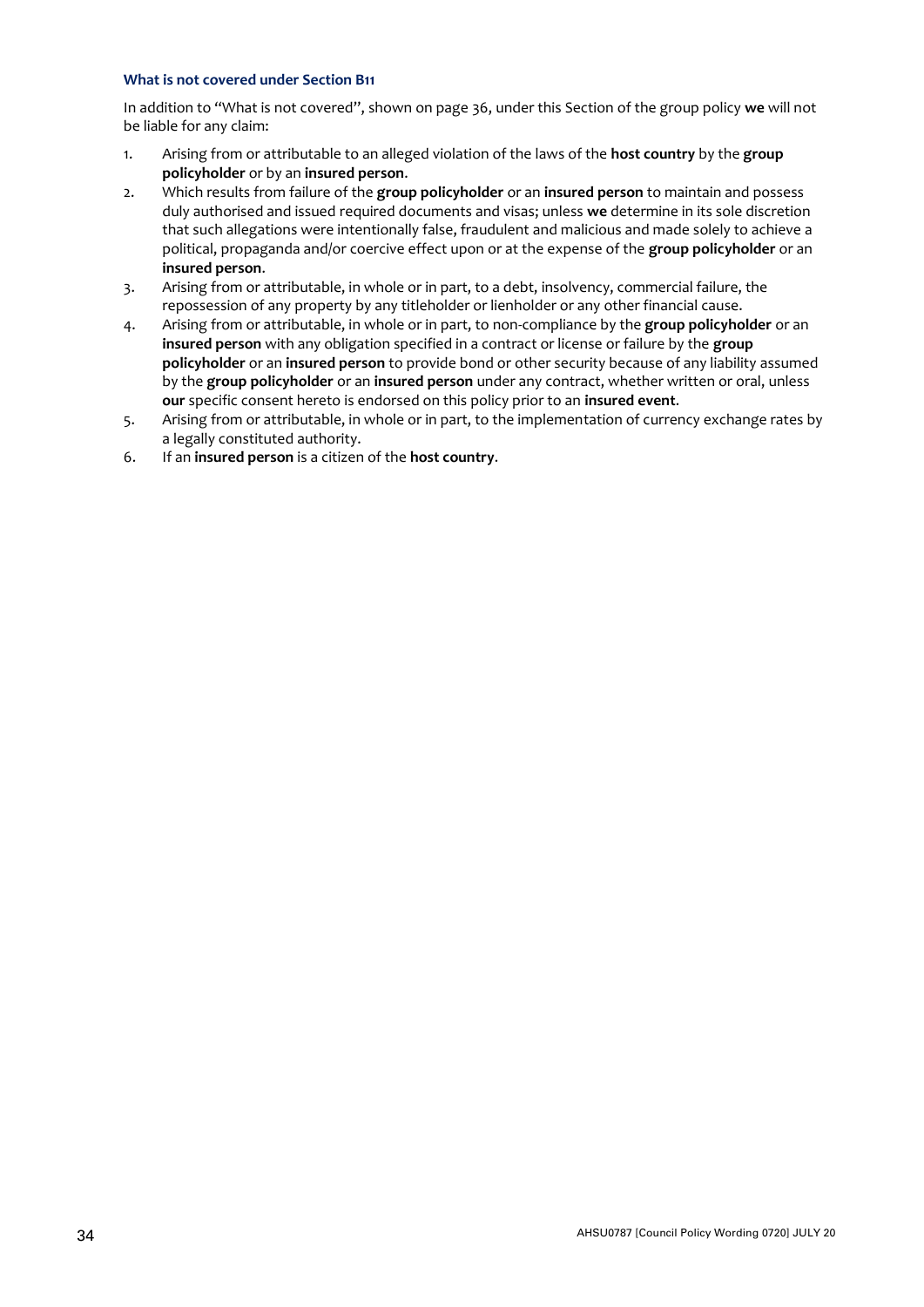# <span id="page-34-0"></span>**Section C – Crisis Containment Management**

**We** will reimburse the **group policyholder** for **crisis consultant** fees and costs incurred as a direct result of a **crisis** up to the **sum insured** in Section C of the Table of Benefits A, which starts during the **period of insurance** and is reported to **us** in accordance with this cover. Any fees and costs will be approved and paid by the **group policyholder** and submitted to **us** for approval and reimbursement under this policy. **Crisis consultant** costs are limited to fees or costs which are incurred within the **crisis coverage period** subject to an aggregate limit of £50,000 per **crisis** or all **crises** which start during the **period of insurance**.

#### **Definitions applicable to Section C**

#### **Adverse publicity**

Any negative reporting of an **insured event** in local, regional or national media (including but not limited to radio, television, newspaper and/or magazines) which has the potential to cause a **material interruption**.

#### **Crisis**

Any decisive, unstable or crucial time in the **group policyholder's** affairs or business resulting from an **insured event** that:

- 1. has directly caused a **material interruption**; or
- 2. has the potential to cause:
	- a. imminent **financial loss***,* or
	- b. **adverse publicity**

for the **group policyholder** if left unmanaged.

#### **Crisis consultants**

The independent crisis consultants previously approved by **us** for use by the **group policyholder** in connection with a **crisis**.

#### **Crisis coverage period**

The period of time commencing when the **crisis** is first reported to **us** and ending not later than thirty days thereafter.

#### **Financial loss**

- 1. within a 48 hour period, the price per share of the **group policyholder's** common stock decreases by 10% net of the change in the Standard & Poor's Composite Index or any other comparable index used to measure the stock exchange in which the **group policyholder** lists its common stock; or
- 2. a decrease greater than 20% in the consolidated revenues of the **group policyholder***.*

#### **Insured event**

A notification of a potential claim under Sections A or B of this policy.

#### **Material interruption**

A disruption or break in the continuity of the **group policyholder's** normal business operations, which:

- 1. requires the direct involvement of all of the **group policyholder's** board of directors or senior executives and diverts their concentration from their normal operating duties; and
- 2. is likely to have a significant negative impact on the **group policyholder's** revenues, earnings or net worth.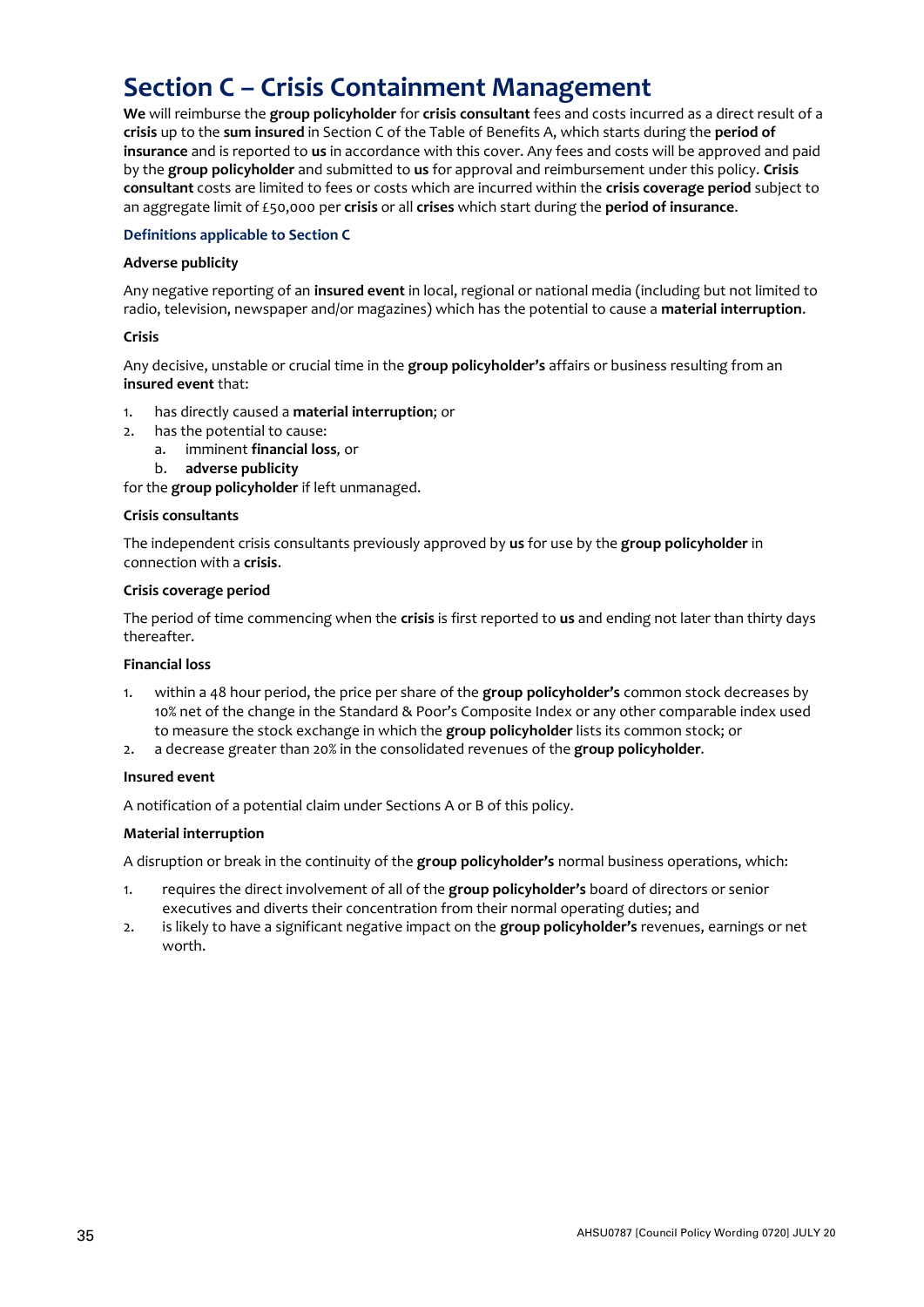#### **Conditions applicable to Section C**

- 1. Any **crisis** arising out of, based upon, or attributable to, related, continuous or repeated notifications under Sections A & B of the policy will be considered a single **crisis**.
- 2. The **group policyholder** must give **us** immediate notice of any **crisis** by calling the CRISIS CENTRE HOTLINE on+44 (0)1273 552922. This number is available globally, twenty-four hours a day, seven days a week .

Any event that meets the following conditions must be reported to **us** in the time period indicated:

- a. any event that results in regional or national media coverage (print, radio or television) and relates to an **insured event**, must be reported to **us** within 24 hours of the media coverage, if **we** have not previously been notified of the event by the **group policyholder**;
- b. any event that results in the filing of a claim or litigation against the **group policyholder** and relates to an **insured event**, must be reported to **us** within 48 hours of the claim/litigation filing, if **we** have not previously been notified of the event by the **group policyholder**.

No claim will be paid if **we** are not notified as described above.

#### **Provision applicable to Section C**

The **group policyholder** will bear 20% of the cost of each **crisis** which will remain uninsured. **We** will reimburse the **group policyholder** subject to the aggregate limit of liability after deducting 20% from the amount of the incurred **crisis consultant** costs*.*

#### **What is not covered under Section C**

In addition to "What is not covered", shown on page 36, under this Section **we** will not be liable for any claim directly or indirectly caused by or resulting from:

- 1. circumstances that affect the industry in which the **group policyholder** conducts its business activities;
- 2. governmental regulations which affect another country or the industry in which the **group policyholder** conducts its business activities;
- 3. changes in population, customer tastes, economic conditions, seasonal sales variations or competitive environment;
- 4. any fraudulent act committed by any of the **group policyholder's** senior executives.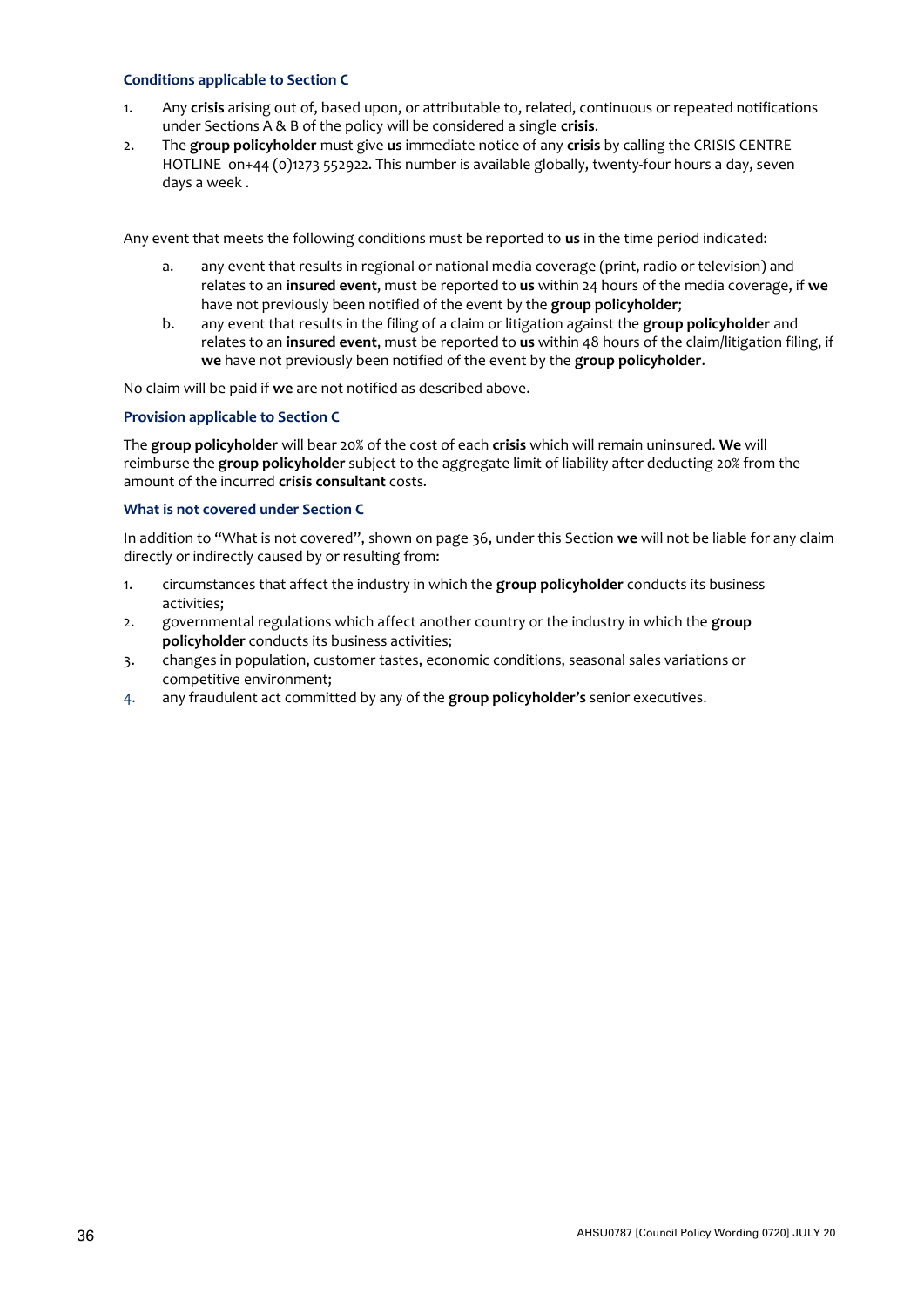# <span id="page-36-0"></span>**Section D – Virtual Medical Care**

#### **Virtual Medical Care**

Virtual Medical Care provides **you** and your immediate family (partner and children up to the age of 23) with unlimited, round the clock access to a GP via the GP Consultation service.

No matter where you are in the world, qualified and experienced doctors are available 24/7 to answer your health concerns and provide medical advice. They can be contacted by calling **+44 (0)20 3499 0658**

For complex medical cases, where you may be struggling to get a diagnosis or would like a second opinion, world-leading experts will be on hand to assess your case and provide recommendations for treatments via the Expert Case Management review service.

Virtual Medical Care can be accessed via www.mylifeline.co.uk

The Health section of mylifeline.co.uk will direct you to a third-party website where you can access Virtual Medical Care.

The GP Consultation service can also be accessed via the Virtual Medical Care App via the App Store or Google Play.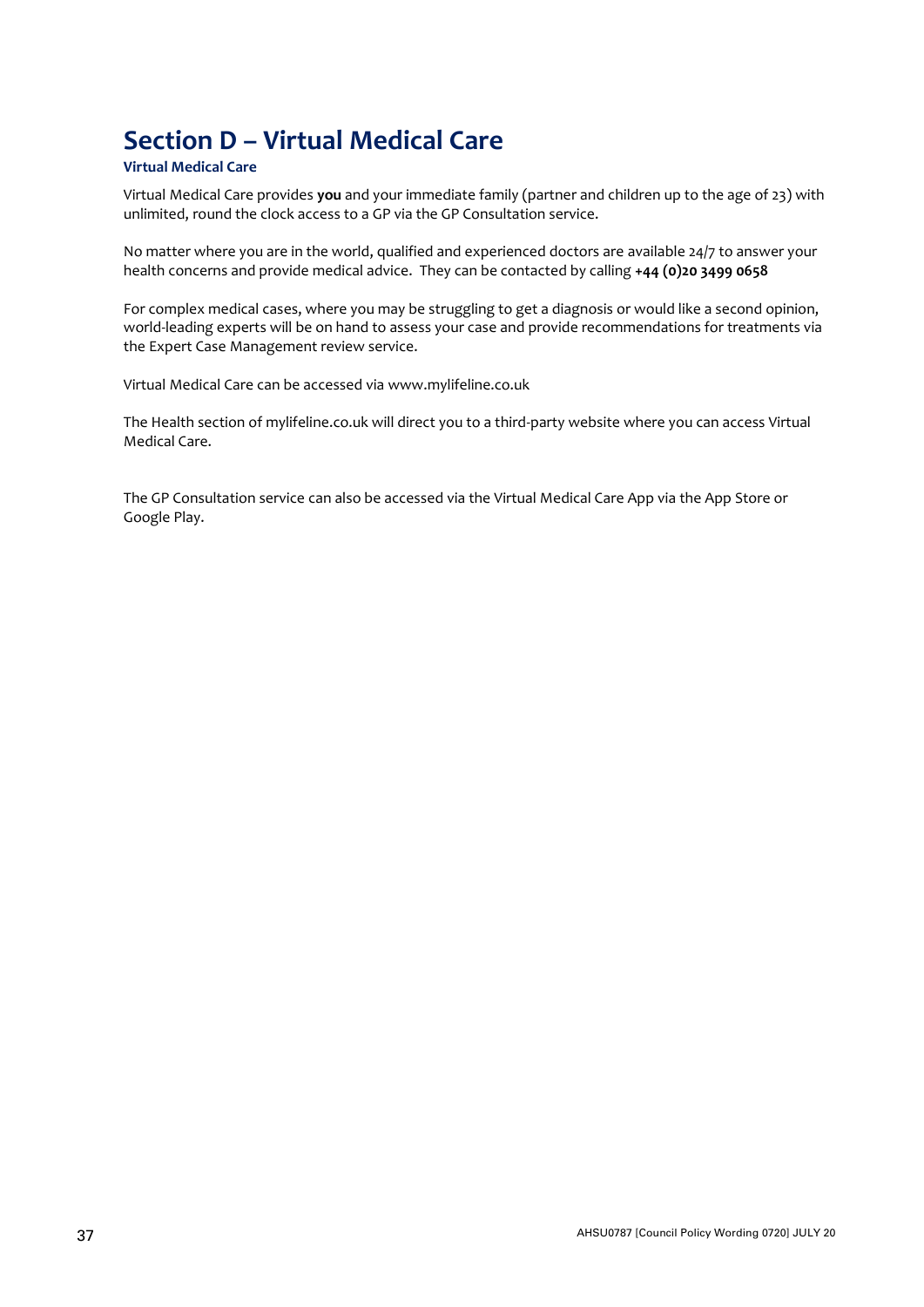# <span id="page-37-0"></span>**What is not covered**

This policy does not cover:

- 1. Any **pupil** who at the beginning of the **period of insurance** is 18 years of age, or 23 years of age or over and no longer in full-time education.
- 2. Any **insured person**, who at the beginning of the **period of insurance** is not a **pupil** and is 80 years of age or over.
- 3. Injury, loss or expense caused by:
	- a. attempted suicide or intentional self-injury;
		- b. flying as a pilot.

Important: Please also refer to the additional cover limitations applicable to each policy section.

### <span id="page-37-1"></span>**Start and finish of cover for an insured person**

The cover for an **insured person** will begin on the **start date of cover** for the **period of insurance** or the date they are included in this insurance through the **insurance arrangement**, whichever is later. Cover for cancellation under Section B4 commences when the **trip** is booked during the **period of insurance**.

Cover will end on the happening of the earliest of the following:

- a. the end of the period for which premium is paid to **us** (unless this is due to a mistake by the **group policyholder**);
- b. the cancellation of this policy by the **group policyholder** or **us** (please see the 'Cancellation and cooling off period' section for further details);
- c. the **insured person** notifying a **group policyholder** that they no longer wish to be included in this policy;
- d. the **insured person** ceasing to be a **pupil** or **employee** of a **participating establishment**;
- e. the **insured person** dying (although a claim for that person can be submitted if the **death** is due to **bodily injury**);
- f. the end of the **period of insurance**;
- g. the end of the **period of insurance** during which the **pupil** reaches 18 years of age or 23 years and no longer in full-time education;
- h. the end of the **period of insurance** when any other **insured person** reaches 80 years of age.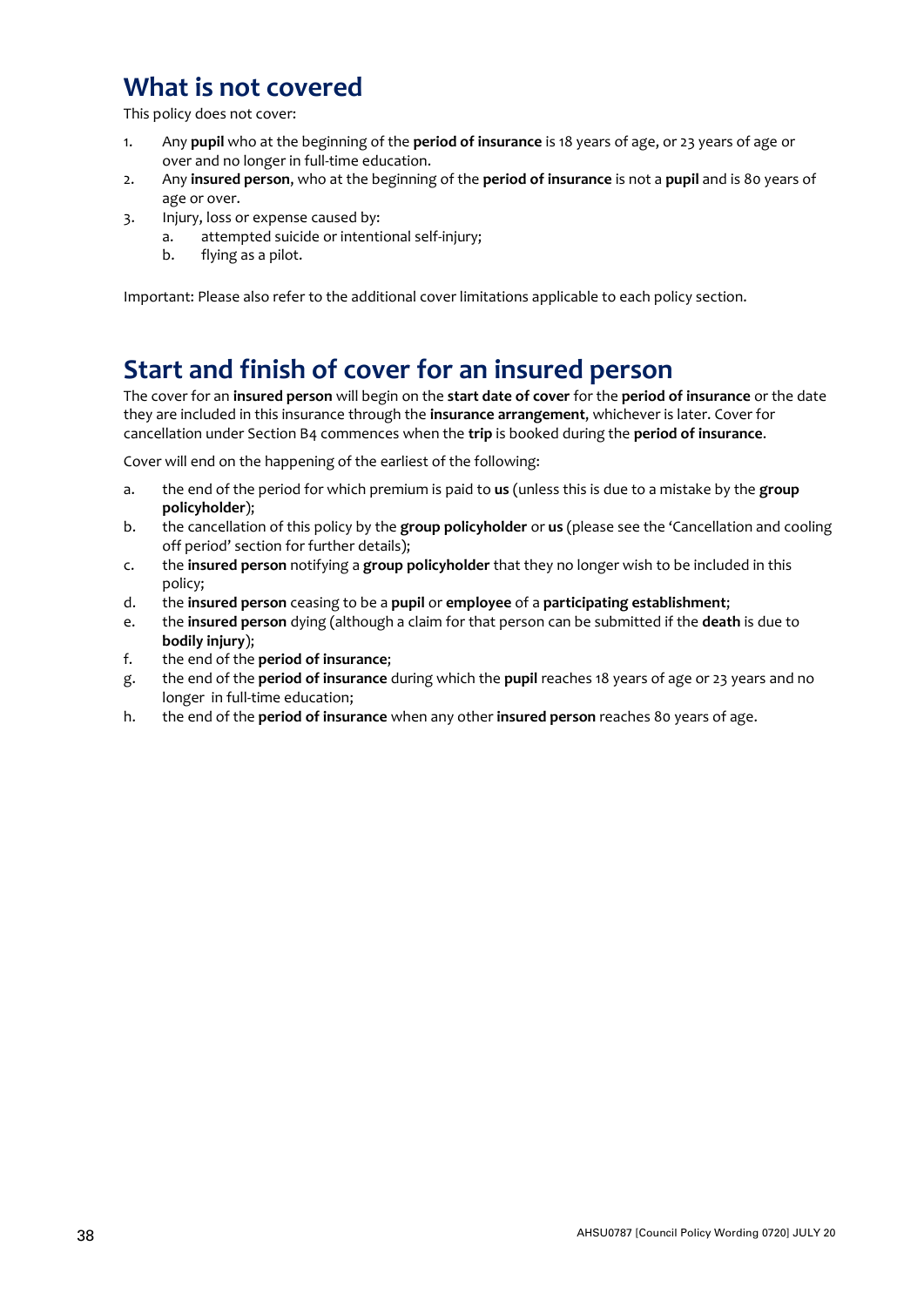# <span id="page-38-0"></span>**General policy conditions**

#### 1. **Assignment**

This policy may not be assigned or transferred unless otherwise agreed by **us** in writing.

#### 2. **Interest on amounts payable**

**We** will not pay interest on any amount paid under this policy.

#### 3. **Law and jurisdiction**

This policy will be governed by English law, and the **group policyholder**, the **insured persons** and **we** agree to submit to the courts of England and Wales to determine any dispute arising under or in connection with it, unless the relevant **insured person** resides in Scotland, Northern Ireland or the Isle of Man, in which case the law applicable to that jurisdiction will apply and its courts will have exclusive jurisdiction, unless agreed to the contrary by the **group policyholder** and **us** before the start date of cover.

The terms and conditions of this policy will only be available in English and all communication relating to this policy will be in English.

#### 4. **Policy alteration**

**We** may change the terms and conditions, including the premium, of this policy at any time and as considered necessary to reflect any event outside **our** control or that **we** expect to have an impact on future claims which **we** could not reasonably have foreseen when **we** last reviewed the cover terms and premiums or in the event of any change in the law affecting this policy, for example a change in Insurance Premium Tax.

Before **we** make any changes, **we** will give the **group policyholders** 30 days notice in writing.

If the changes are acceptable to the **group policyholder** then this cover will continue. The **group policyholder** is responsible for notifying **insured persons** included in this policy of the changes applicable.

If the changes are not acceptable, the **group policyholder** may cancel this policy. If this happens, no claims will be paid after the date of the cancellation. Any premium for the unused portion of the **period of insurance** will be returned to the **group policyholder** who is responsible for passing on any return premium to an **insured person** who has paid the premium, or the premium has been collected from them.

Only the **group policyholder** and **us** have rights to alter the policy as described.

#### 5. **Premium payment**

The premiums are to be paid as agreed and information will be supplied to **us** in the form and at the frequency reasonably required by **us** for the cover to remain in force**.**

#### 6. **Rights of third parties**

Only a **group policyholder**, an **insured person** (or their **parent** if they are under 18 years of age or their executor or legal representative in the event of the **death** of an **insured person**) or **us** may enforce the terms of this policy and the provisions of the Contract (Rights of Third Parties) Act 1999 do not apply.

#### 7. **No direct financial benefit**

The **group policyholder** will not derive any direct financial benefit from or in relation to this policy.

#### 8. **Sanctions**

**We** shall not be deemed to provide cover and we shall not be liable to pay any claim or provide any benefit hereunder to the extent that the provision of such cover, payment of such claim or provision of such benefit would expose **us**, **our** parent company or our ultimate controlling entity to any sanction, prohibition or restriction under United Nations resolutions or the trade or **economic sanctions**, laws or regulations of the European Union, **United Kingdom** or the United States of America.

#### 9. **Restricted persons**

This policy will not cover any injury, loss or expense sustained directly or indirectly by any **insured person** who is a terrorist or member of a terrorist organisation, narcotics trafficker, or purveyor of nuclear, chemical or biological weapons.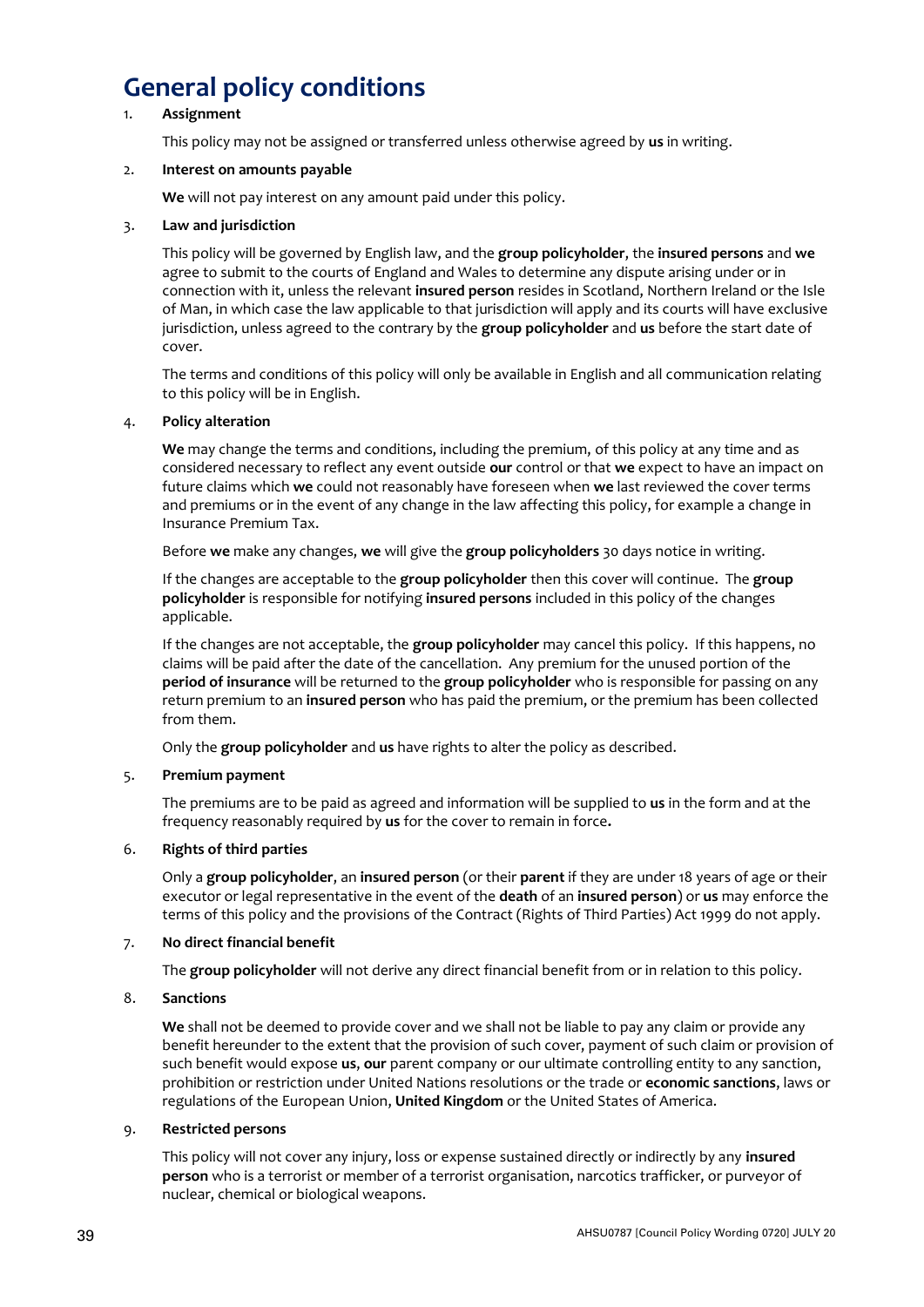#### 10. **Duty of Disclosure**

#### **Remedies for group policyholder's breach of duty of fair representation of risk**

If the **group policyholder** breaches its duty of fair presentation of the risk and, but for the breach, **we**

- a) would not have entered into the policy or
- b) would have done so only on different terms
- **we** will have remedies as against the **group policyholder** as follows:
- a) **We** may avoid the policy and refuse all claims if:
- i) the breach is deliberate or reckless, in which event **we** may retain the premium paid ; or
- ii) but for the breach **our** underwriter would not have entered into the policy on any terms, in which event **we** shall return the premium.
- b) In all other cases:
- i) where **our** underwriter would have charged more premium, any amounts payable by **us** will be scaled down to the ratio that the premium actually charged (the "Actual Premium") bears to the premium that he would have charged to assume that risk (the "Reference Premium"); and in addition
- ii) where **our** underwriter would have written the risk on different terms (other than in relation to premium) the policy is to be treated as if it had been entered into on those terms .

Where this policy provides cover for:

- i) any person other than the named **group policyholder** (hereinafter referred to as an '**insured person'**); and
- ii) that person would, if they had taken out such cover in their own name, have done so for purposes wholly or mainly unconnected with their trade, business or profession,

**We** will not invoke the remedies which might otherwise have been available under this Fair Presentation clause as against the **group policyholder**, if the failure to make a fair presentation of the risk concerns only facts or information which relate to a particular **insured person**. However, if the **insured person** concerned (or the **group policyholder** acting on their behalf) makes a careless misrepresentation of fact, the **Insurer**  may invoke the remedies available under this clause as against that particular person, as if a separate insurance contract had been issued to them, leaving the remainder of the policy unaffected. In those circumstances references within this clause to premium should be read as if they were references to that part of the premium which relates to the **insured person** concerned and any additional terms which might be applied will only be applied to the cover for that particular **insured person**.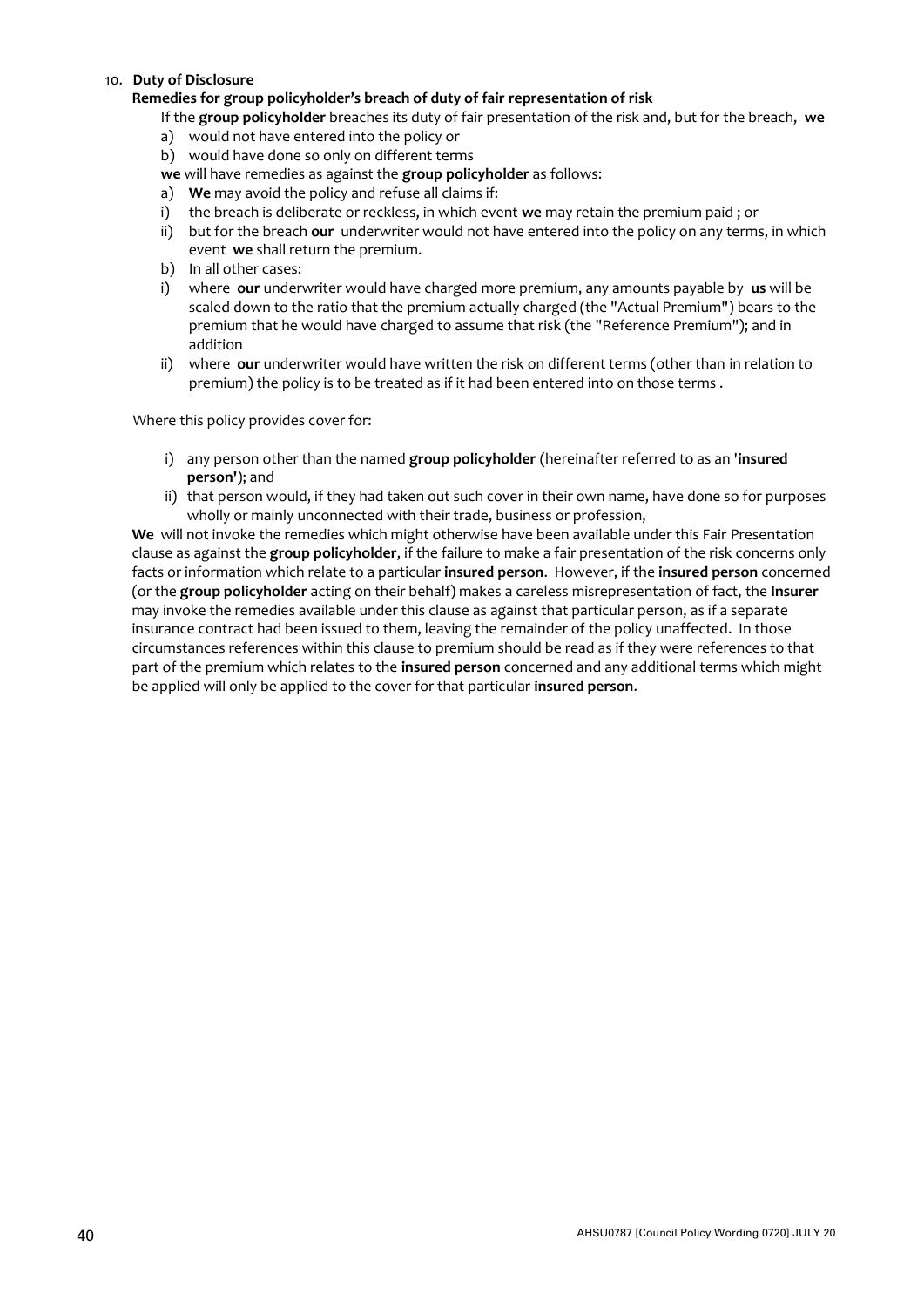# **Complaint procedure**

#### **Our commitment to you**

**We** believe that you deserve courteous, fair and prompt service. If there is any occasion when our service does not meet your expectations, please contact **Us** using the appropriate contact details below, providing the Policy/Claim Number and the name of the Policyholder / Insured Person to help **Us** deal with your comments quickly.

#### **For Claims related complaints:**

| Write to: | Claims Manager, Personal Accident, American International Group UK Limited, The AIG |
|-----------|-------------------------------------------------------------------------------------|
|           | Building, 2-8 Altyre Road, Croydon CR9 2LG.                                         |
| Call:     | 0800 731 6396                                                                       |
| Email:    | aigdirect.claims@aig.com                                                            |

Lines are open Monday to Friday 9am to 5pm, excluding public holidays.

#### **All Other Complaints: The AIG Customer Relations Team:**

| Write to : | American International Group UK Limited, The AIG Building, |
|------------|------------------------------------------------------------|
|            | 2-8 Altyre Road, Croydon CR9 2LG.                          |
| Call:      | 0800 012 1301                                              |
| Email:     | uk.customer.relations@aig.com                              |
| Online:    | http://www.aig.co.uk/your-feedback                         |

Lines are open Monday to Friday 9.15am to 5pm, excluding public holidays. The Customer Relations Team free call number may not be available from outside the **United Kingdom** – so please call us from abroad on +44 (0)20 8649 6666. Calls may be recorded for quality, training and monitoring purposes.

We operate a comprehensive complaint process and will do our best to resolve any issue you may have as quickly as possible. On occasions however, we may require up to 8 weeks to provide you with a resolution. We will send you information outlining this process whilst keeping you informed of our progress.

If we are unable to resolve your concerns within 8 weeks, you may be entitled to refer the complaint to the Financial Ombudsman Service. We will provide full details of how to do this when we provide our final response letter addressing the issues raised.

Please note that the Financial Ombudsman Service may not be able to consider a complaint if you have not provided us with the opportunity to resolve it.

The Financial Ombudsman Service can be contacted at:

| Write to: | Exchange Tower, London E14 9SR.           |
|-----------|-------------------------------------------|
| Call:     | 0800 023 4567 or +44 (0) 300 123 9123     |
| Email:    | complaint.info@financial-ombudsman.org.uk |
| Online:   | www.financial-ombudsman.org.uk            |

Following this complaint procedure does not affect your rights to take legal action.

If you wish to complain about an insurance policy purchased online you may be able to use the European Commission's Online Dispute Resolution platform, which can be found at http://ec.europa.eu/consumers/odr/.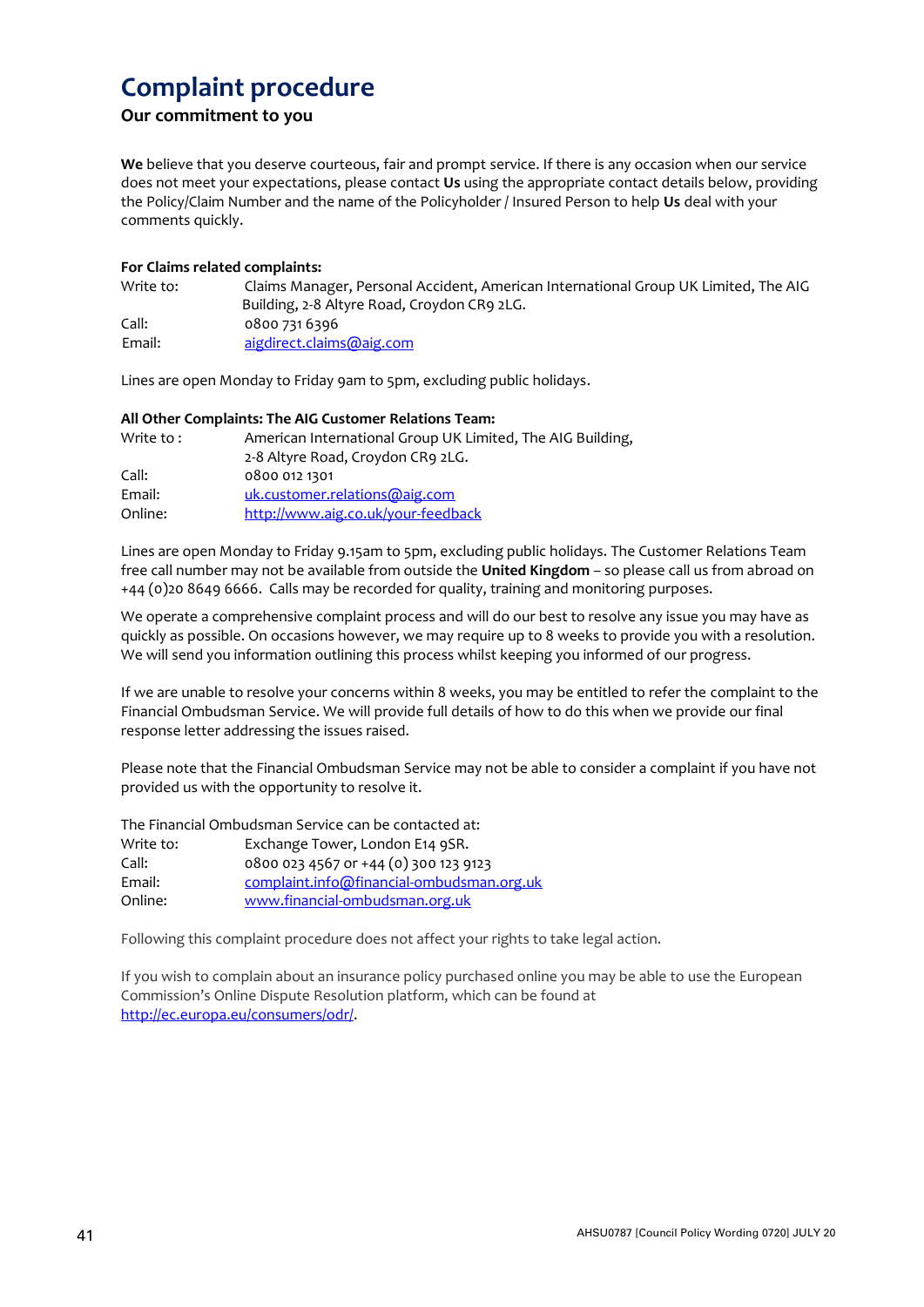# <span id="page-41-0"></span>**Financial Services Compensation Scheme (FSCS)**

We are covered by the (FSCS). If **we** are unable to meet **our** financial obligations you may be entitled to compensation from the scheme, depending on whether you are an eligible claimant, the type of insurance and the circumstances of the claim.

Further information about compensation scheme arrangements is available at www.fscs.org.uk or by calling +44 (0) **20 7741 4100** or (freephone)0**800 678 1100**.

# <span id="page-41-1"></span>**Fraud or false information**

#### **By the group policyholder**

Any fraud, deliberate dishonesty or deliberate hiding of information connected with the **group policyholder's** application for this policy or in connection with a claim, will entitle **us** to terminate the policy with effect from the date of such act.

In this event **we** will not refund any premiums and **we** will not consider for payment any claims which have not already been submitted to **us**.

Where claims have been made by **policyholders** under this policy, but remain unpaid, prior to the discovery of such fraud, deliberate dishonesty or deliberate hiding of information, where the **policyholder** making the claim had no involvement in it, such claims will be considered for payment in the usual way.

#### **By the policyholder**

Any fraud, deliberate dishonesty or deliberate hiding of information by a **policyholder** or an **insured person**  at any time will make this policy invalid so far as concerns cover for that **insured person**.

If this happens, the **policyholder** will lose any amount due to them and they must pay back any amount that **we** have already paid.

If this occurs, **we** will not refund any premiums in respect of that **policyholder** or **insured person**.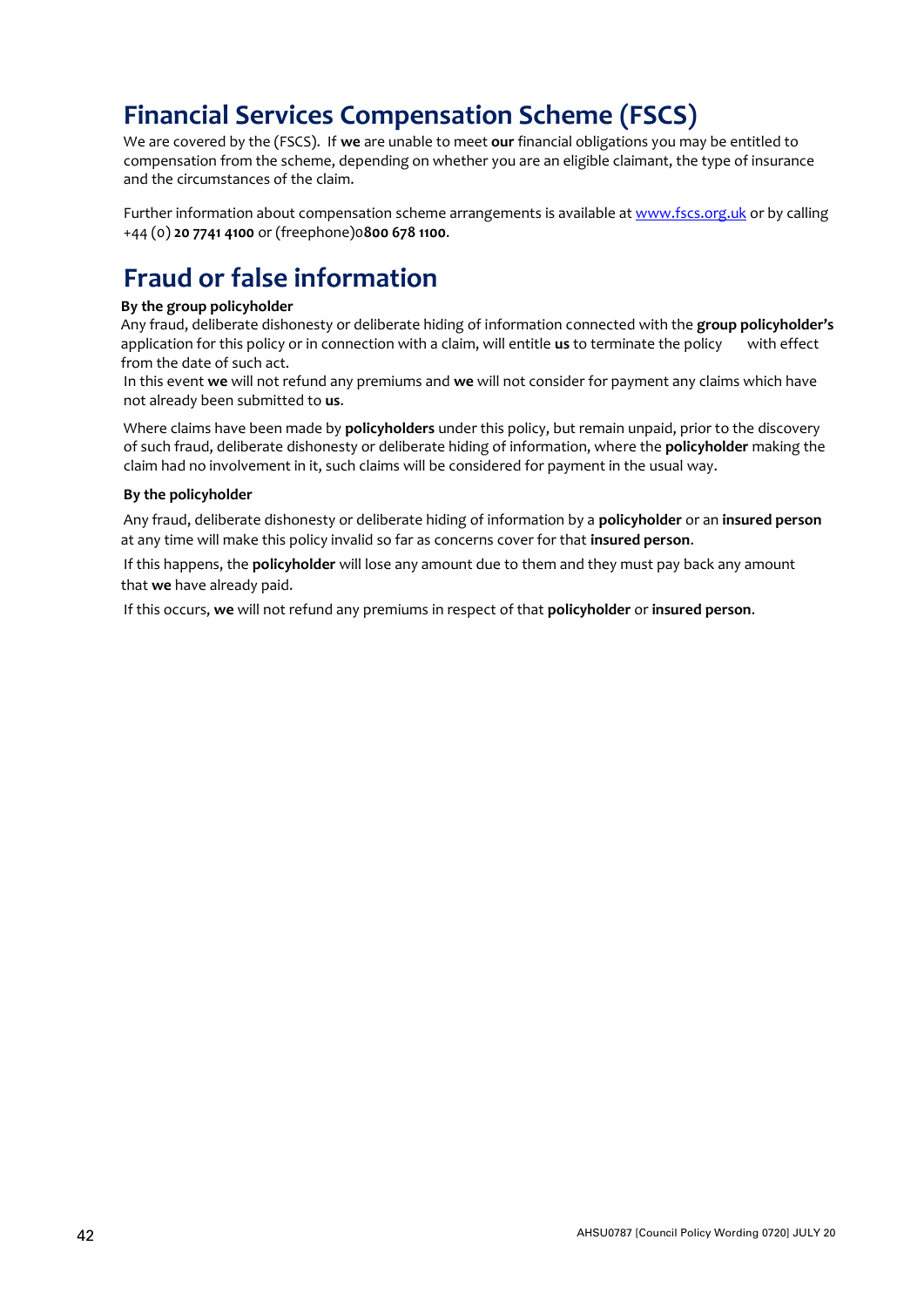# <span id="page-42-0"></span>**Cancellation**

#### **Cancellation of cover** *–* **us** and the **group policyholder**

**We** can cancel this group policy by giving 30 days notice in writing to the Council named as a **group policyholder** at the **group policyholder's** last known address.

The Council named as a **group policyholder** can cancel this policy by giving 30 days notice in writing to **us** at **our** head office address, American International Group UK Limited, The AIG Building, 58 Fenchurch Street, London EC3M 4AB United Kingdom.

It is the responsibility of the Council named as a **group policyholder** to notify **insured persons** that the policy has been cancelled.

The premium for the period up to the date when the cancellation takes effect will be calculated and any unused portion of the premium paid will be returned to the **group policyholders** for them to pass on to the **insured person** provided the **insured person** has paid the premium and they have not made a claim.

It is the **group policyholders'** responsibility to tell an **insured person** contributing that the premium will no longer be collected and the policy is cancelled.

**We** may cancel any cover provided by this group policy for **war** by sending seven days notice to the Council named as a **group policyholder** at their last known address.

#### **Cancellation of cover – Insured person**

An **insured person** has no rights to cancel the group policy held by the **group policyholder**, only the right not to be included.

Other than specifically detailed under the cooling off period, an **insured person** may withdraw from their inclusion of cover under this group policy by giving notice in writing to a **group policyholder** or their appointed administrators. Cover will cease at the end of the period for which payment of premium was paid to **us** unless the premium is paid annually when a proportionate return will be given to the **group policyholder** for them to pass on to the **insured person** provided the **insured person** has paid the premium.

#### **Cancellation period – Insured person**

If this group policy does not meet an **insured person's** needs, they can choose not to be covered by this group policy by notifying a **group policyholder** and returning the documentation provided to them within 15 days of the inception date of this group policy or the date the **insured person** is included in this insurance or the date upon which an **insured person** receives their insurance documents, whichever is later.

If within this cancellation period an **insured person** sustains a **bodily injury** which results in a covered claim under this group policy, **we** will only refund the part of the premium in proportion to the period of unused cover. This will be returned to the **group policyholder** for them to pass on to the **insured person** if the cost of their inclusion in this insurance has been collected from the **insured person**.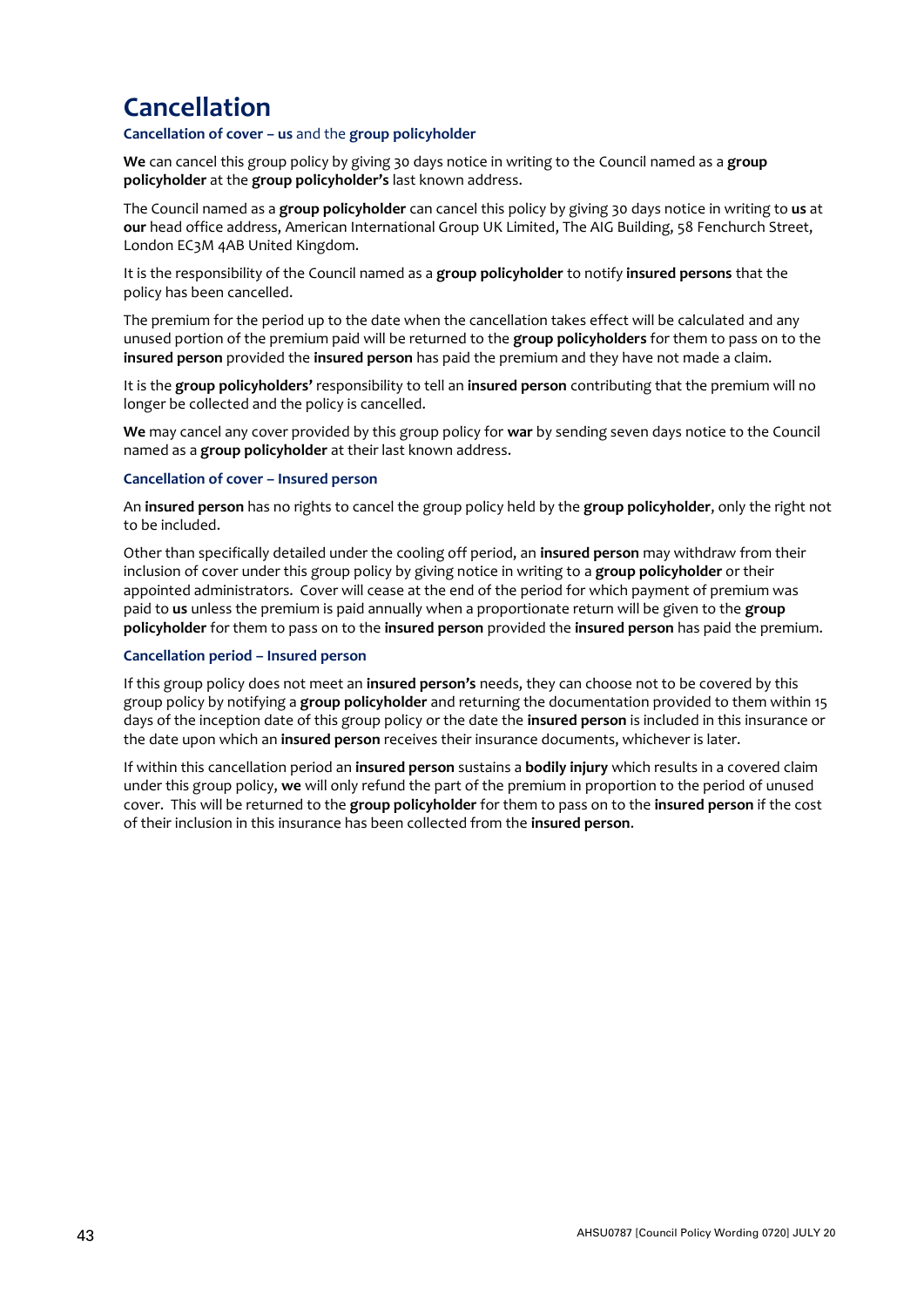# <span id="page-43-0"></span>**How We Use Personal Information**

American International Group UK Limited is committed to protecting the privacy of customers, claimants and other business contacts.

**"Personal Information"** identifies and relates to you or other individuals (e.g. your partner or other members of your family). If you provide Personal Information about another individual, you must (unless we agree otherwise) inform the individual about the content of this notice and our Privacy Policy and obtain their permission (where possible) for sharing of their Personal Information with us.

**The types of Personal Information we may collect and why –** Depending on our relationship with you, Personal Information collected may include: contact information, financial information and account details, credit reference and scoring information, sensitive information about health or medical conditions (collected with your consent where required by applicable law) as well as other Personal Information provided by you or that we obtain in connection with our relationship with you. Personal Information may be used for the following purposes:

- Insurance administration, e.g. communications, claims processing and payment
- Make assessments and decisions about the provision and terms of insurance and settlement of claims
- Assistance and advice on medical and travel matters
- Management of our business operations and IT infrastructure
- Prevention, detection and investigation of crime, e.g. fraud and money laundering
- Establishment and defence of legal rights
- Legal and regulatory compliance (including compliance with laws and regulations outside your country of residence)
- Monitoring and recording of telephone calls for quality, training and security purposes
- Market research and analysis

To opt-out of any marketing communications that we may send you, contact us by e-mail at: AIGDirect.Queries@aig.com or by writing to: Customer Support Team, The AIG Building, 2-8 Altyre Road, Croydon, Surrey, CR9 2LG If you opt-out we may still send you other important service and administration communications relating to the services.

**Sharing of Personal Information -** For the above purposes Personal Information may be shared with our group companies and third parties (such as brokers and other insurance distribution parties, insurers and reinsurers, credit reference agencies, healthcare professionals and other service providers). Personal Information will be shared with other third parties (including government authorities) if required by laws or regulations. Personal Information (including details of injuries) may be recorded on claims registers shared with other insurers. We are required to register all third party claims for compensation relating to bodily injury to workers' compensation boards. We may search these registers to prevent, detect and investigate fraud or to validate your claims history or that of any other person or property likely to be involved in the policy or claim. Personal Information may be shared with prospective purchasers and purchasers, and transferred upon a sale of our company or transfer of business assets.

**International transfer -** Due to the global nature of our business, Personal Information may be transferred to parties located in other countries (including the United States, China, Mexico Malaysia, Philippines, Bermuda and other countries which may have a data protection regime which is different to that in your country of residence). When making these transfers, we will take steps to ensure that your Personal Information is adequately protected and transferred in accordance with the requirements of data protection law. Further information about international transfers is set out in our Privacy Policy (see below).

**Security of Personal Information –** Appropriate technical and physical security measures are used to keep your Personal Information safe and secure. When we provide Personal Information to a third party (including our service providers) or engage a third party to collect Personal Information on our behalf, the third party will be selected carefully and required to use appropriate security measures.

**Your rights –** You have a number of rights under data protection law in connection with our use of Personal Information. These rights may only apply in certain circumstances and are subject to certain exemptions. These rights may include a right to access Personal Information, a right to correct inaccurate data, a right to